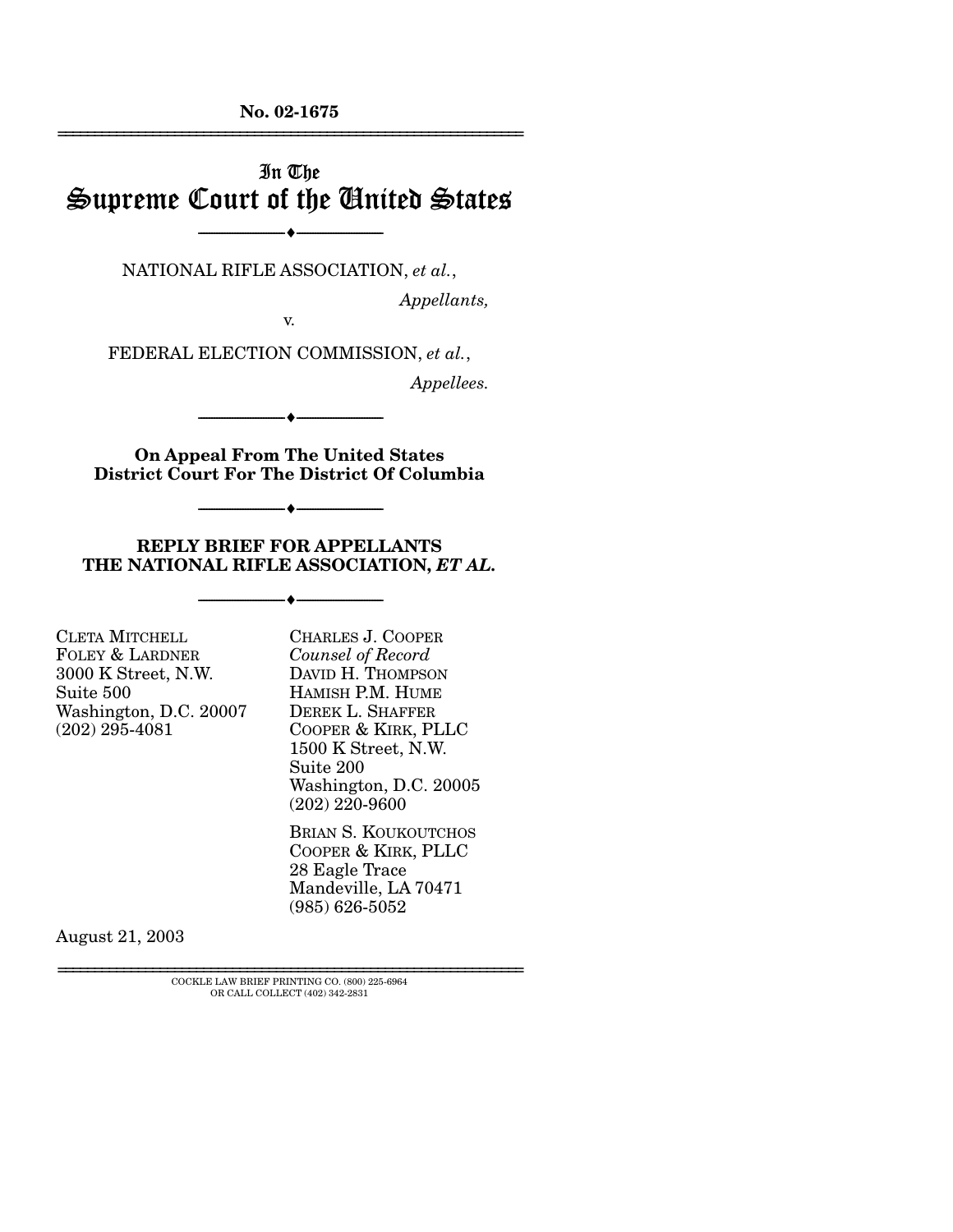# TABLE OF CONTENTS

#### Page

|   | I. THE WELLSTONE AMENDMENT IS UNCON-                                      | 3  |  |
|---|---------------------------------------------------------------------------|----|--|
|   | II TITLE II WAS ENACTED TO STIFLE                                         |    |  |
| Ш | DEFENDANTS' JUSTIFICATIONS FOR TITLE<br>II CANNOT SURVIVE STRICT SCRUTINY | 9  |  |
|   |                                                                           | 17 |  |
|   | V. TITLE II'S MEDIA EXCEPTION IS INVALID                                  | 19 |  |
|   |                                                                           |    |  |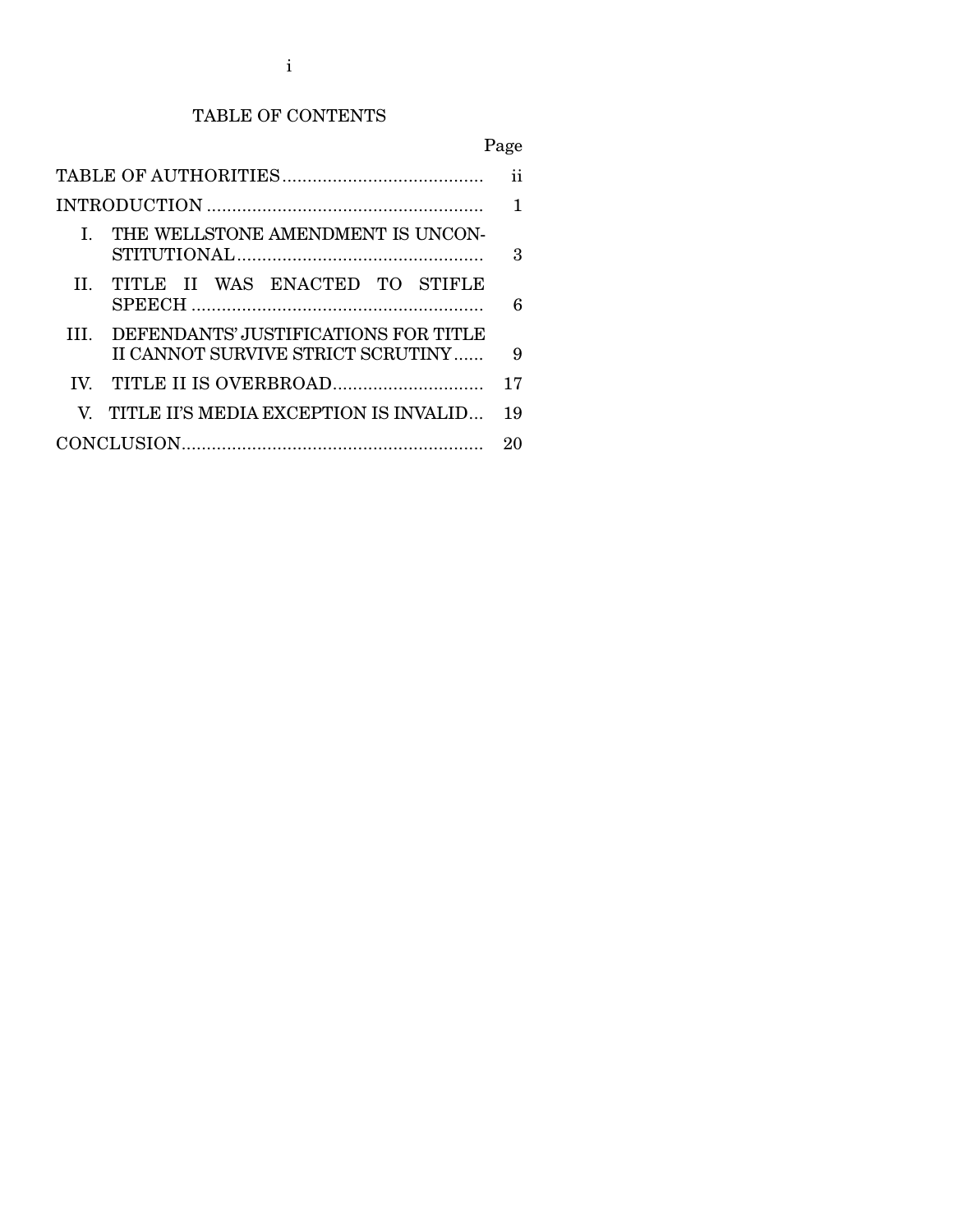# TABLE OF AUTHORITIES

# Page

# CASES

| Austin v. Michigan State Chamber of Commerce,        |
|------------------------------------------------------|
|                                                      |
| FEC v. Beaumont, 123 S. Ct. 2200 (2003)5, 10, 11, 15 |
| FEC v. Colorado Republican Fed. Campaign Comm.,      |
| FEC v. MCFL, 479 U.S. 238 (1986) 1, 4, 5, 6          |
|                                                      |
| Minneapolis Star & Tribune Co. v. Minnesota          |
| Nixon v. Shrink Missouri Gov't PAC, 528 U.S. 377     |

# REGULATIONS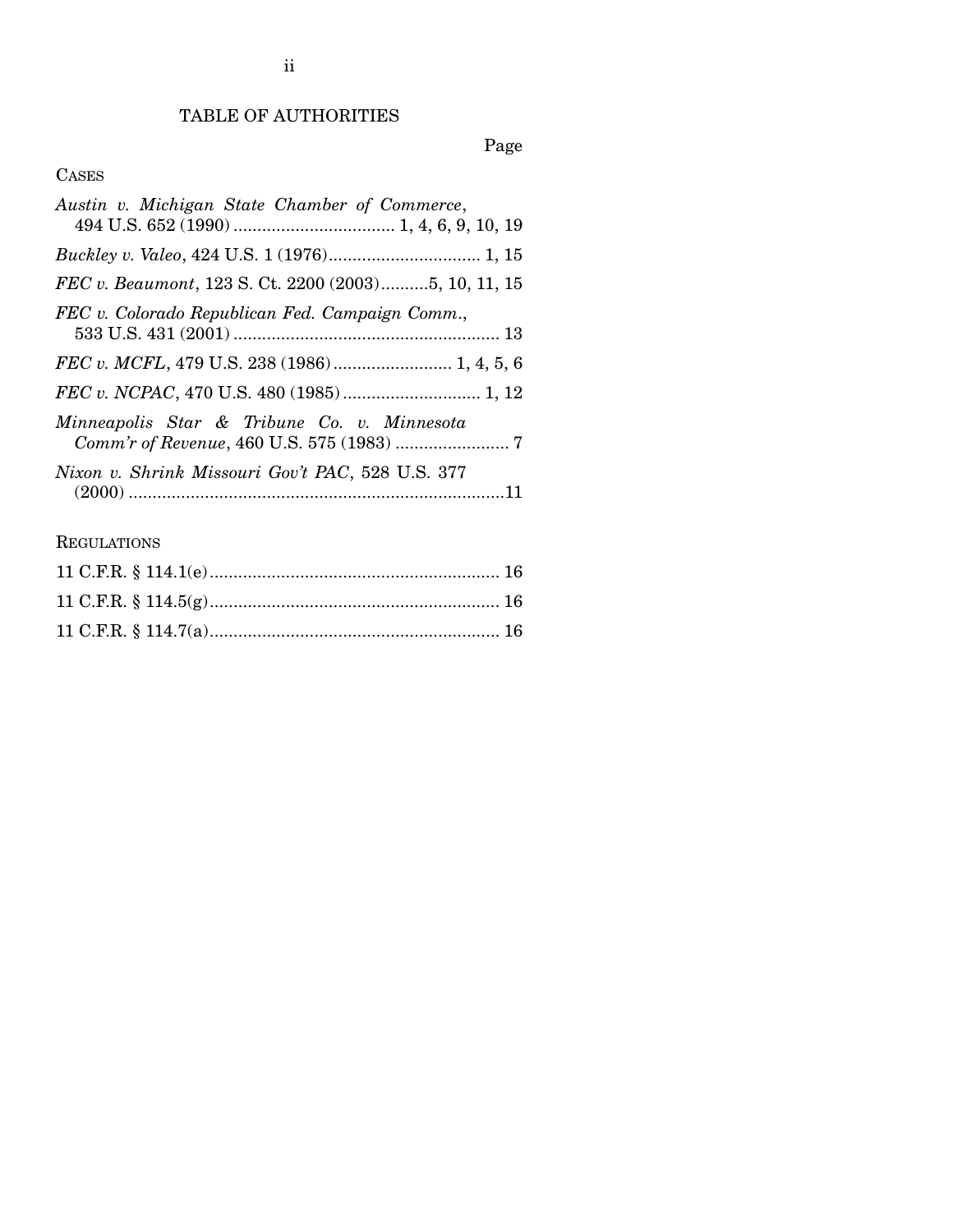### **INTRODUCTION**

The central thesis of Defendants' Title II argument is that Congress has merely taken an "evolutionary step" to "plug a loophole" in the regulation of corporate participation in federal elections. Brief for Federal Election Commission, *et al.* (filed Aug. 5, 2003) ("SG Br.") 72-85; Brief for Intervenor-Defendants (filed Aug. 5, 2003) ("Int. Br.") 42-54. This defense rests on the premise that Congress may constitutionally prohibit any corporation from using general treasury funds to pay for electioneering through express advocacy: if that is so, Defendants argue, Congress must necessarily be able to prohibit any corporation from using general treasury funds to pay for communications that Congress has deemed to be substantively equivalent to express advocacy.

The fundamental flaw in Defendants' premise is that this Court has thrice rejected legislative restrictions on corporate political speech funded purely through individual donations. *See FEC v. MCFL*, 479 U.S. 238 (1986); *FEC v. NCPAC*, 470 U.S. 480 (1985); *Buckley v. Valeo*, 424 U.S. 1 (1976). And the only governmental interest ever held sufficiently compelling to justify a restriction on corporate independent expenditures was that of preventing the "use [of corporate] resources amassed in the economic marketplace to obtain an unfair advantage in the political marketplace." *Austin v. Michigan State Chamber of Commerce*, 494 U.S. 652, 658-59 (1990) (internal quotations omitted). This Court's campaign finance cases thus make clear that there is a fundamental constitutional line between the independent political expenditures of certain types of corporations: the electioneering expenditures of the Massachusetts Citizens for Life cannot be regulated, while those of the Michigan Chamber of Commerce can.

The question raised by the NRA here is where along that line it and other grassroots advocacy groups fall. We respectfully submit that it is clear from the reasoning that protected MCFL and doomed the Michigan Chamber of Commerce that the line falls between, on the one hand, corporate organizations funded by individual members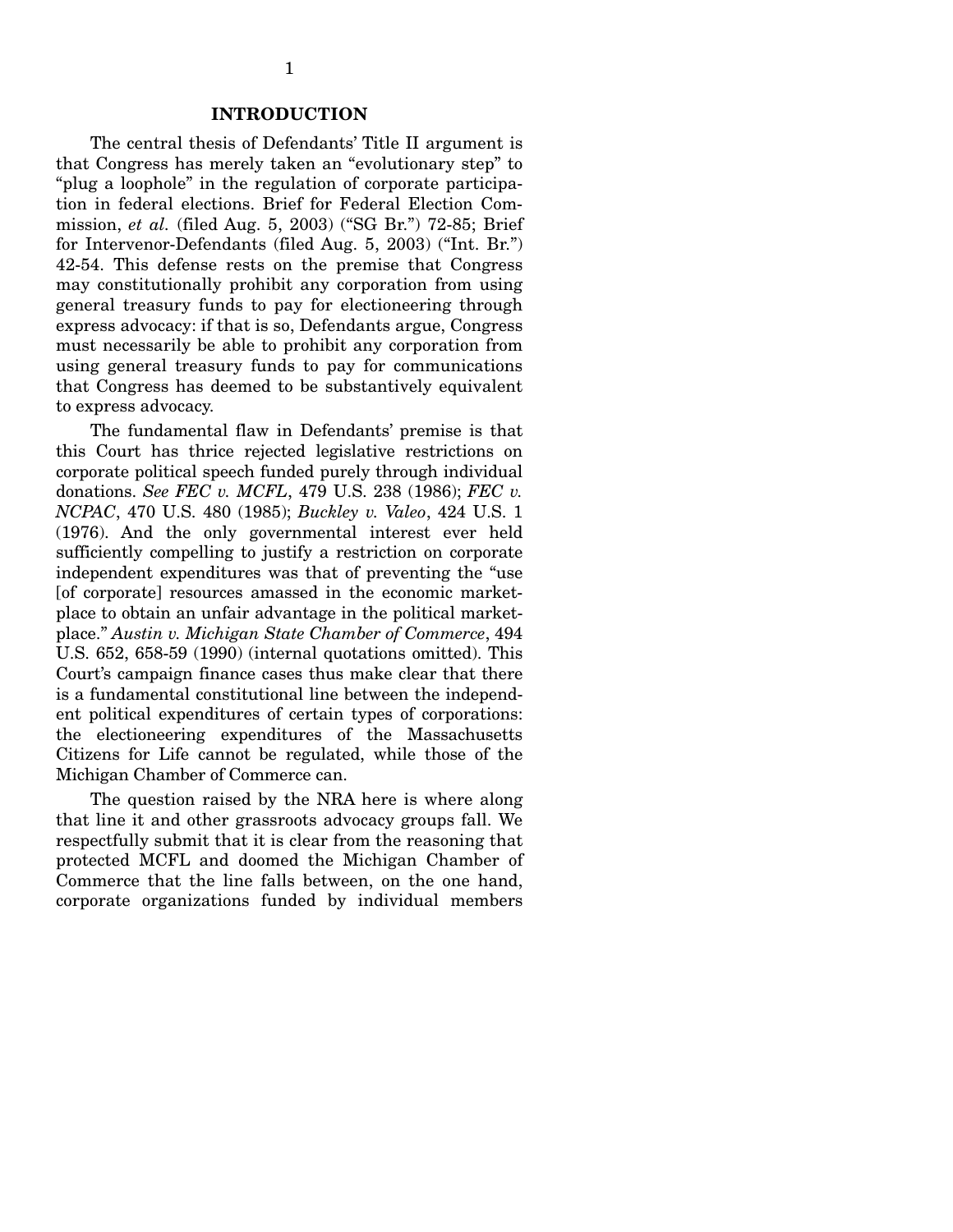and defined by a political mission (*e.g.*, NRA, ACLU, Sierra Club), and, on the other, corporate organizations funded by business profits and defined by an economic mission (*e.g.*, business corporations, trade associations). The First Amendment guarantees individuals an unfettered right to engage in political discourse. Given the practical realities of modern mass media, however, individuals of ordinary means must pool their resources in order to exercise their speech rights in a meaningful way, and grassroots advocacy organizations spanning the political spectrum serve a vital role in allowing the voices of like-minded individuals to be joined, and heard.

BCRA's principal sponsors attempted in Section 203(b) to exempt  $501(c)(4)$  organizations from Title II because they thought that such an exemption was likely required by this Court's decisions. *See* Brief for Appellants the National Rifle Association, *et al.* (filed July 8, 2003) ("NRA Br.") 6, 29-30. Their constitutional warnings against the Wellstone Amendment, however, were ignored (primarily by BCRA's *opponents*), and Section 203(b) was nullified (but preserved in the statute to ensure the severability of the Wellstone Amendment). We submit that the initial constitutional judgment of BCRA's main sponsors was sound, and that narrow tailoring requires the invalidation of the Wellstone Amendment and the restoration of Section 203(b).

But even if this Court accepts the premise that Congress may restrict the independent electioneering speech of individually funded advocacy groups like the NRA, Title II cannot survive. First, Defendants cannot rebut the overwhelming evidence demonstrating that the animating purpose of Title II was the impermissible desire to suppress speech because of its substantive content – the "negative attack ads" that Members of Congress denounced as a "nightmare." *See* NRA Br. 7-14; NRA Br. Appendix of Legislative History ("LH App. \_a") 1a-57a. And while this impermissible purpose infects all of Title II, it is nowhere more evident – and nowhere more fatal – than it is in explaining why Congress passed the Wellstone Amendment. Second, the political speech that Title II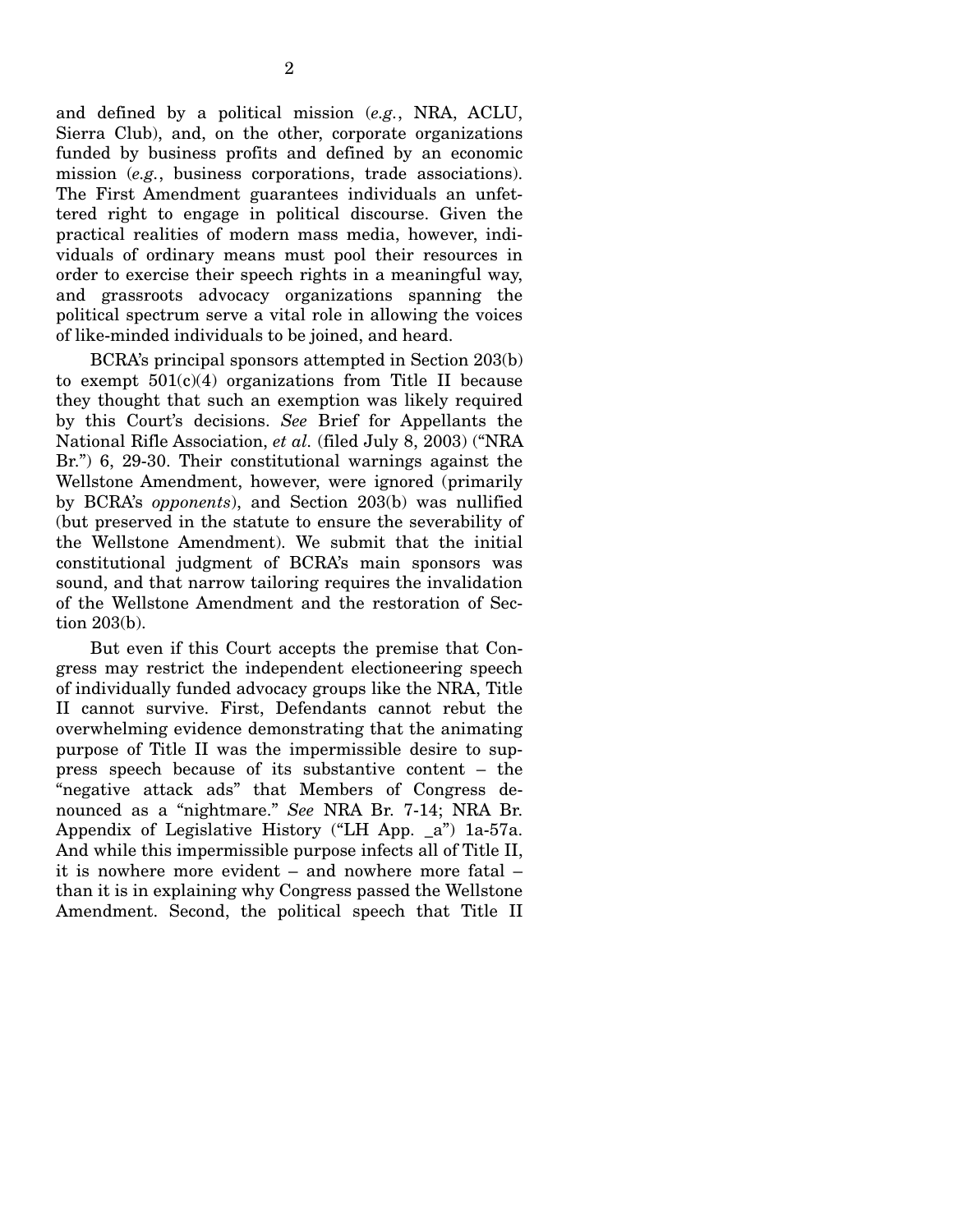sweeps within its definition of "electioneering communications" includes a substantial quantity of speech that is *not*  "electioneering." Using Defendants' own methodology, fully one-third of the speech that would have been covered by BCRA had it been in effect in 2000 was genuine issue advocacy – speech that even Defendants have never suggested may be constitutionally regulated. Accordingly, whatever regulations may be permissible with respect to express advocacy, Defendants cannot carry their heavy burden of sustaining Title II.

## **I. THE WELLSTONE AMENDMENT IS UNCON-STITUTIONAL.**

Strikingly, the Government says *nothing* in defense of the Wellstone Amendment's curtailment of  $501(c)(4)$ organizations' ability to run electioneering communications funded by individuals. Indeed, the Government does not disavow its representation below that the amendment was designed to "prevent large soft-money donations from individuals" from going toward independent electioneering communications. Reply Brief for Federal Election Committee, *et al.* (filed Nov. 27, 2002) 58-59, *McConnell v. FEC*, 251 F. Supp. 2d (D.D.C. 2003) (No. 02-582). Nor does the Government deny that such a purpose is patently impermissible and in any event readily achieved through the less restrictive alternative of capping the amount of an individual donation that may be used to fund such political speech. *See* NRA Br. 31 & n.27; *see also* NRA Br. 28-29. It likewise offers no account of why the original Snowe-Jeffords provision (Section 203(b)), by limiting the electioneering communications of advocacy organizations to the amount of their support from individuals, is not the less restrictive and thus constitutionally requisite means of addressing any genuine corruption concern behind Title II. *See* NRA Br. 31-33. The Wellstone Amendment is therefore unconstitutional on its face, both because it has an impermissible purpose and because it is not narrowly tailored.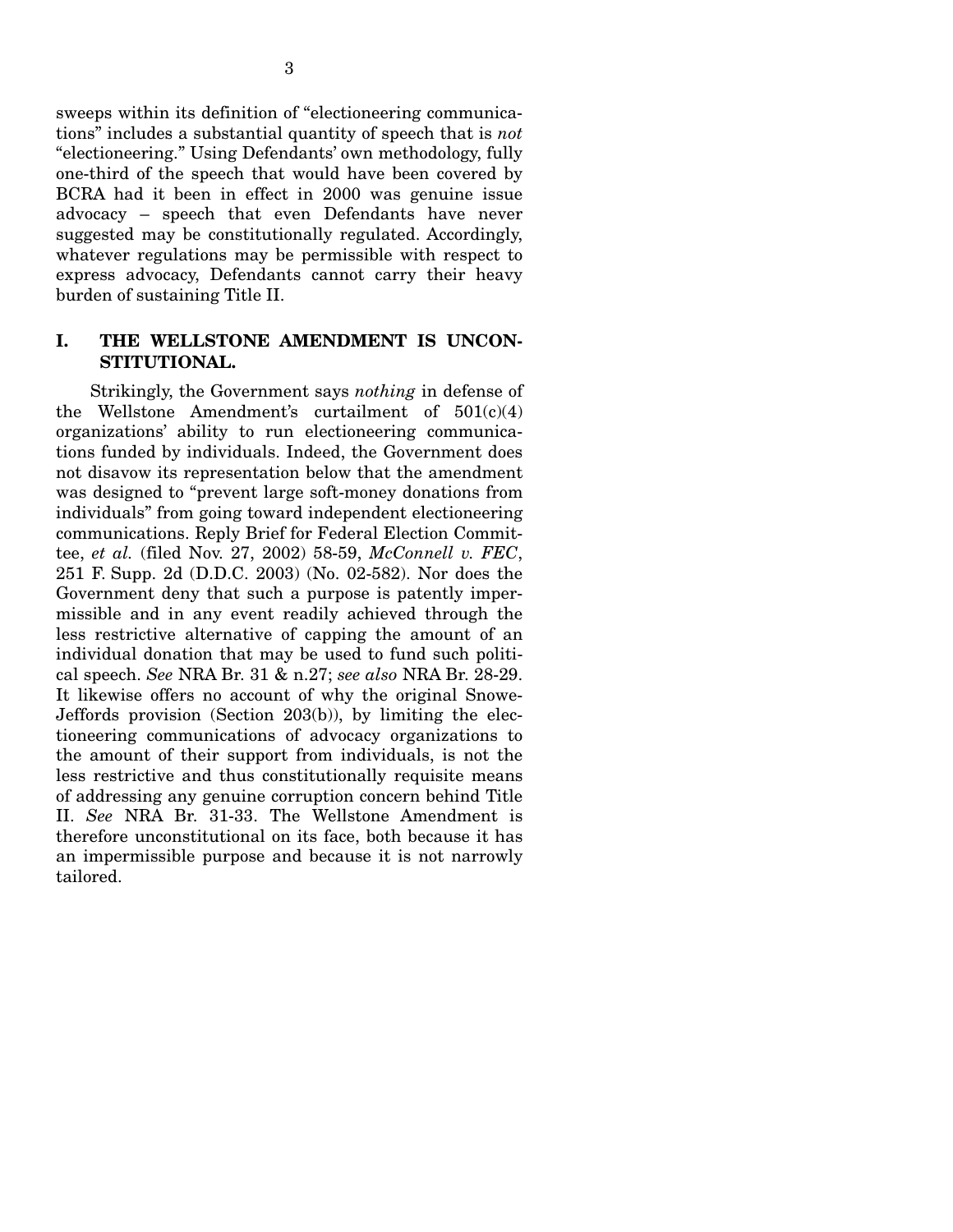Rather than defend the Wellstone Amendment, the Government seeks to avoid consideration of it. It reasons that *MCFL*-qualified entities remain free to speak and that the arguments of particular nonprofits that they so qualify should be resolved via separate, as-applied challenges. *See* SG Br. 112-13; *see also* Int. Br. 74-75. That is true, but irrelevant. The NRA agreed below to stay its asapplied arguments that, notwithstanding the FEC's contrary position, it qualifies for a special exemption under *MCFL*. See S.A. 833.<sup>1</sup> But the NRA did not thereby abandon its facial arguments that the Wellstone Amendment has an impermissible purpose and is not narrowly tailored.

Section 204 on its face restricts, in *any* conceivable application, the ability of all  $501(c)(4)$  advocacy groups to fund independent expenditures with individual contributions – that is its *raison d'etre*. The question before this Court is whether that restriction, which deprives all such corporations of the ability they would otherwise have under Section 203(b) to draw upon individual donations in order to fund electioneering communications, satisfies strict scrutiny. Far from preserving the proper course of judicial review, upholding the Wellstone Amendment without rigorous analysis of its ends and means would be an abdication of strict scrutiny.<sup>2</sup>

 $1$  Although the NRA has briefed its specific features as a political speaker, it has done so simply to illustrate the facial overbreadth and impermissible purpose of Title II, whose supporters trumpeted the NRA as the prototypical speaker they sought to muzzle. *See* LH App. 52a-59a.

<sup>2</sup> Contrary to half-hearted suggestions from the Defendants, *see* SG Br. 113; Int. Br. 73-75, this Court has never had occasion to undertake this analysis. MCFL did not offer a less restrictive alternative, as it mounted an as-applied challenge (in response to an enforcement action) and prevailed on narrower grounds, without regard for the rights of other nonprofits or alternatives for regulating them. *See* 479 U.S. at 245. Nor did the Michigan State Chamber of Commerce present the issue in *Austin*, for its challenge turned on its specific facts as a  $501(c)(6)$  trade association funded overwhelmingly by business profits. (Continued on following page)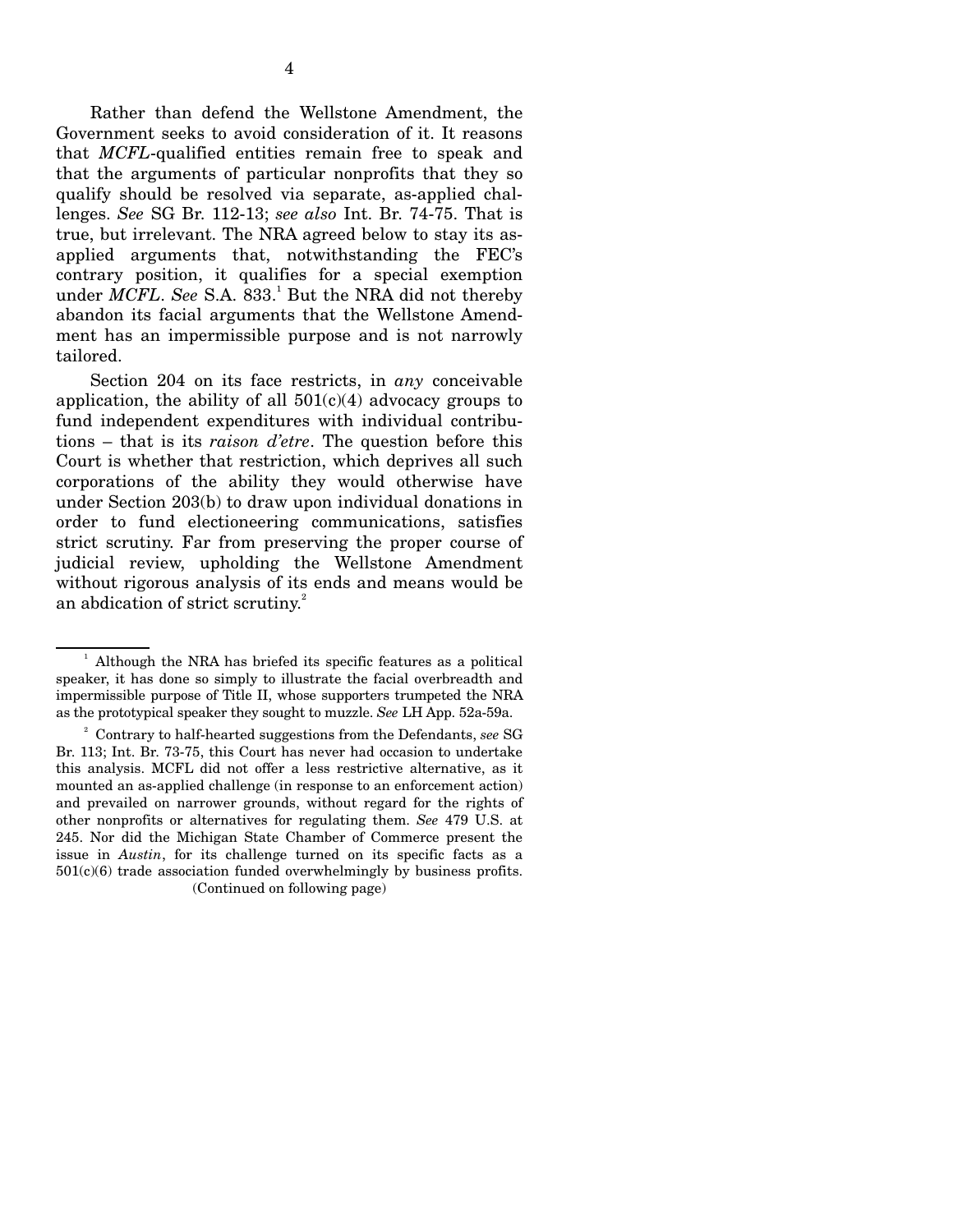The Intervenors, having been abandoned by the Government's lawyers, thus stand alone in attempting to justify the Wellstone Amendment.<sup>3</sup>*See* Int. Br. 74. None of their *post hoc*, hypothesized justifications for the statute is cognizable under strict scrutiny. *See* NRA Br. 15-16. And, in any event, each of the Intervenors' purported justifications for the Wellstone Amendment is substantively meritless, as explained in the NRA's opening brief. *See*  NRA Br. 31-33. The Intervenors assert that "individuals who support a nonprofit's basic mission . . . do not necessarily want their funds to be used to support or oppose candidates," Int. Br. 73-74, but fail to answer any of the NRA's points that (i) there is no indication in the *legislative* record that Congress shared this concern, (ii) there is no evidence in the *litigation* record to substantiate it, (iii) it would apply equally to PACs and political parties, and (iv) it would enable Congress to deprive individuals of modest means of their ability to gain an effective voice in our democracy by "delegat[ing] authority" to nonprofit organizations that spend their donations "in a manner that best serves the shared political purposes of the organization and contributor," *MCFL*, 479 U.S. at 261; *see NCPAC*, 470 U.S. at 494-95. *See* NRA Br. 32-33, 29. Moreover, even if this concern had truly motivated Congress, it could "be met . . . by . . . simply requiring that contributors be informed that their money may be used for such  $a[n]$ electioneering] purpose." *MCFL*, 479 U.S. at 261.

*See* 494 U.S*.* at 664. The Court's suggestion in *FEC v. Beaumont*, 123 S. Ct. 2200 (2003), that advocacy groups like the NRA may warrant regulation merely because they are "politically powerful organizations," *id.* at 2209, relates specifically to *contribution* limits, does not contemplate strict scrutiny, and therefore is untethered to a particular regulatory purpose or alternative means of achieving it.

<sup>&</sup>lt;sup>3</sup> The irony of their predicament is exquisite: all four of the Senator-Intervenors voted *against* the Wellstone Amendment, *see* LH App. 41b-42b (appended hereto), and Senator Feingold expressly did so on constitutional grounds. *See* NRA Br. 29-30; LH App. 58a, 63a.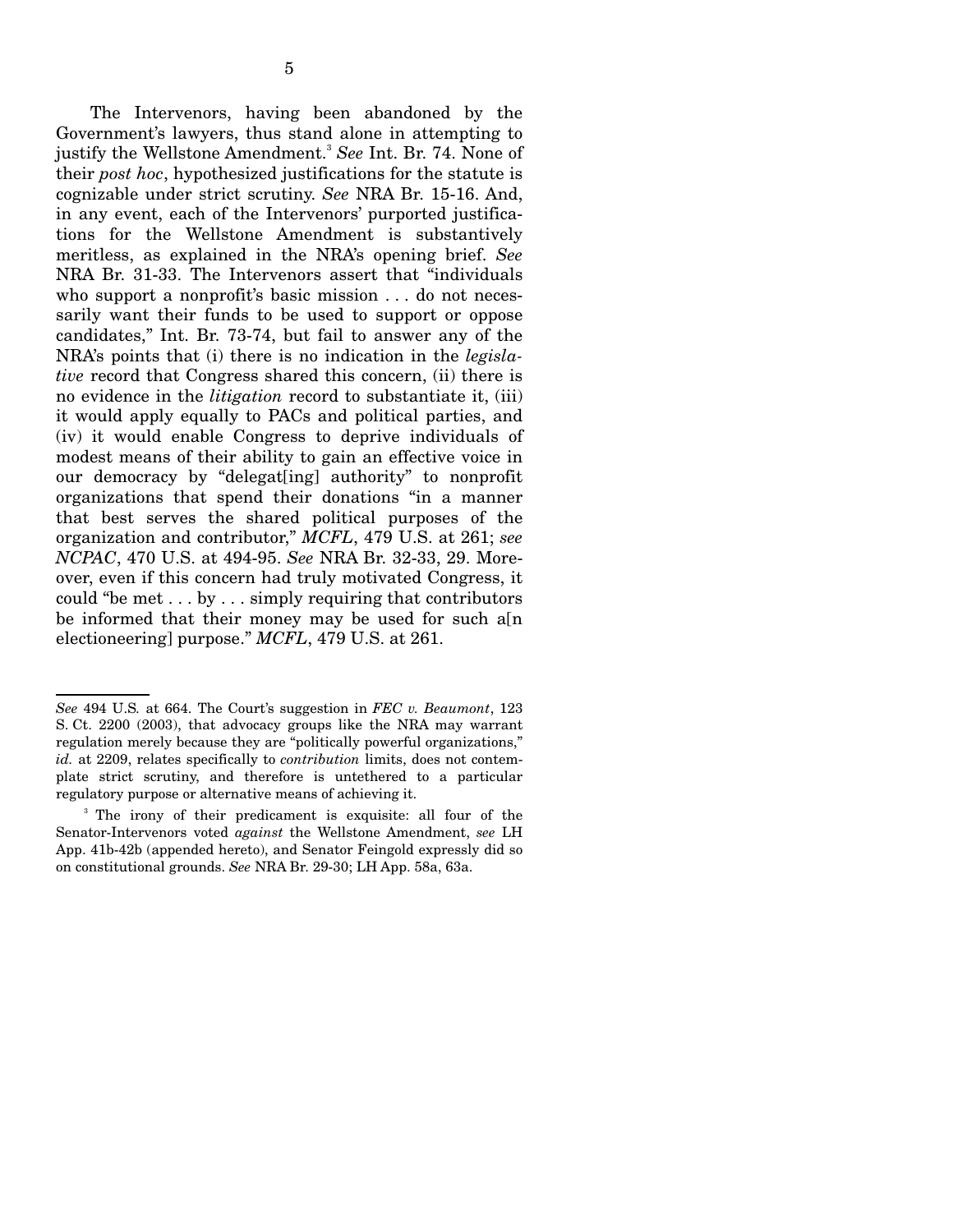The Intervenors similarly posit that the Wellstone Amendment responds to the prospect that, under Section 203(b), "corporate . . . contributions could be used to fund *all* the organization's non-campaign activities, freeing individual contributions for electioneering communications." Int. Br. 74. Again, nothing in the legislative record suggests that this concern occurred to Congress. And Intervenors ignore that this "fungibility" phenomenon is built into existing law. *See* NRA Br. 31-32. Nor do they deny that, by limiting nonprofits' funding of electioneering communications to no more than the amount voluntarily donated by individuals, Section 203(b) would ensure the appropriate "correlation" between political expenditures and support from individuals, and wholly foreclose nonprofits from becoming mere "conduits" through which business corporations might spend their own general treasuries on electioneering. *Austin*, 494 U.S. at 660, 664; s*ee* NRA Br. 32; LH App. 15b-18b (appended hereto).

Finally, the Intervenors attempt to invent a compelling interest in avoiding the complexity of administering and enforcing Section 203(b). *See* Int. Br. 74. This hypothesized rationale would likewise suffice for Congress to abolish separate segregated funds, with all of the intricate and nettlesome rules that attend them; or the *MCFL*  exception, with its much-controverted criteria; or, for that matter, any inconvenient aspect of a tailored speech restriction that could more simply and surely be replaced with an across-the-board ban on speech. Suffice it to say that if this rationale, without more, indeed satisfied strict scrutiny, it would be ruinous of First Amendment protections.

## **II. TITLE II WAS ENACTED TO STIFLE SPEECH.**

Defendants do not dispute that, because Title II demands strict scrutiny, defense of it must be confined to Congress's *actual* purpose and cannot rest upon hypothesized or *post hoc* justifications. *See* NRA Br. 15-16. They nonetheless concoct a stew of purported rationales for Title II – *see* Part III, *infra –* that Congress never contemplated,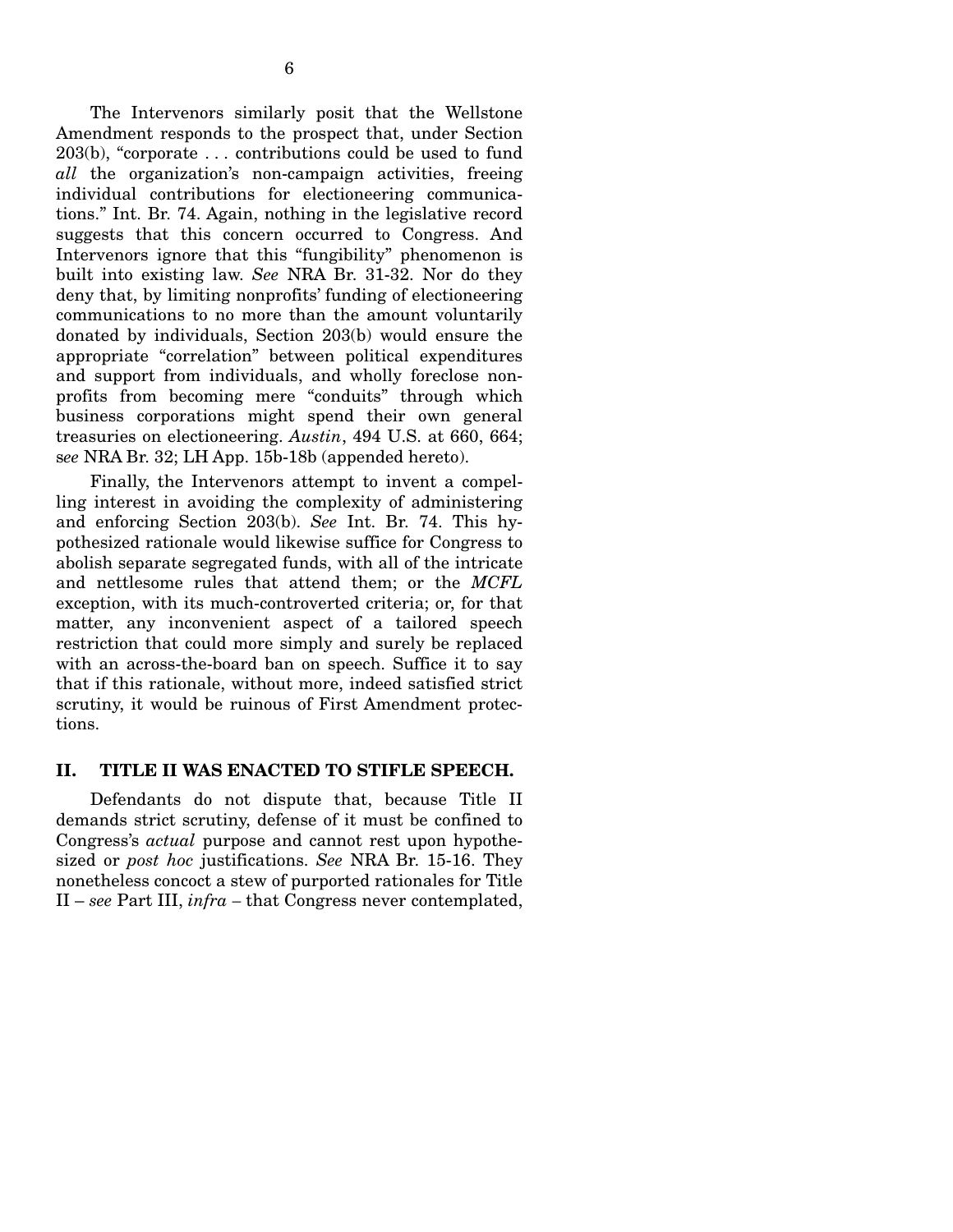while eliding Congress's avowed and plainly impermissible objective: suppressing "negative attack ads" that criticize candidates and otherwise disrupt their well orchestrated campaigns. *See* NRA Br. 3-4, 7-14; LH App. 1a-51a.4

The Government does not deny that the legislative record manifests the impermissible intent behind Title II. Evidently, the Government's theory is that its recitation of the purposes behind *different* statutes regulating campaign finance by itself suffices, under strict scrutiny, to justify *any* law that might expand existing regulations. But a crucial role of strict scrutiny is to root out an impermissible purpose of the specific speech restriction under review. *See Minneapolis Star & Tribune Co. v. Minnesota Comm'r of Revenue*, 460 U.S. 575, 580 (1983). And here there is no doubt that the animating purpose of Title II was to insulate candidates against attack and thereby protect incumbents. *See* NRA Br. 7-11; LH App. 49a-51a. Title II can no more be justified as an anticorruption measure than could the Sedition Act.

The Intervenors at least mention the legislative history of Title II. But they do not grapple with the litany of floor statements demonstrating Title II's impermissible purpose, *see* LH App. 1a-51a, apart from offering their own relatively meager selection of legislative statements said to be more "representative" of congressional intent. Int. Br. 59 n.48. In particular, they do not deny that Members of Congress passed Title II with the express intention of getting " 'poison politics off television'" and " 'making sure the flow of negative attack ads by outside interest groups does not continue to permeate the airwaves.'" NRA Br. 9

<sup>4</sup> The underinclusiveness of Title II confirms that Defendants' *post hoc* purposes did not animate Congress. Unlike the laws at issue in *Buckley* and *Austin*, Title II regulates electioneering only at certain times and in certain media, inexplicably leaving corporations free in all other respects to spend their treasuries on electioneering speech that may contravene contributors' wishes. *See* NRA Br. 8-9 n.5.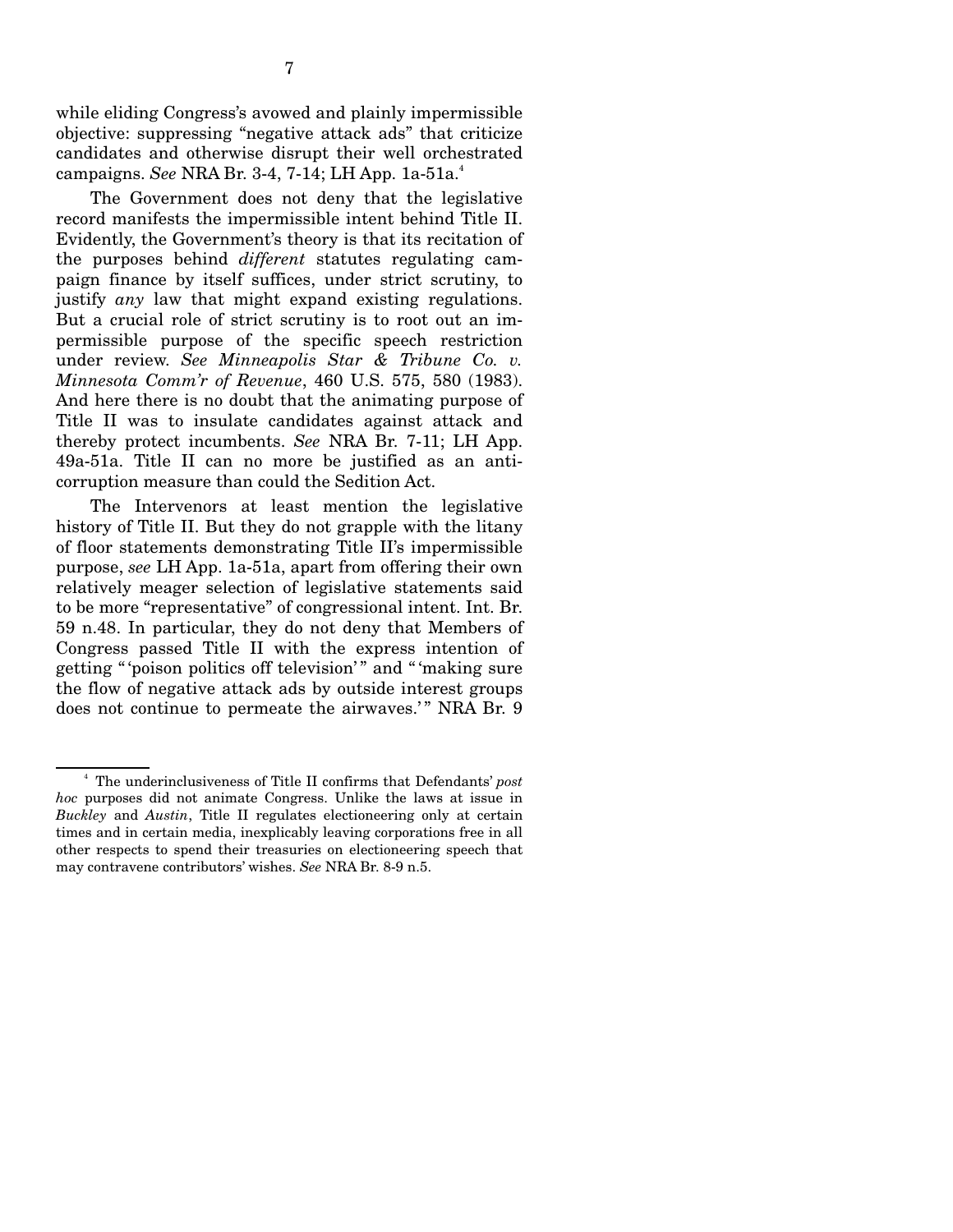(citing LH App. 8a-9a); *see also* NRA Br. 10 n.6; LH App.  $1a-45a, 49a, 56a.5$ 

The scraps of legislative history cited by Intervenors are not remotely "representative" of a legitimate, let alone compelling, purpose for Title II. First, most of the 21 Members of Congress whose floor statements are carefully excerpted by the Intervenors *expressly avow* an impermissible purpose for Title  $II - be$  it the suppression of negative attack ads or the equalization of voices by restricting wealthy individuals from funding independent expenditures.<sup>6</sup> Second, only some four Members of Congress quoted by Intervenors specifically connected Title II's prohibition of corporate electioneering to an attempt to combat corruption as identified by this Court.<sup>7</sup> Those isolated remarks are overwhelmed by the chorus of impassioned speeches detailing how and why Title II would rid the airwaves of the negative attack ads that are the bane of incumbent politicians. Third, virtually all of the floor

<sup>&</sup>lt;sup>5</sup> Indeed, the Intervenors themselves have been quite clear about this. *See*, *e.g.*, J.A. 915 ("if [critical ads are] run and you can't respond, which is one of the big purposes of our law, then you're defenseless" (Sen. Jeffords); J.A. 936 ("Candidate after candidate has said, 'We lost control of our campaigns.' . . . And that's what we're trying to take care of.") (Sen. McCain); LH App. 1a-6a.

Appended to this brief are many of the relevant floor statements, including excerpts tellingly omitted by Intervenors, which, combined with the legislative history appended to the NRA's opening brief, offer a complete sense of the unconstitutional intendment they reflect. Portions of legislative history specifically appended to this brief are cited as "LH App. \_b" as opposed to "\_a." *See Sen. Bryan* at LH App. 1b-2b; *Sen. Collins* at LH App. 22a-23a, 2b-3b; *Sen. Dodd* at LH App. 24a-27a, 3b-5b; *Sen. Dorgan* at LH App. 18a-22a, 5b-12b; *Sen. Edwards* at LH App. 12b-13b; *Sen. Feinstein* at LH App. 19b-22b; *Sen. Glenn* at LH App. 42a; *Sen. Jeffords* at LH App. 4a-6a, 25b-29b; *Sen. Kennedy* at LH App. 15a; *Sen. Lieberman* at LH App. 15a, 31b-32b; *Sen. McCain* at LH App. 1a-4a; *Rep. Borski* at LH App. 35b-36b; *Rep. Nadler* at LH App. 37b-38b.

<sup>7</sup>*See Sen. Snowe* at Int. Br. 12a-13a; *Sen. Feingold* at Int. Br. 15a-16a; *Sen. Jeffords* at Int. Br. 16a; *Sen. Edwards* at Int. Br. 17a-18a.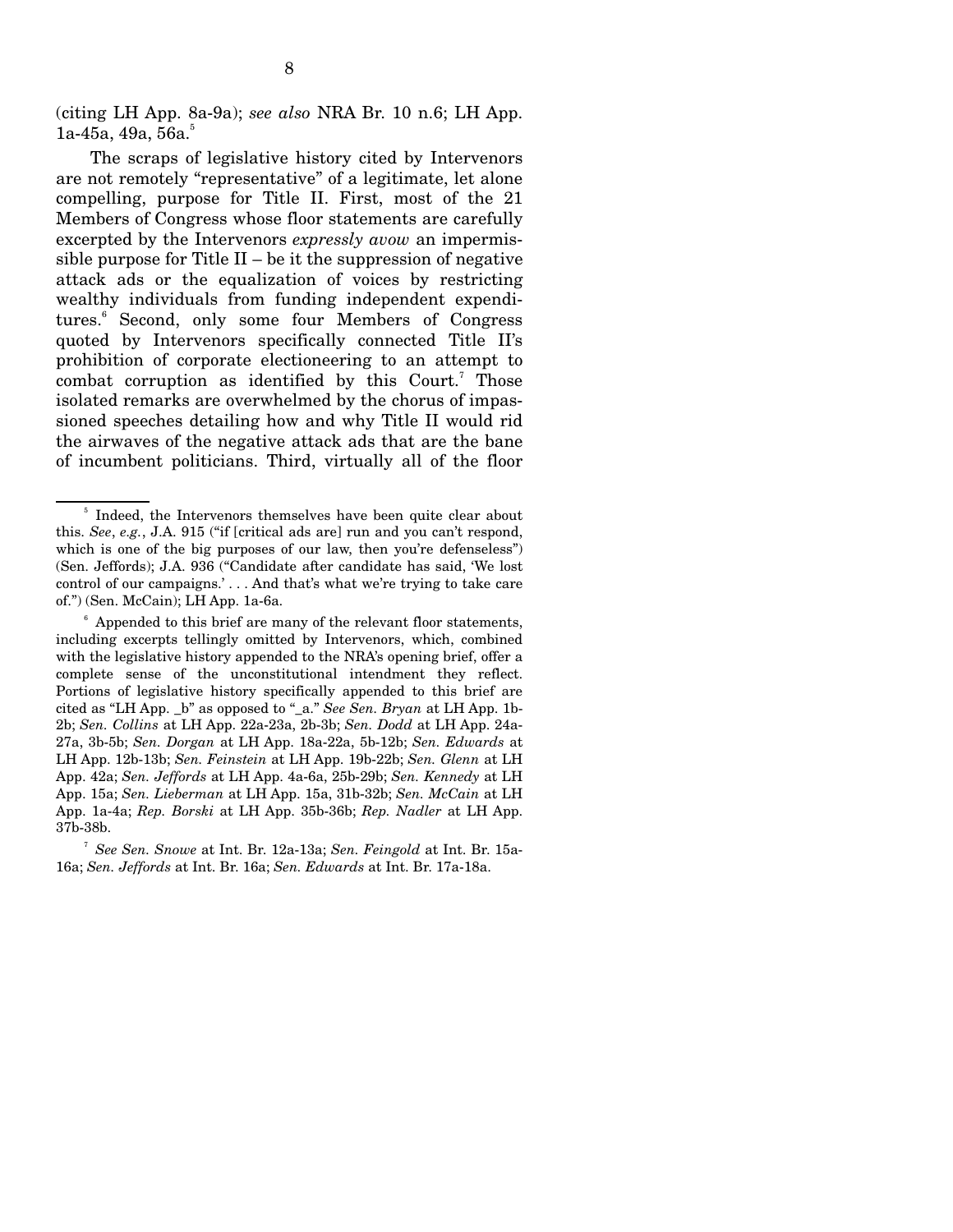statements subvert Defendants' case in at least one of two crucial respects: they focus on a need to require *disclosure*, which Title II does wholly apart from, and presumptively as a less restrictive alternative to, *prohibiting* corporate electioneering communications, *see* NRA Br. 16 n.12, and/or they identify an interest in suppressing the *overall volume* of electioneering communications, thereby belying Defendants' characterization of Title II as a source restriction indifferent to the quantity of speech.<sup>8</sup>

Finally, none of the statements compiled by the Intervenors even purports to justify the Wellstone Amendment, the impermissible purpose of which goes undisputed. *See supra* at 3-4; *see also* NRA Br. 28-31; LH App. 65a-68a. Nine of the twelve Senators quoted by the Intervenors, including all four relevant sponsors of BCRA (Senators Feingold, Jeffords, McCain, and Snowe), voted *against* the Wellstone Amendment. *See* LH App. 41b-42b. Indeed, Senator Feingold explained in the very statements quoted by Intervenors that Section 203(b), in contradistinction to the Wellstone Amendment, was the constitutionally requisite approach to addressing any corruption concerns. *See* LH App. 13b-19b. In sum, whatever purpose the Intervenors may drape over Title II generally, the unconstitutional design of the Wellstone Amendment remains naked before this Court.

### **III. DEFENDANTS' JUSTIFICATIONS FOR TITLE II CANNOT SURVIVE STRICT SCRUTINY.**

A. The Government's main defense of Title II is that it protects the electoral process from *Austin*-style

<sup>8</sup> Although the Intervenors also cite some congressional reports and hearings, they cite no evidence that any Member of Congress relied upon those hearings and reports in addressing Title II. With respect to the Thompson Committee Report, its role in the legislative debates over BCRA was strictly limited to *Title I* and its regulation of *parties' use of soft money*, as apparent from Sen. Thompson's own *amicus* brief. *See*, *e.g.*, Thompson Br. 28-30 & n.24; *see also* LH App. 22b-25b.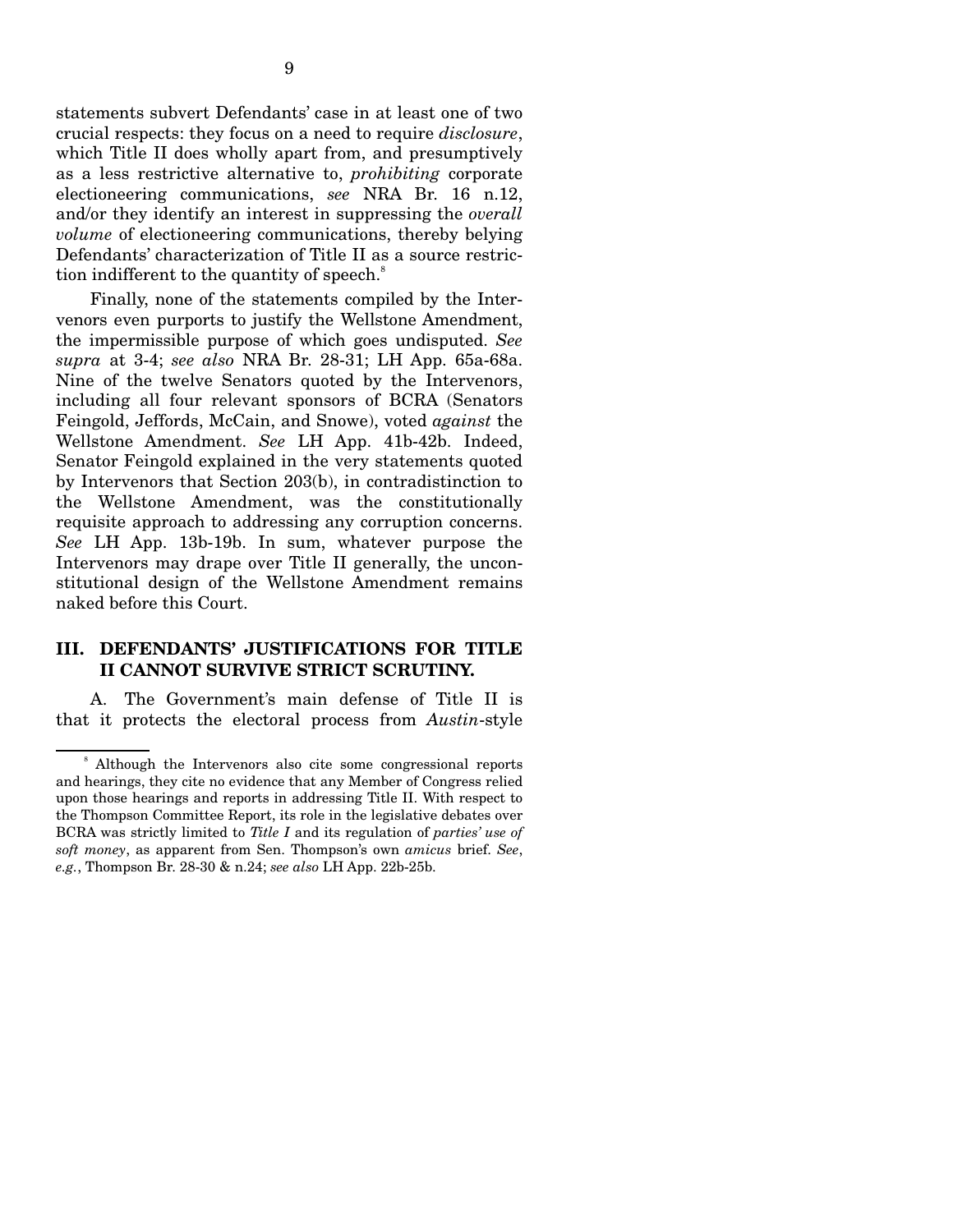"corruption." SG Br. 73-78, 86-87; *see also* Int. Br. 57, 73. This rationale was anticipated and answered in the NRA's opening brief. *See* NRA Br. 20-23. Defendants' principal authority for extending *Austin*'s rationale from businesses or trade associations funded by corporate earnings (*e.g.*, the Chamber of Commerce) to ideological nonprofit groups funded by small individual membership dues (*e.g.,* NRA, ACLU, Sierra Club), is this Court's recent decision in *Beaumont*. But *Beaumont* itself reaffirmed that *Austin*'s rationale for restricting independent political *expenditures*  was limited to preventing businesses from " 'us[ing] *resources amassed in the economic marketplace* to obtain an unfair advantage in the political marketplace.'" 123 S. Ct. at 2206 (quoting *Austin*, 494 U.S. at 659) (emphasis added). *See* NRA Br. 21-22.

Defendants offer three grounds for rehabilitating their *Austin* argument. First, they retreat to the proposition that even if  $501(c)(4)$  advocacy groups lack businessgenerated wealth, they still enjoy a tax exemption. *See* SG Br. 75 n.34 (citing *Beaumont*, 123 S. Ct. at 2209). Regardless of whether that attenuated *post hoc* rationale might satisfy the minimal judicial scrutiny appropriate to laws restricting *contributions*, it cannot survive the strict scrutiny required for Title II's limits on *independent expenditures*. *See* NRA Br. 21-22 & n. 17. Title II makes no effort to connect the speech restrictions it imposes on  $501(c)(4)$  corporations to the amount of their tax savings, nor permits them to forego their tax exemption in order to fund electioneering communications. That is, the one simply has nothing to do with the other.

Second, Defendants assert (again, without offering any evidence) that advocacy groups "could quickly become easy-to-use . . . conduits for unlimited campaign spending by unions and for-profit corporations." Int. Br. 73. But Title II itself, as previously detailed, contains a much less restrictive alternative for shutting down these supposed "conduits": Section 203(b) requires advocacy groups to fund their political speech exclusively with individual contributions. *See* NRA Br. 28; *supra* at 3-4; *see also* LH App. 15b-18b.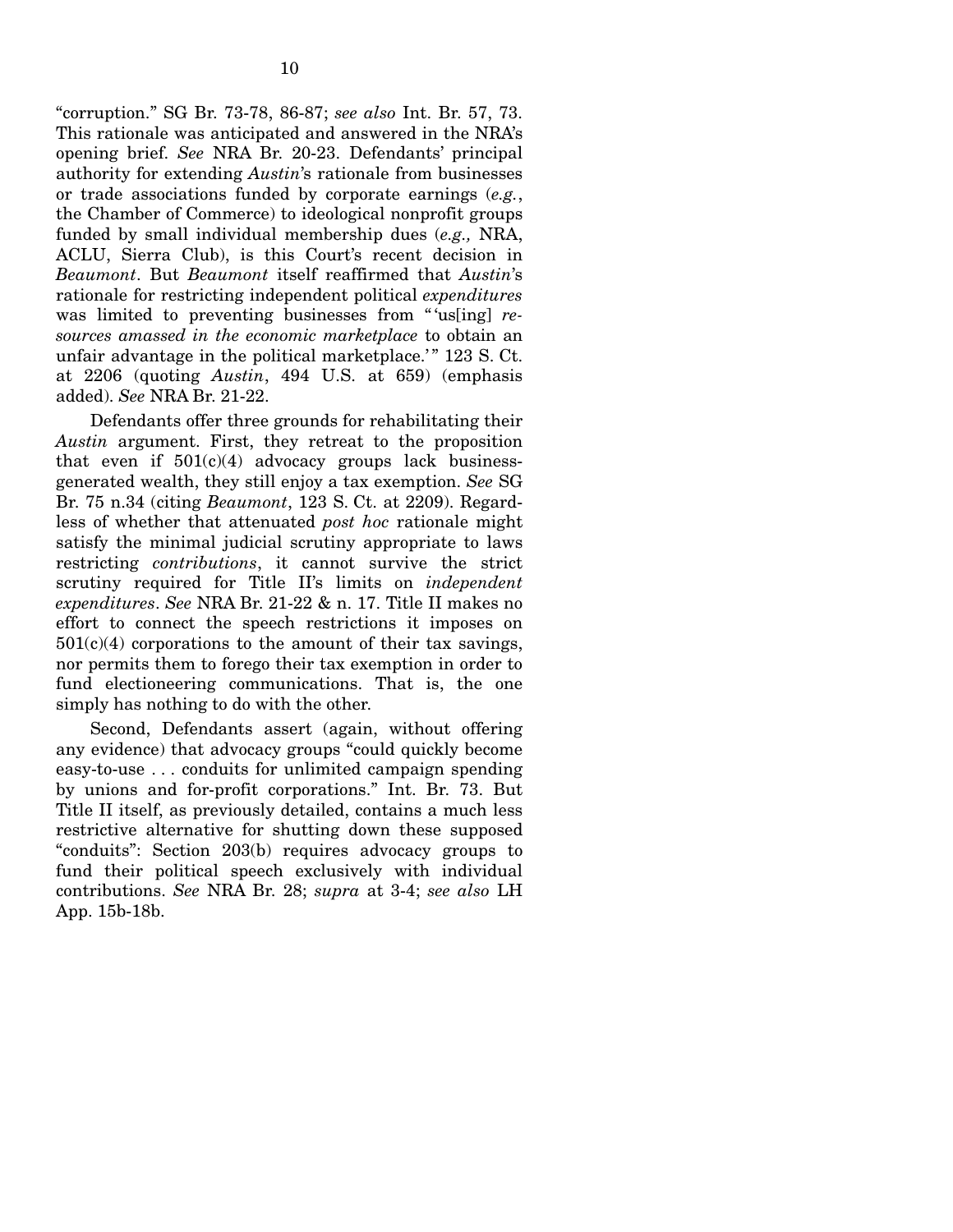Third, Defendants assume (without explanation, let alone support in the legislative record) that grassroots advocacy groups like the NRA present the same danger as business corporations simply because the former, too, share the corporate form of organization. But the money that the NRA spends on political advocacy does not flow from the "'special advantages'" of incorporation such as " 'perpetual life'" or " 'favorable treatment of the accumulation and distribution of assets'" that allows the aggregation and transmission of wealth. SG Br. 74-75 (quoting *Beaumont*, 123 S. Ct. at 2206). Rather, the NRA annually receives voluntary donations from millions of individual members to support its efforts to protect their Second Amendment rights. If mere use of the corporate form, with its "special advantages," indeed sufficed to justify regulation, then the electoral speech of either NCPAC or MCFL could be silenced as well.

The reality, of course, is that Congress did not pass Title II (let alone the Wellstone Amendment) because it was concerned that the electioneering communications of advocacy groups might be amplified by business profits, but because it resented the political speech of such corporations and the individuals who support them. *See supra*  at 7-9. Defendants nonetheless urge *deference* to the expert judgment of the Members of Congress, who are "uniquely positioned," we are told, by their personal experience as political candidates to determine the proper scope of regulation of electioneering speech. SG Br. 92; Int. Br. 56. But what Members of Congress are truly "expert" at is protecting their incumbencies. *See* NRA Br. 10-13. Title II is not about "corruption." It is about shutting down paid political ads that focus the electorate's attention, and that incumbents consequently loathe. NRA Br. 9-10 & n.6. Courts may not defer to legislators where such deference risks the "constitutional evil[ ]" of "permitting incumbents to insulate themselves from effective electoral challenge." *Nixon v. Shrink Missouri Gov't PAC*, 528 U.S. 377, 402 (2000) (Breyer, J., concurring).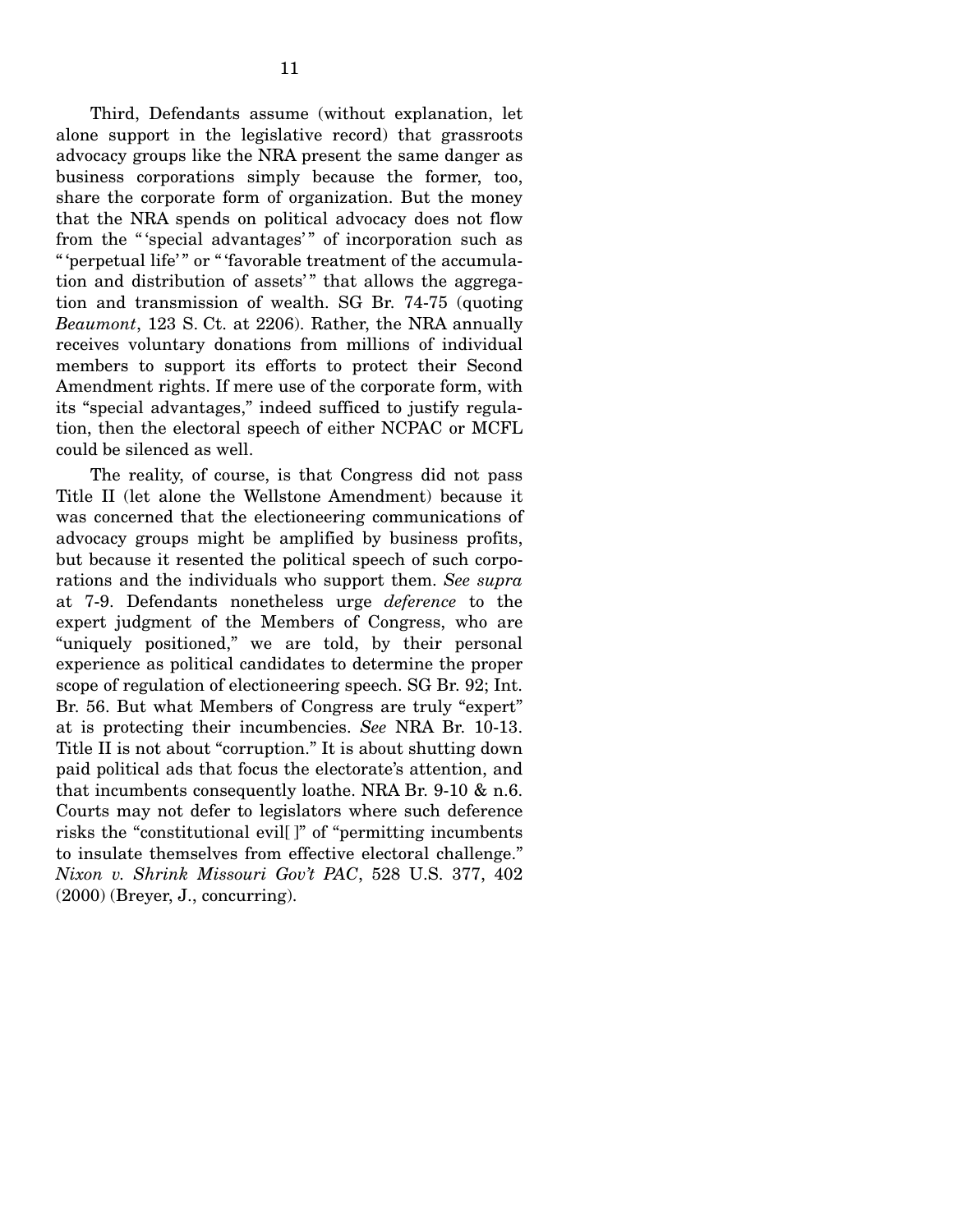B. Defendants' second rationale for Title II is the supposed need to protect members of advocacy organizations from having their dues "misused" for political purposes. SG Br. 86; Int. Br. 57, 73-74. Once again, this argument was anticipated and has been answered. *See*  NRA Br. 23-24 & n.19, 32-33; *supra* at 5.

C. Defendants' third rationale for Title II is the "risk of real or apparent quid pro quo corruption" that supposedly arises if a candidate is "'appreciative'" of favorable independent electioneering communications by a nonprofit advocacy group. SG Br. 89, 83 (quoting S.A. 837); *see also*  Int. Br. 57. Defendants acknowledge that this rationale has never been held to justify restrictions on *independent expenditures* as opposed to *contributions*. *See* SG Br. 88 (discussing *NCPAC*). And they do not deny that this rationale would apply equally to such political speech as candidate endorsements and fundraisers, and to such political speakers as PACs and wealthy individuals. A politician who is benefited is obviously as grateful for one, or to one, as the other. *See* NRA Br. 17-18 & n.13. The terms and stakes of this dispute are thus starkly laid out; either the ever-expanding notion of "corruption" or the tenets of our democracy must yield, for if Defendants' line of argument is accepted the former will inexorably engulf the latter.

Although the Government correctly observes that "gratitude for political support in the form of *contributions*  directly from a corporate or union treasury has long been viewed as corruption," it is quite disingenuous in adding, "as has gratitude for political support in other forms." SG Br. 89. This "gratitude for political support in other forms" to which the Government refers in fact encompasses such things as "gifts," "bribes," or "illegal gratuities" – that is, money or its functional equivalent – given directly to candidates. *See* SG Br. 28-29. But this Court's jurisprudence establishes that the independent expenditures of outside groups cannot be equated with "bribes" or even contributions, either in terms of their corruption potential or their associational and expressive value under the First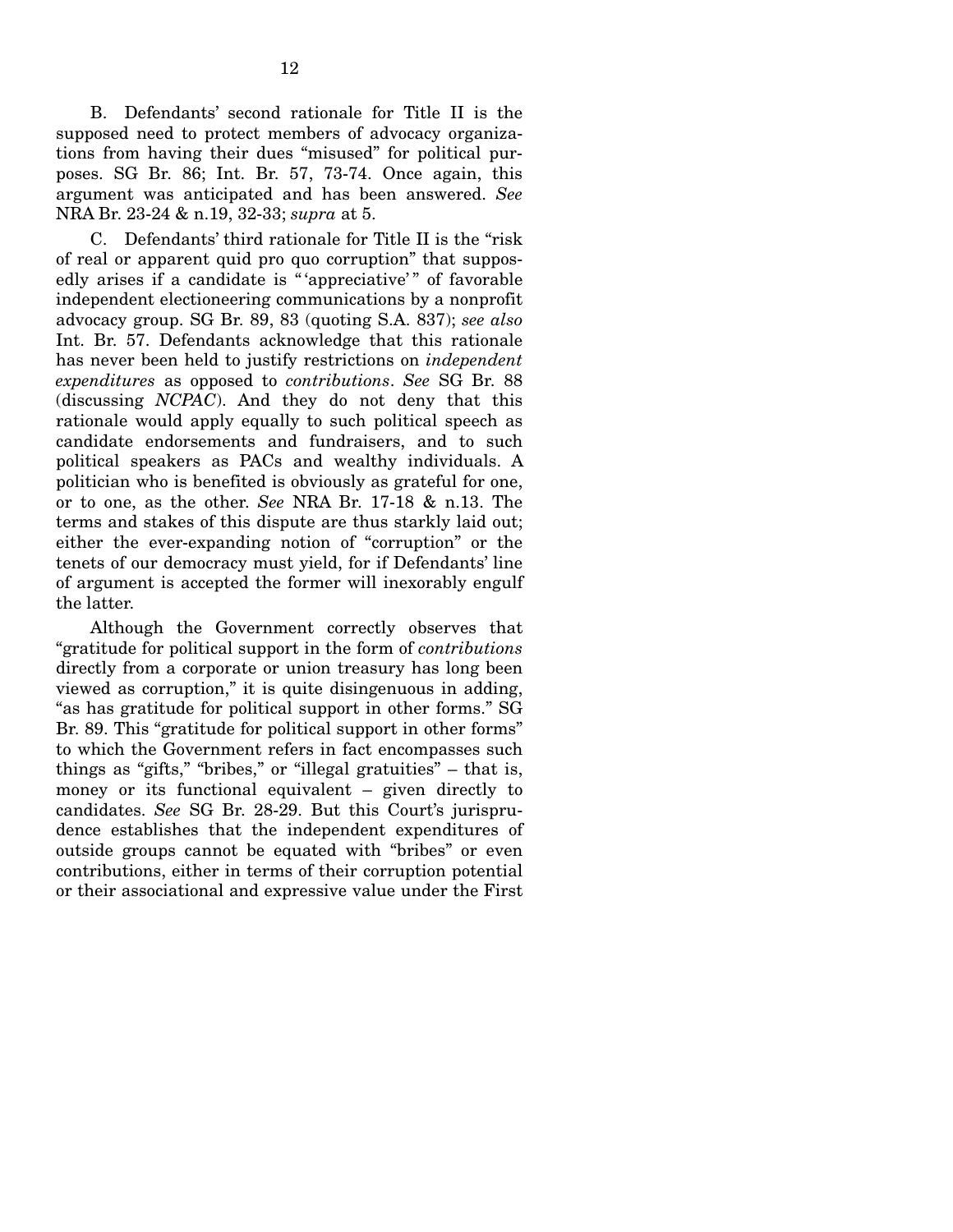Amendment. *See*, *e.g.*, *FEC v. Colorado Republican Fed. Campaign Comm.*, 533 U.S. 431, 440-41 (2001).

If independent political speech could *ever* be treated as direct contributions for purposes of government regulation, the requisite showing assuredly has not been made here. The "evidence" cited by Defendants to show the supposedly corrupting effect of independent expenditures consists of nothing more than conclusory generalizations that candidates "appreciate" issue ads that praise their positions or denigrate those of their opponents. *See* Int. Br. 55 & n.42. Title II obviously was not designed to combat *this* phenomenon, since candidates will "appreciate" issue ads whether they are paid for by PACs, by wealthy individuals, or by general treasury funds. *See* NRA Br. at 25 & n.20. The Congress that passed Title II was motivated not by a desire to curb "appreciation," but rather by its distaste for "negative" issue ads. *See* NRA Br. 7-10; LH App. 1a-3a, 35a, 40a-45a, 57a. And far from sharing the Defendants' supposed concern that gratitude and political debts would follow from these outside issue ads, Congress was convinced that "all of us should hate them," LH App. 8a, because the "candidates themselves disapprove of [them]," LH App. 1a, and they tend to "bring[ ] in other issues that the two candidates themselves do not even want to talk about." LH App. 40a. Therefore, when Defendants try to justify Title II with their notion that Congress deemed politicians *unduly grateful* for the independent expenditures of outside groups, they are not only departing from the legislative record, but affirmatively contradicting it.

The evidentiary record compiled in the district court bears out the fundamental difference between contributions and expenditures in terms of their corruption potential. *See*  NRA Br. 18-19 & n.14. Defendants' briefs only further highlight this difference by touting the evidence of corruption that they claim supports their defense of Title I's soft money contribution limits. *See* SG Br. 22, 37-42; Int. Br. 8-9, 12-16. But there is no evidence – none – demonstrating even a remotely comparable system of gaining "more access and influence" in exchange for "more issue ads."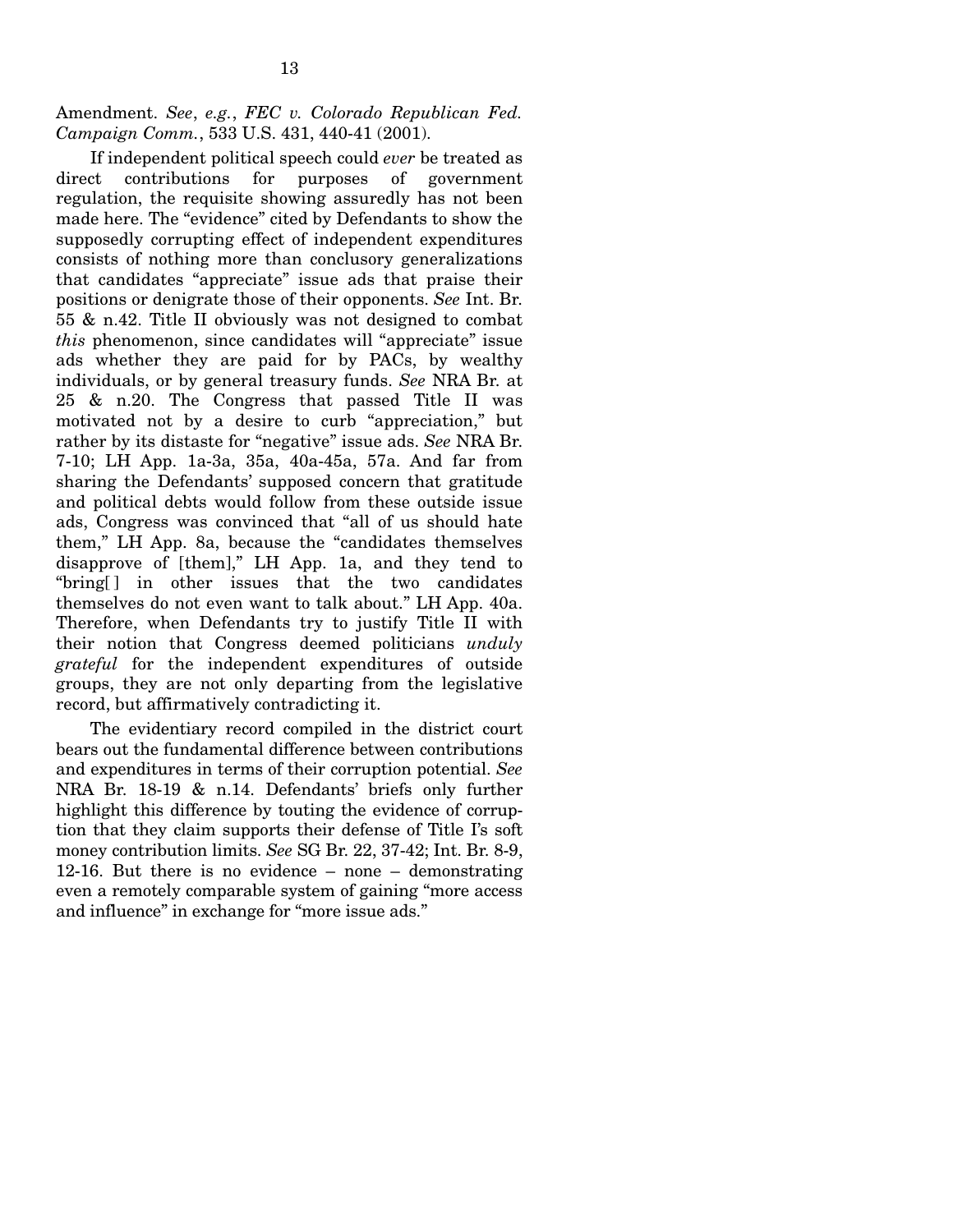Votes may be *influenced* by large *contributions* to parties, *see* Int. Br. 15, but issue ads can be effective only through the *political accountability* that lies at the heart of democracy. Such ads "fan the flames," J.A. 1017-19, and appeal to the "grassroots." J.A. 837-39. Thus, where "candidates as well as elected officials would prefer not to have th[e] campaign focus on a particular hot button issue . . . a campaign of issue ads may have the effect of forcing them to talk about it," thereby "serv[ing] to inform voters about the particular office holders' or candidates' voting record on a particular issue." J.A. 850-52; *see also* Deposition Transcripts Unified Filing at Chapin Dep. 57 (admitting that issue ads about taxation and crime "changed the focus of the main issues that were being discussed between the candidates"); *see* NRA Br. 19-20 n.16. Thus, issue advocacy groups have power precisely because they *speak to the voters*, not because they add to partisan coffers. In contrast, Title I soft money is corrupting precisely because it does not have "an ideological motivation," but instead is explicable solely as an effort to "buy[ ] access." SG Br. 38 (quoting S.A.  $621$ ).

In short, while Defendants must satisfy far stricter scrutiny in defending Title II than in defending Title I, they have far less in the way of concrete evidence. Their *post hoc*, generalized claim that politicians may be "grateful" for broadcasts aired by advocacy groups is sorely at odds with Congress's own view and cannot in any event suffice to meet the strict scrutiny applicable to Title II.

D. Defendants' fourth and final justification for Title II is that its limits on independent expenditures "prevent[ ] the circumvention of existing statutory limits." SG Br. 89-90; *see also* Int. Br. 58 & n.46. But this justification

According to Defendants, the proof positive that soft money is intended solely to buy favors rather than to promote ideological causes is that most major donors systematically give to *both* parties. *See* SG Br. 38; Int. Br. 15. No comparable practice exists with respect to issue advocacy.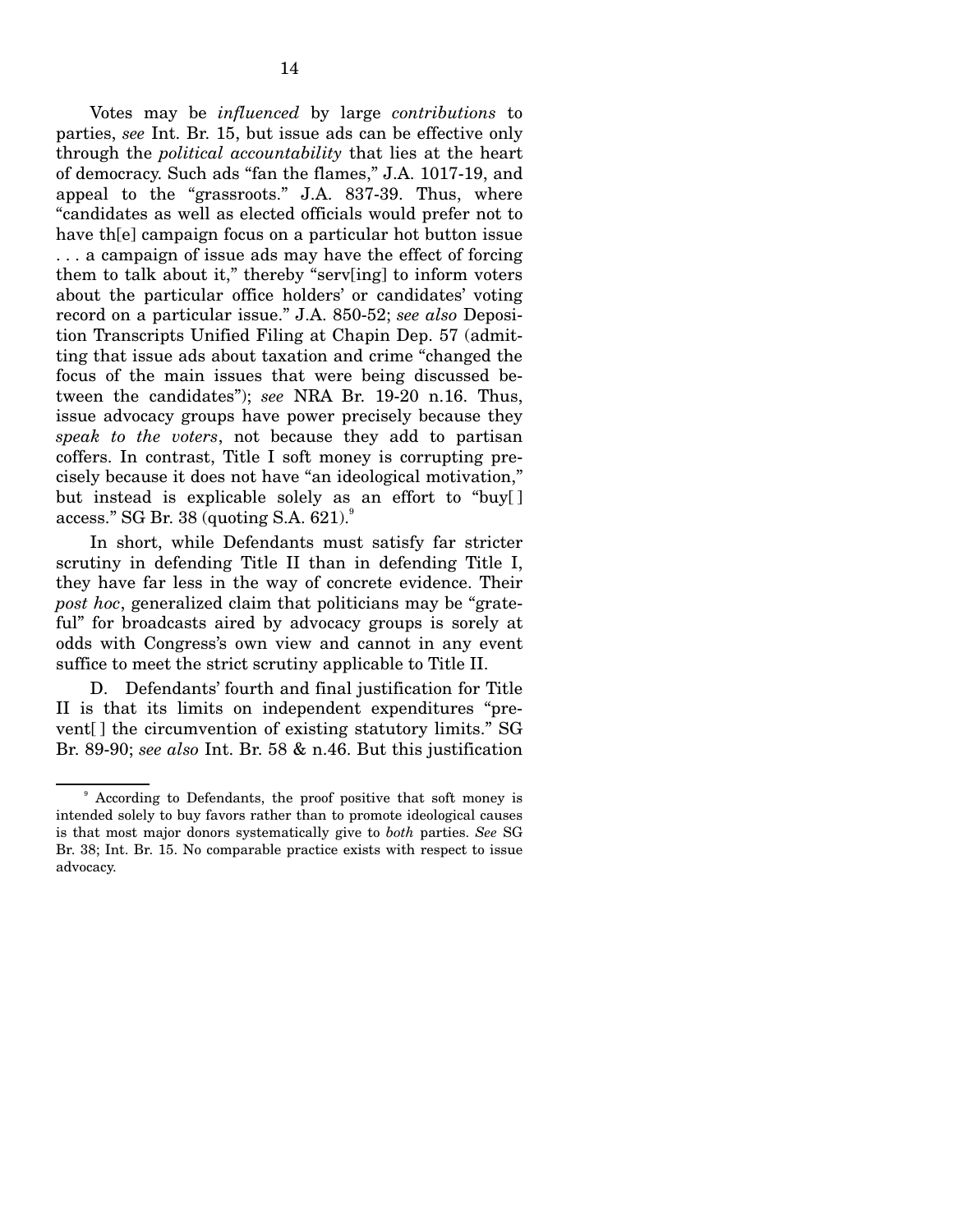cannot stand by itself with respect to the independent expenditures that Title II would regulate. *See Buckley,* 424 U.S. at 44-47. And the Defendants have not identified a compelling corruption rationale for regulating the independent political speech, be it electioneering or otherwise, of nonprofit advocacy groups funded by individuals.<sup>10</sup>

E. The pretextual nature of the interests hypothesized by the Government is further confirmed by Title II's failure to regulate PACs, notwithstanding that their helpful ads would be no less appreciated by candidates, they enjoy the "'special advantages'" of the corporate form, SG Br. 74-75 (quoting *Beaumont*, 123 S. Ct. at 2206), and they are no less likely than advocacy organizations to fund political speech that may not reflect the views of every last contributor. *See* NRA Br. 25.

Conversely, the genuine purpose behind Title II, that of speech suppression, is reflected in the obvious reality that requiring issue advocacy organizations to fund electioneering communications through their PACs will muffle the collective voice of their members to a whisper. Defendants offer no answer to our demonstration that Title II's PAC requirement will significantly diminish the collective voice of the NRA's members. *See* NRA Br. 25-26. Defendants simply ignore Judge Henderson's finding, which was not contested by either of the other members of the panel below, that many of the NRA's members are unable both to pay membership fees and to contribute to the PAC. See S.A.  $259$ .<sup> $11$ </sup> Thus, the "individuals who ...

<sup>&</sup>lt;sup>10</sup> The Intervenors offer as an aside that "Title II's rules help prevent circumvention of Title I," Int. Br. 58 n.46, but ignore inherent differences between political parties and outside groups in terms of their corruption potential that obviate any such interest. *See*, *e.g.*, SG Br. 32, 36-37, 71-72; Int. Br. 8-9.

<sup>&</sup>lt;sup>11</sup> As for the Intervenors' suggestion that "nothing prevents the NRA from reducing its membership dues by some amount," such a response to Title II would diminish the funds available for the NRA's speech in two ways. First, under the FEC's regulations, the NRA would have to incur additional expenses to make a separate solicitation for (Continued on following page)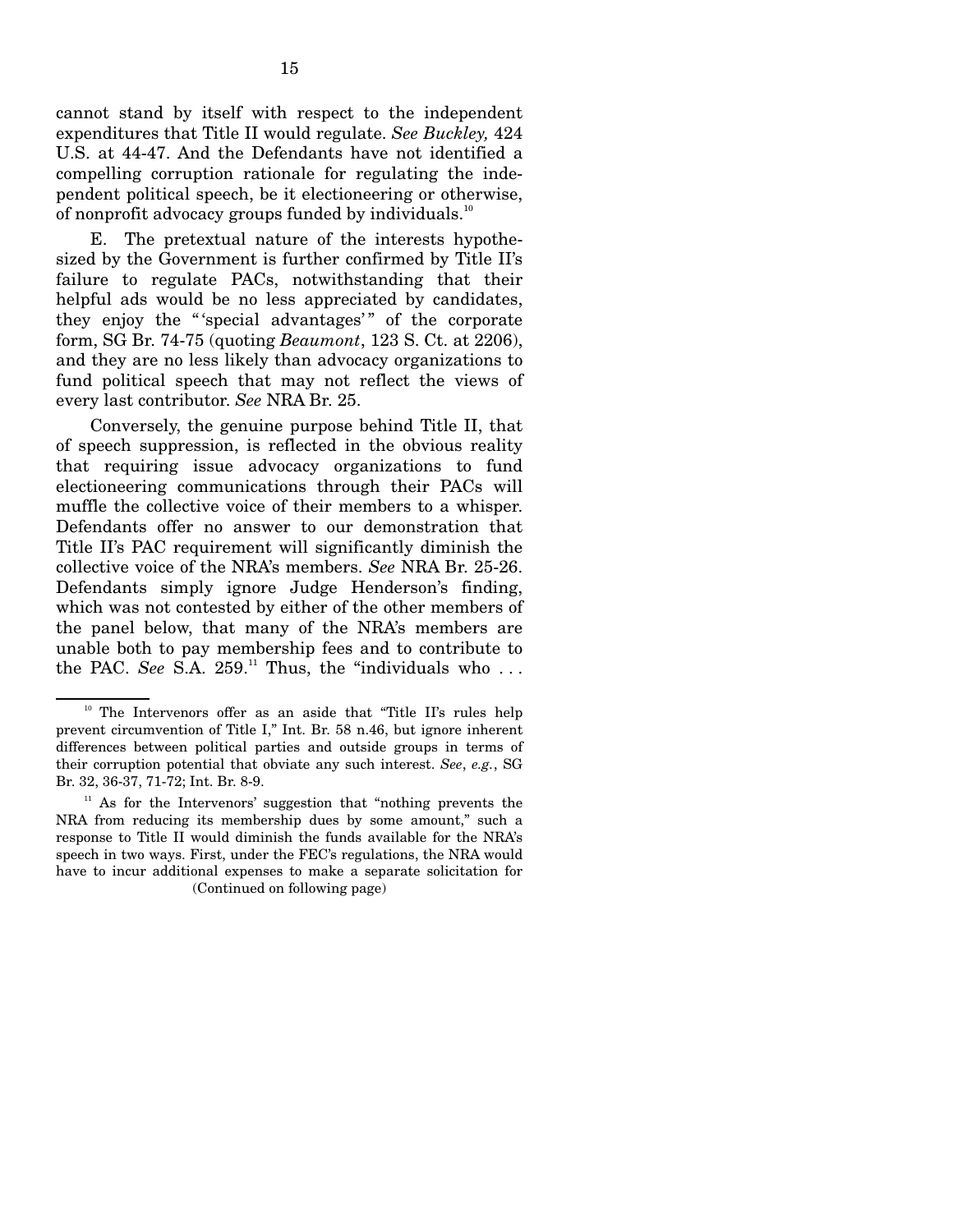remain free to use their own funds for electioneering communication," SG Br. 99, are not the millions of ordinary Americans who belong to the NRA and other grassroots organizations, but rather the few wealthy elite who can afford to purchase airtime on the mass media.

Wholly apart from the financial burden that the PAC requirement places on the speech rights of citizens of modest means, the limitations on PACs' fundraising activities will artificially diminish the political voices of grassroots organizations. The Government touts the fact that "the NRA is free to solicit funds from its members," SG Br. 98 (citing 2 U.S.C.  $441b(b)(4)(C)$ ), but this is a draconian limitation on the NRA's nationwide solicitation practices. And it entails a perverse Catch-22 whereby the NRA itself is foreclosed from running electioneering communications that proved so successful throughout 1999 and 2000 in attracting new members and raising funds, *see* J.A. 1964, while its PAC (which *can* run electioneering communications) is foreclosed from appealing to a national audience to fund this speech. Not surprisingly, the NRA is able to generate only a fraction – some five percent – of the amount of funds for its PAC that it generates for its general treasury. *See* S.A. 259; s*ee also* S.A. 656 (noting that non-PAC interest groups ran twenty times more ads than did interest group  $PACs$ ).<sup>12</sup>

By artificially deflating the resources available to the NRA and other issue advocacy groups, Title II tilts the

contributions to the PAC. *See* 11 C.F.R. §§ 114.5(g), 114.7(a), 114.1(e). Second, in response to the separate solicitation, an NRA member of modest means, who fully supports the NRA's political speech, might nevertheless naturally limit his support to the annual membership fee.

 $12$  Despite the Intervenors' unsubstantiated suggestion to the contrary, *see* Int. Br. 73, it is clear that the NRA's PAC could have funded only a fraction of the NRA's "electioneering communications," even if the NRA had paid the PAC's administrative expenses. *See*, *e.g.*, J.A. 2096, 2115.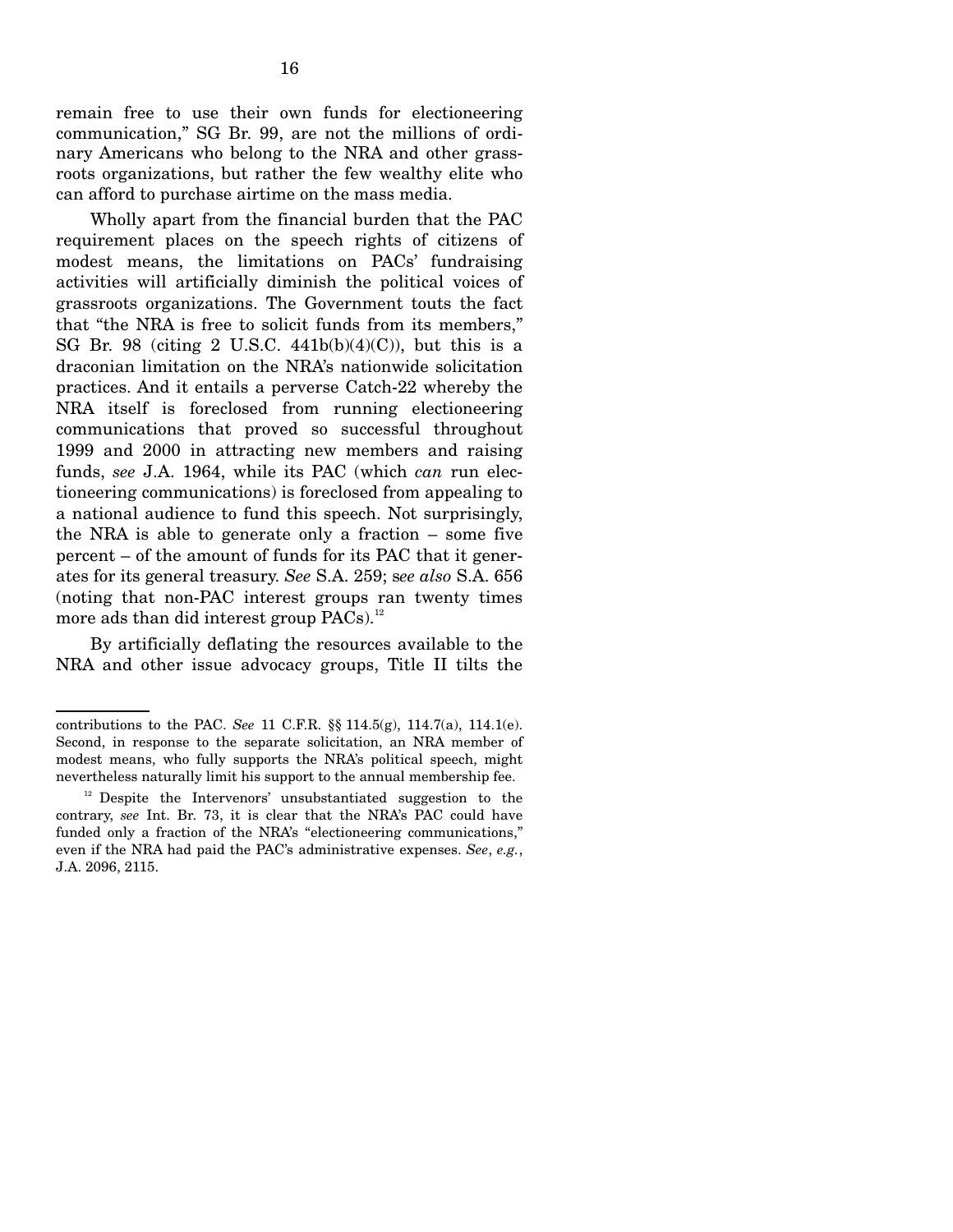playing field sharply in favor of politicians, who remain free to fundraise from any citizens who agree with their message, may spend unlimited amounts of their own money broadcasting references to outside groups in the periods preceding elections, and will invariably leverage their special access to media corporations that are left unfettered in their electioneering. Likewise, Title II cedes the airwaves to those wealthy individuals who can afford the steep price of admission, while impeding Americans of modest means from banding together into advocacy groups that would otherwise channel their collective voice.

## **IV. TITLE II IS OVERBROAD.**

A. Defendants' discussion of overbreadth fails to come to grips with the central defect in all of their objective and subjective evidence: none of their studies takes into account the NRA's 30-minute news magazines, which totaled more than twice the amount of speech of all other groups combined. *See* NRA Br. 42. Nor do Defendants cast doubt on Judge Henderson's finding that if Defendants' studies had accounted for the NRA's speech, they would have demonstrated that 34 percent of the speech covered by Title II was "genuine" issue advocacy. *See* S.A. 257-58. Rather, Defendants now disavow the methodology of the very studies that form the centerpiece of their defense on the ground that they are "subjective" and the Court should assess the likely *effects* of the speech. *See* SG Br. 92-94, 106-07.

Even under this newly-minted "objective" inquiry, it is clear that Judge Henderson's finding is correct. Put simply, the undisputed evidence demonstrates that the vast majority of the airings of NRA's 30-minute programming in 2000 was not "likely to influence the outcome of federal elections." SG Br. 94. Specifically, it is uncontested that the "California" and "It Can't Happen Here" news magazines aired more than a thousand times during the two months prior to the 2000 presidential election. *See*  S.A. 256-57. As the Intervenors effectively concede, the references to Vice-President Gore were "incidental." Int.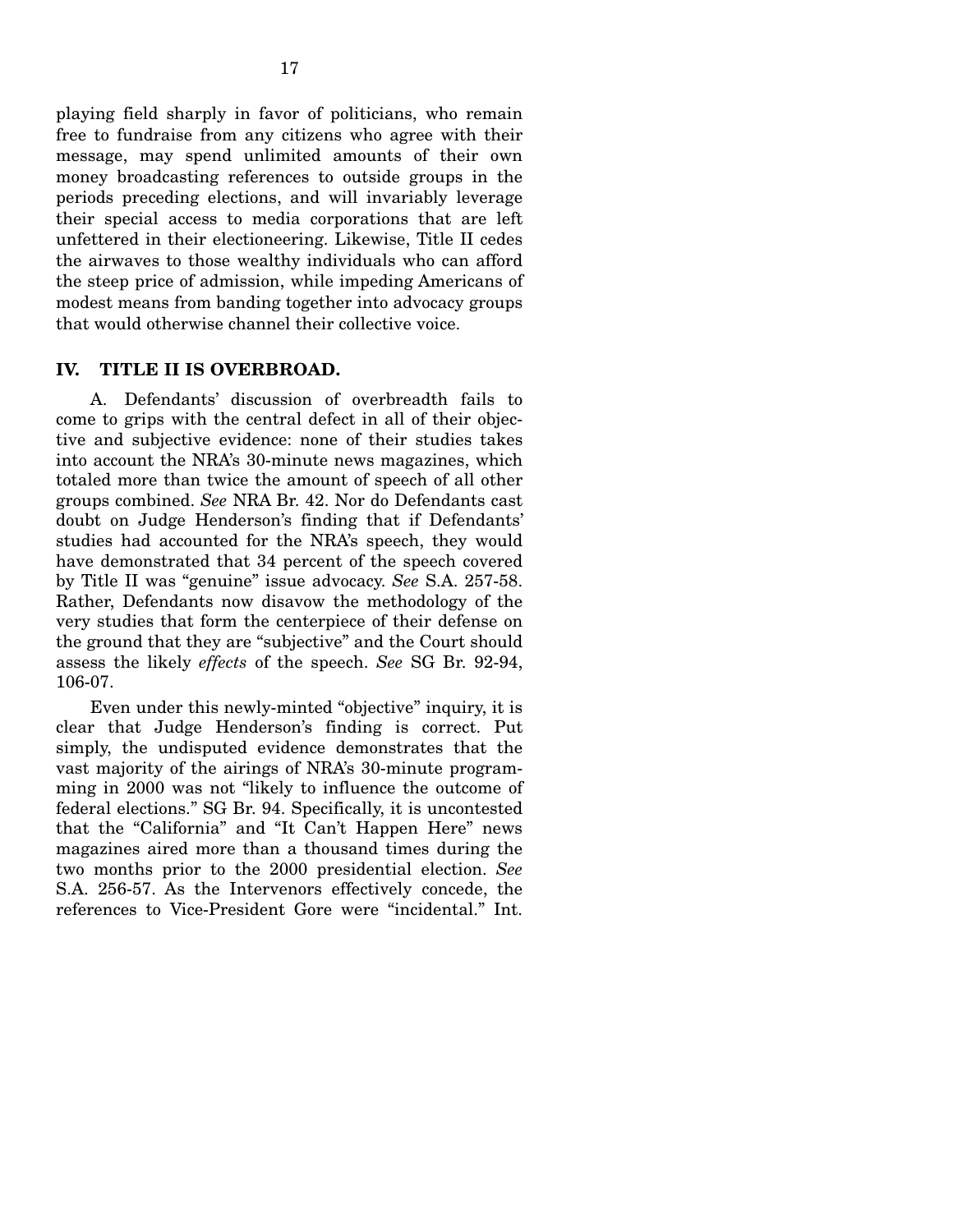Br. 72. These incidental references in a 30-minute program plainly had no effect on the outcome of the presidential election in California, which was never competitive. *See* J.A. 367-68. Not surprisingly, there is no evidence that any of these airings in a landslide state in any way gave rise to "indebtedness" or "appreciation" on the part of any candidate, as the outcome plainly had nothing to do with this speech. Although Defendants focus considerable attention on the NRA's program detailing Vice President Gore's interpretation of the Second Amendment, this is a straw man – the NRA conceded that one of the purposes behind "Heston/Union" was electioneering, and thus Judge Henderson counted these airings as such. *See* S.A. 257-58; NRA Br. 42-43 n.34.<sup>13</sup> In short, a comprehensive analysis of the overbreadth of Title II conclusively demonstrates that it criminalizes speech that has neither the purpose nor the effect of influencing federal elections.

B. Defendants suggest that Title II's sweep is permissible because speakers "may easily avoid [its restrictions] by simply not referring to a candidate for federal office." SG Br. 92. In other words, government censorship of political speech is tolerable because of the "ease" of selfcensorship. BCRA's removal of candidates' names from the political lexicon is a particularly acute form of censorship for a speaker such as the NRA, which *constantly* refers to federal officeholders, whether they are standing for reelection or not, for reasons wholly unrelated to electioneering. *See* NRA Br. 38-41. And Defendants do not dispute that

<sup>&</sup>lt;sup>13</sup> Judge Henderson's overbreadth analysis did not quantify the effects of two other NRA 30-minute news magazines, "Million Mom March" and "Tribute." *See* NRA Br. 40-41 & n.33. Defendants do not deny that the airings of "Million Mom March" that would have been covered by Title II occurred in noncompetitive races and thus would not have had an effect on the outcome of those elections. *See* NRA Br. 41. Likewise, although Defendants argue that "Tribute" had electioneering content, a claim we dispute, Defendants fail to explain how the airing of this fundraising program in Texas and California in 2000 could possibly have effected the results of the elections in these two landslide states.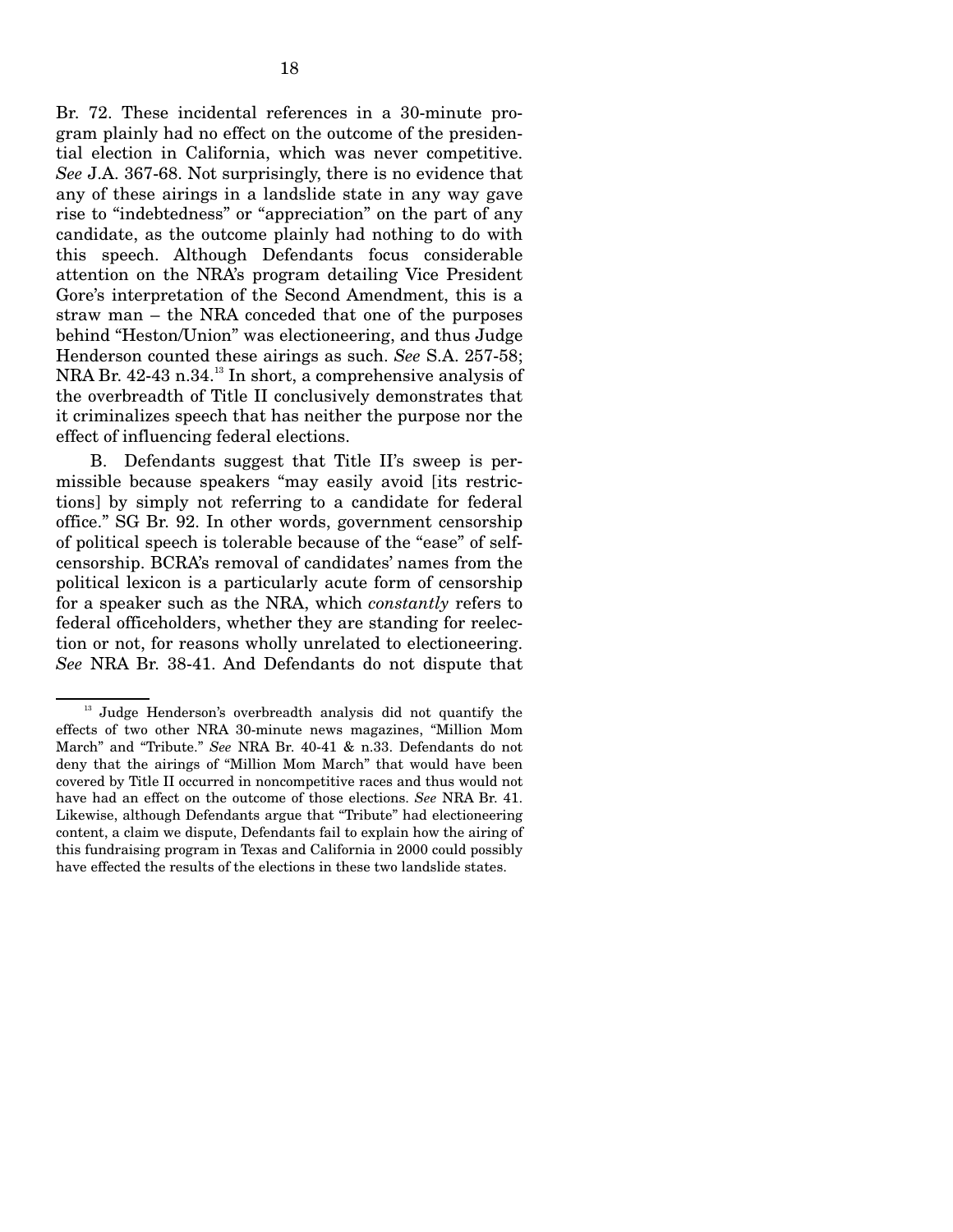implementation of Title II will be a practical nightmare for the NRA as it attempts to sift through its unscripted footage for any reference to one of the thousands of candidates for federal office in an election year. *See* NRA Br. 43 & nn.35-36.

Moreover, a moment's reflection refutes Defendants' suggestion that the NRA's issue advocacy "would [not] be materially impeded" were it stripped of references to federal candidates. Int. Br. 72 n.57. In educating the public about threats to individual liberties, the NRA and other issue advocacy groups seek to identify officeholders that personify such threats. The First Amendment does not condemn Americans to the world of Harry Potter, where those who threaten liberty must be referred to as "He Whose Name Cannot Be Spoken." Nor would a response to an attack on the NRA be effective if the NRA could not reference the attacker by name. *See* S.A. 256-57; J.A. 420-21. And generic references to abstract threats to the Second Amendment are far less effective in fundraising messages than are references to specific politicians that openly espouse legislative restrictions on guns. *See* 11 PCS/NRA 42.

BCRA itself provides perhaps the best answer to the Government's ease of censorship defense. There would be no need for a media exception if wide-open discussion of political issues could be accomplished without naming particular federal candidates. Yet it was universally understood even by BCRA's supporters that the media companies could not perform their functions without naming candidates for federal office, and funding such speech out of their general treasuries. So too with the NRA and like advocacy groups.

# **V. TITLE II'S MEDIA EXCEPTION IS INVALID.**

Defendants insist that "[n]othing has changed" in the media marketplace since this Court's decision in *Austin*, and that Title II therefore does not unconstitutionally discriminate in favor of media companies. In addition to defying the undisputed record, *see* NRA Br. 44-50, this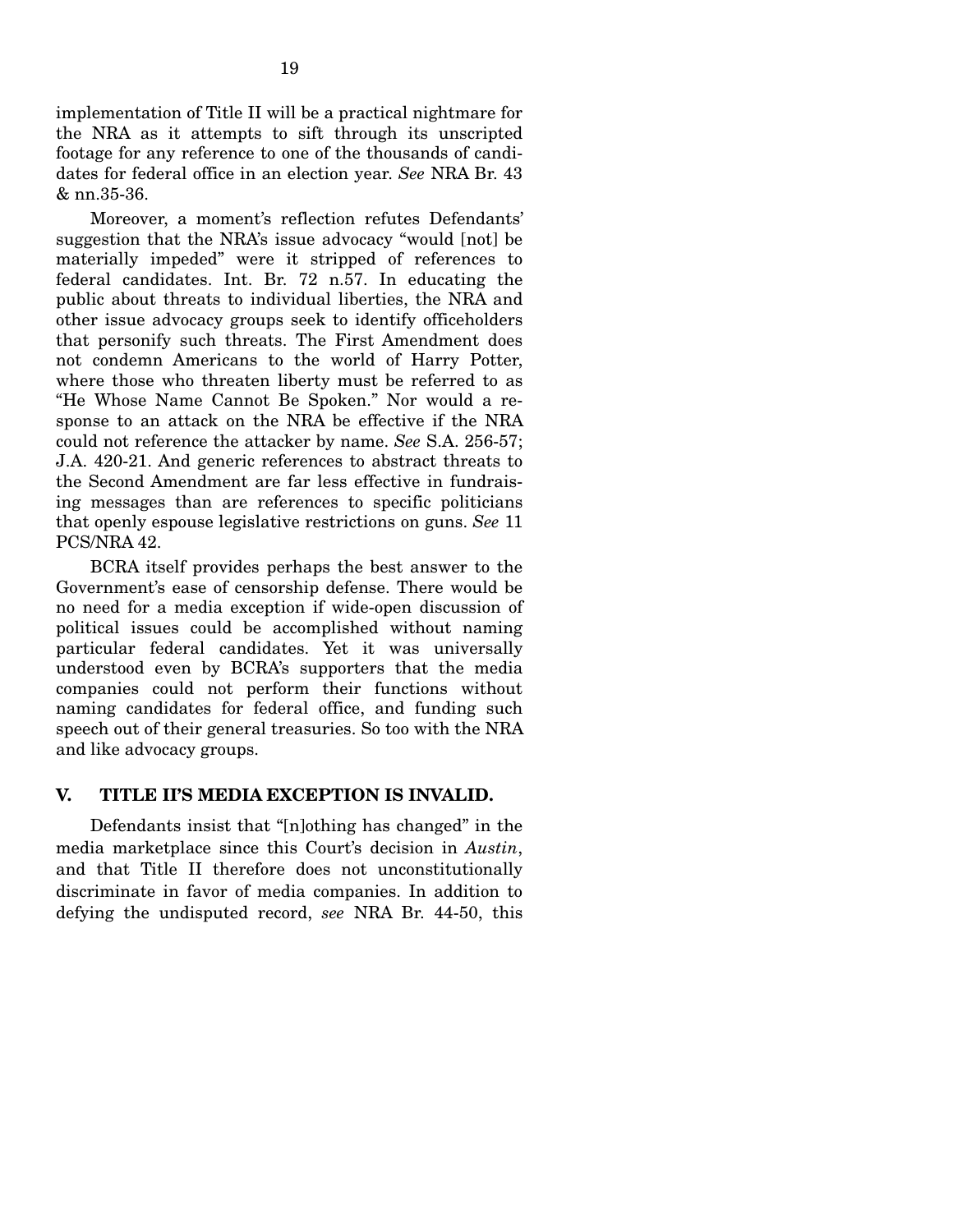assertion contradicts the Government's own conclusions as set forth in a recent FCC decision, overhauling a variety of longstanding media regulations because "[t]he modern media marketplace is far different than just a decade ago," when "the world wide web was still nascent" and "there were far fewer choices for news and entertainment than there are today." FCC 03-127, Report and Order and Notice of Proposed Rulemaking (July 2, 2003) ("FCC Order"), at ¶ 87, ¶¶ 86-128. One Commissioner observed that the FCC was treating the media "like any other big business" and that broadcasters have become "more and more captives to Wall Street and Madison Avenue expectations." Statement of Michael J. Copps, Dissenting from FCC Order (June 2, 2003) at 1, 15. The evolving realities of the political marketplace emphasized by Defendants are thus equally observable with respect to media corporations; and if Congress's decision to specially exempt them from Title II is upheld in this case, it follows that, "[i]f and when" Congress reaches a contrary decision, Int. Br. 64 n.52, it may force, say, the NEW YORK TIMES and CBS to fund references to federal candidates in the periods preceding elections out of separate PACs.<sup>14</sup>

#### **CONCLUSION**

For the foregoing reasons, this Court should enjoin enforcement of Title II's prohibition of electioneering communications or, alternatively, the Wellstone Amendment.

 $14$  Given the undisputed fact that "the media industry is widely regarded as perhaps the most powerful special interest today in Washington," J.A. 1998, it is simply disingenuous to suggest, as Intervenors do, Int. Br. 64 n.52, that applying Title II to media companies could create an overbreadth problem that Title II itself does not. *See generally* J.A. 1997-99.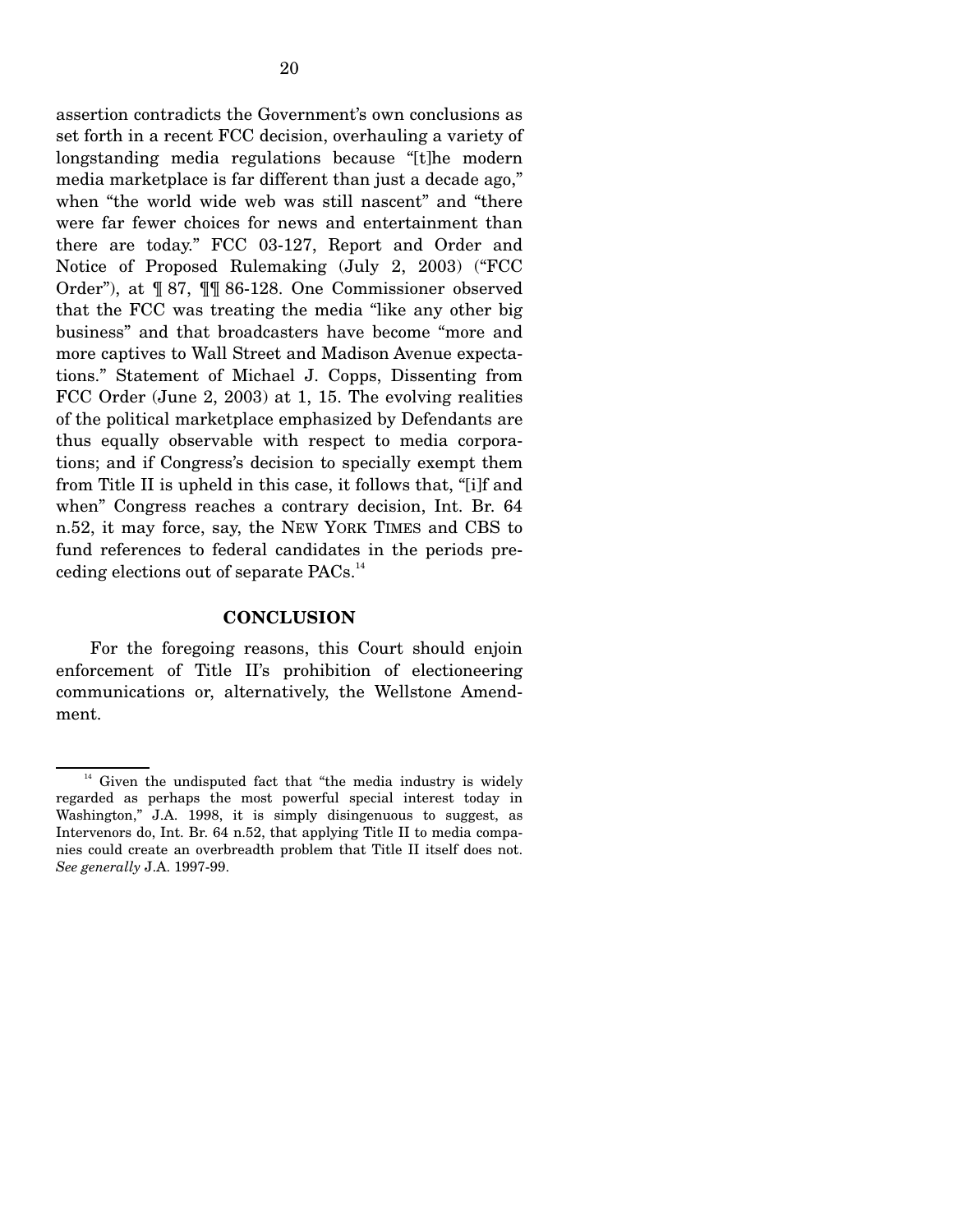## Respectfully submitted,

CLETA MITCHELL FOLEY & LARDNER 3000 K Street, N.W. Suite 500 Washington, D.C. 20007 (202) 295-4081

CHARLES J. COOPER *Counsel of Record*  DAVID H. THOMPSON HAMISH P.M. HUME DEREK L. SHAFFER COOPER & KIRK, PLLC 1500 K Street, N.W. Suite 200 Washington, D.C. 20005 (202) 220-9600

BRIAN S. KOUKOUTCHOS COOPER & KIRK, PLLC 28 Eagle Trace Mandeville, LA 70471 (985) 626-5052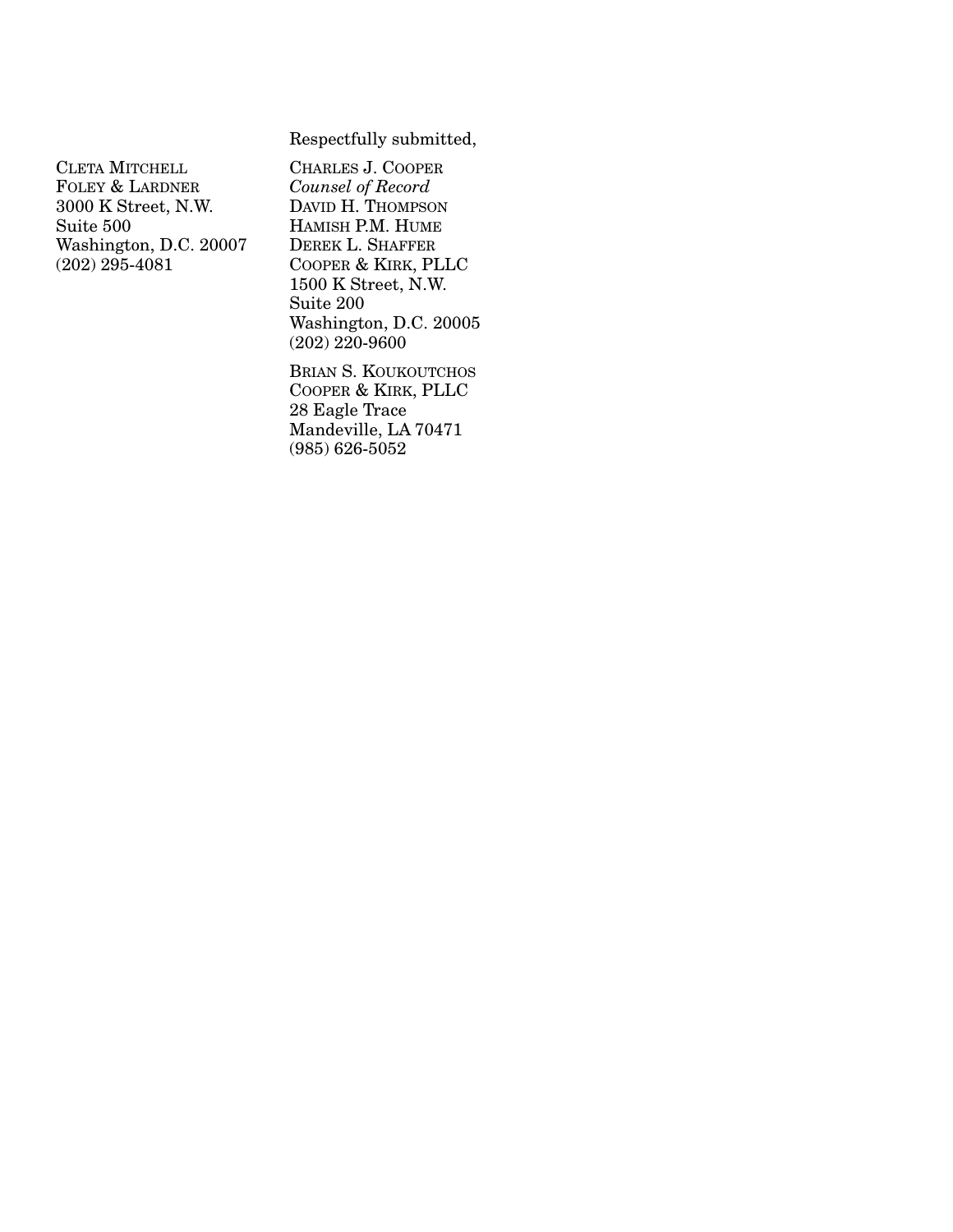# **SELECTED FLOOR STATEMENTS EXCERPTED BY INTERVENORS**\*

## **Statement of Sen. BRYAN:**

"The McCain-Feingold proposal addresses two important issues that could begin to turn our campaign system around. **The legislation proposes** to ban soft money contributions to our national political parties and **to curb the use of attack advertisements** hidden behind socalled 'issue advocacy' campaigns.

. . . .

. . . .

Mr. President, the recent explosion in the so-called 'independent expenditure or issue ads' also causes me great concern. *Independent expenditure ads are one of the very reasons the campaign system is out of control.* **During the last election cycle, a large number of television ads that saturated the media weeks before the elections were attack ads** on candidates, challengers and incumbents. No one is accountable for sponsoring the ad. **There is no disclosure requirement which is what I find most frustrating.** *We all know that these ads are really intended to defeat a candidate and are often coordinated with the opposition campaign. Simply put, these ads are not genuinely independent nor are they strictly concerned with issue advocacy*.

While I am a cosponsor and a strong supporter of the McCain-Feingold legislation, I wish it included other

<sup>\*</sup> All portions of a selected floor statement that Intervenors' quote in their appendix are italicized herein; salient portions are emphasized in bold.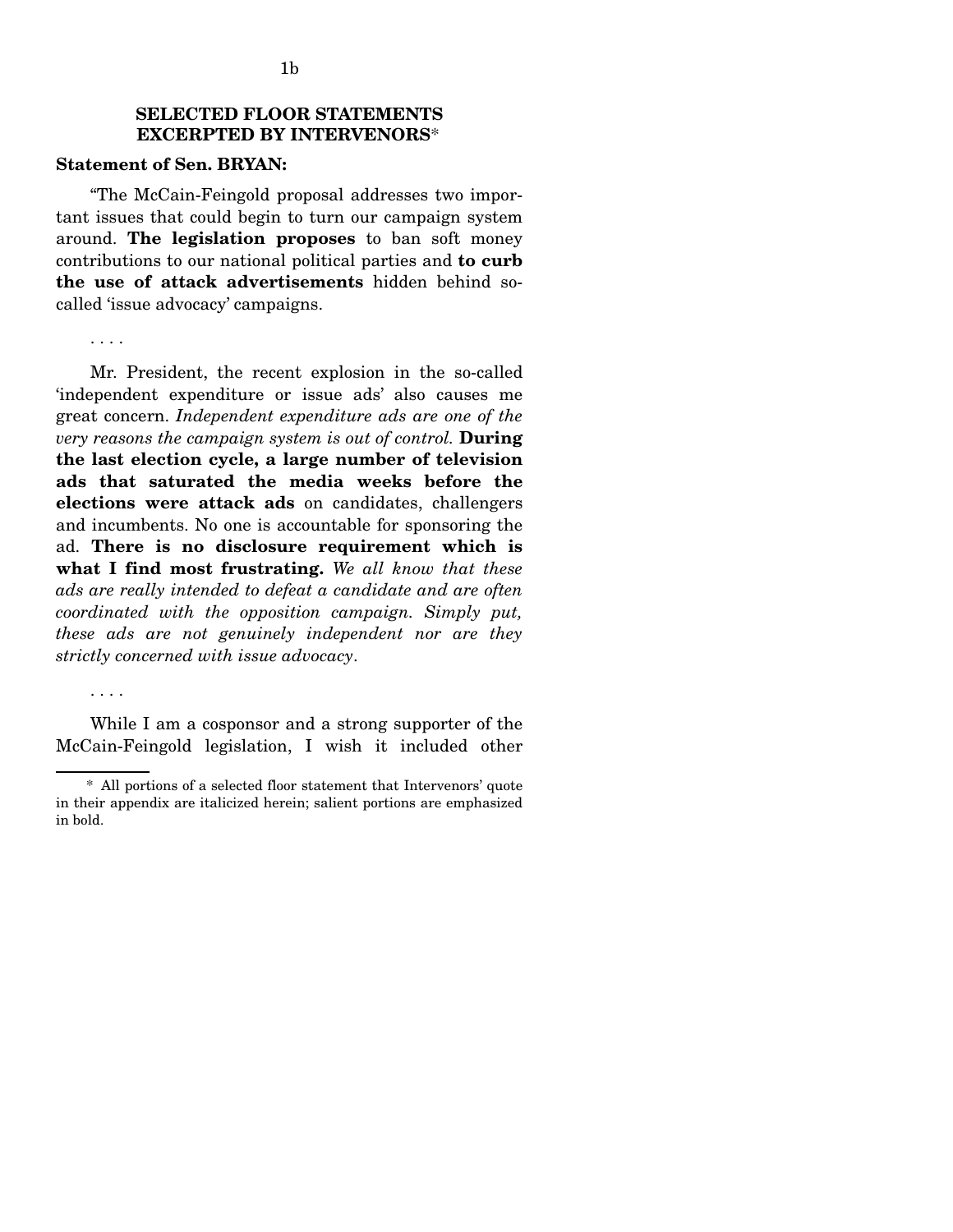important reforms. **It does not include what I believe is one of the most critical components of reform which is overall spending limits.** I have consistently supported legislation **to limit the amount candidates can spend** and have been a cosponsor since coming to the Senate of a proposal to limit spending offered by my good friend Senator Hollings. I believe this should be included in any effort to reform our campaign laws.

Last year, my distinguished colleague, the senior Senator from Arkansas, announced on the floor of the Senate that he too **would now support Senator Hollings's constitutional amendment to limit campaign spending despite his reservations about amending the Constitution.**"

144 CONG. REC. S1038-39 (Feb. 26, 1998). (Int. App. 20a).

### **Statement of Sen. COLLINS:**

"**Why should this matter, we are asked by those all too eager to equate freedom of speech with freedom to spend?** It should matter **because political equality is the essence of democracy, and an electoral system driven by big money is one lacking in political equality.** 

. . . .

To explain this aspect of the bill in more detail, and to share with my colleagues an experience that contributed to my becoming a cosponsor, I need to go back to the 1996 race for Maine's First Congressional District in the House of Representatives. In the course of that election, the AFLCIO spent \$800,000 to defeat the Republican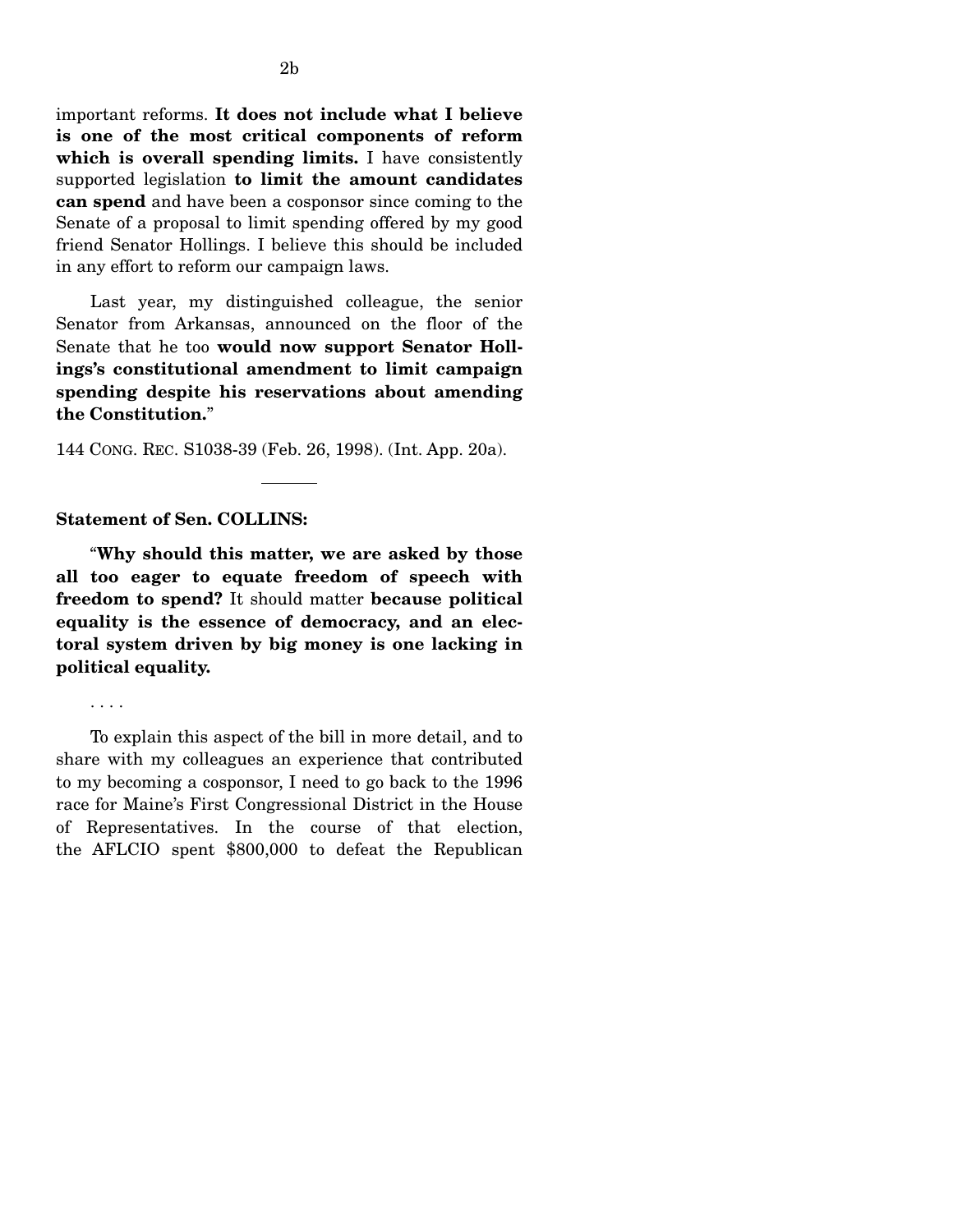candidate. **They did this by running a steady barrage of blatantly negative ads.** 

. . . .

*Mr. President, the situation I have described has led to the biggest sham in American politics. Nobody in Maine believed that the AFLCIO's negative ads were for any purpose other than the defeat of a candidate.* Indeed, at least one newspaper which endorsed the Democratic candidate blasted the union ads against his opponent. *Ads of that nature make an absolute mockery out of the prohibition against unions and corporations spending money on Federal elections.* 

*The 'express advocacy' provision in McCain-Feingold is designed to do away with this sham.* Contrary to what some have said, it would not affect independent ads financed other than by a union or corporation, except to enhance the reporting requirements, which everyone in this body purports to favor. It also would not stop unions and corporations from running the issue ads."

143 CONG. REC. S10,125 (Sept. 29, 1997). (Int. App. 22a).

### **Statement of Sen. DODD:**

"[N]o democracy can thrive  $-$  if indeed survive  $-$  if it is awash in massive quantities of money:

**Money that threatens to drown out the voice of the average voter of average means**; money that creates the appearance that a wealthy few have a disproportionate say over public policy; and money that places extensive demands on the time of candidates – time that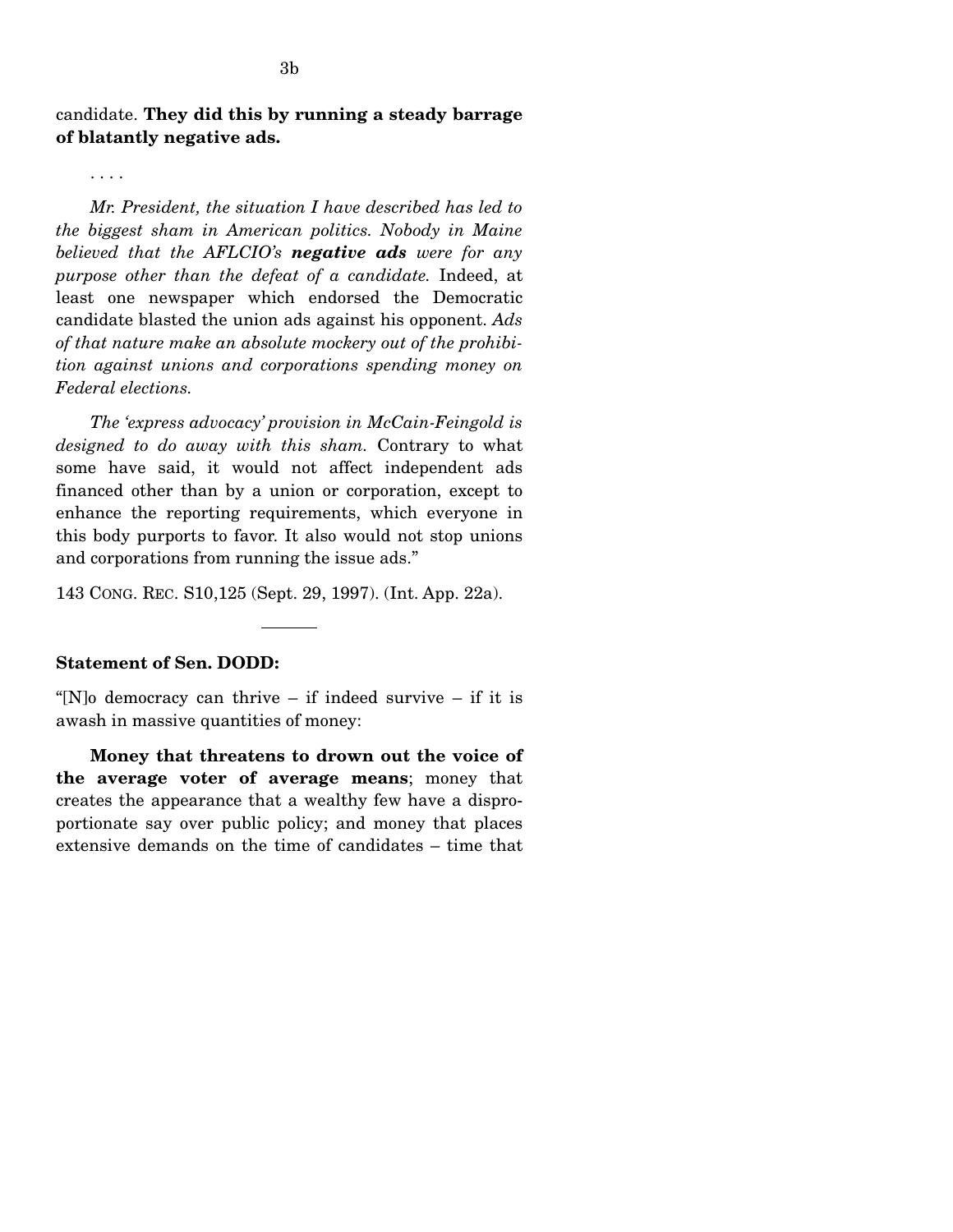they and the voters believe is better spent discussing and debating the issues of the day. The McCain-Feingold legislation before the Senate today is a good first start toward reform of a campaign system that is broken, plain and simple. I, for one, would like to have public financing of our Federal Campaigns. I would like to see free or reduced-rate TV and radio time for candidates during the peak of the campaign season. I would like for any negative ad to display the face and voice of the candidate on whose behalf that ad is aired.

*The McCain-Feingold legislation* is not as comprehensive as some of us would prefer. But it *does address two of the most pressing deficiencies in our system of campaign finance: Undisclosed soft money contributions, and sham issue ads*.

. . . .

Let me be clear – I cannot agree more that political speech should be unlimited. The free flow of information and ideas is the hallmark of a democracy. **But to equate speech with money is not only a false equation, it is also a dangerous one to our democracy.** 

**When that speech and those ideas are paid for overwhelmingly by a few wealthy individuals or groups** or foreign nationals or anonymous groups or by undisclosed contributors, **the speech is neither free nor democratic**. It is encumbered by the unknown special interests who have paid for it. **And it minimizes or excludes the speech of those who lack substantial resources to counter it.** 

*This special interest speech – paid for with unlimited, undisclosed soft money – creates, at a minimum, the*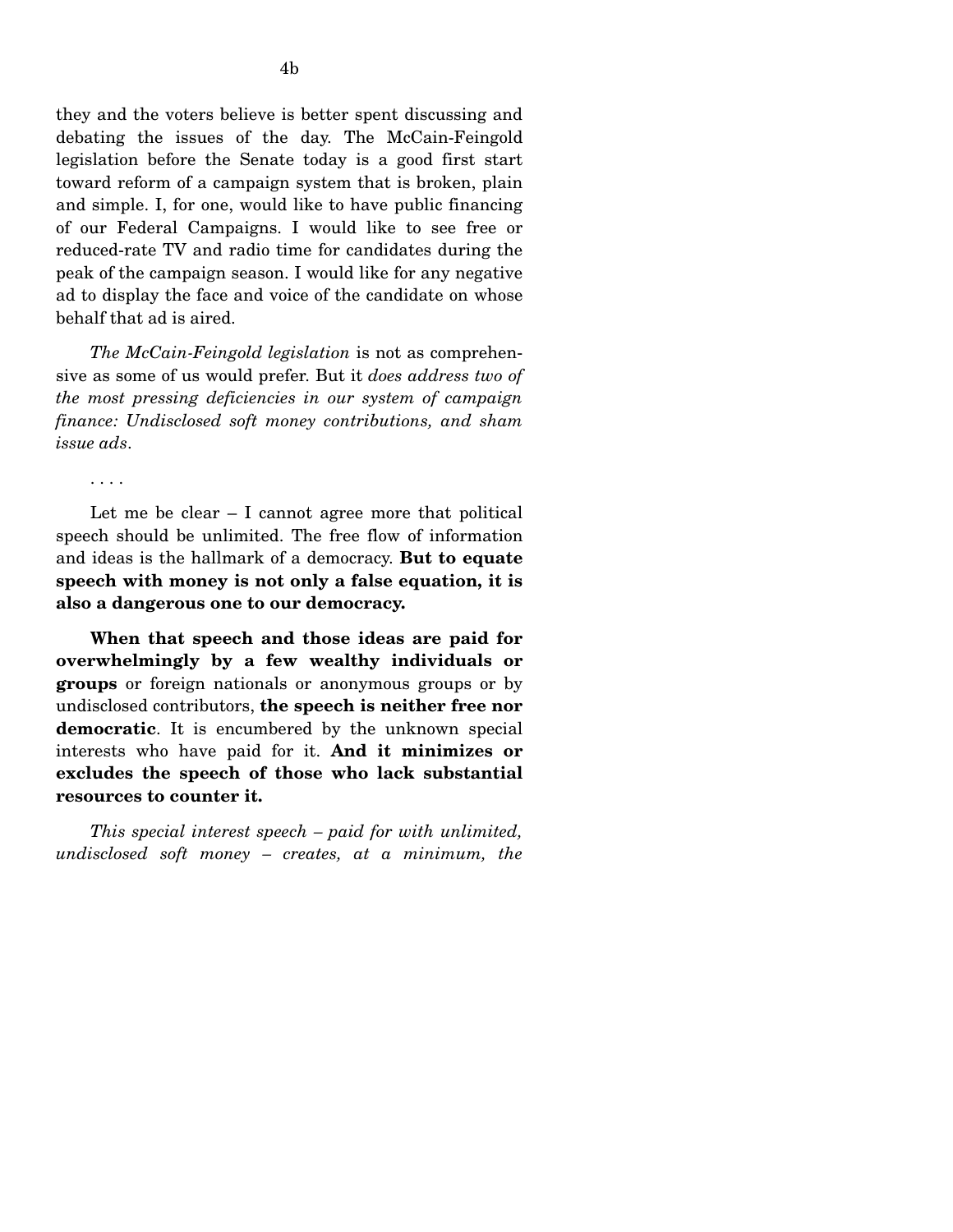*appearance of undue influence, if not an implied quid pro quo by the contributor.*"

147 CONG. REC. S2435-36 (Mar. 19, 2001). (Int. App. 18a).

### **Statement of Sen. DORGAN:**

"**Some say money is speech and we like free speech. That is the political golden rule. I guess those who have the gold make the rules.** 

**I suppose if I was part of a group that had a lot more money than anybody else I suppose there would be an instinct deep inside to try to persuade you to say this situation is great.** We not only have more money but we have access to more money than anyone else in the history of civilization. **Why would we want to change the rules? We ought to change the rules** because this system is broken and everybody in this country knows it and understands it.

Let me go through some examples to describe what is happening in this system. And both political parties have had problems in these areas, both parties. Let me give one example. In 1996, \$4.6 million of soft money went from the Republican National Committee to an organization called Americans for Tax Reform, \$4.6 million. This soft money, then, comes from contributors whose identities are often unknown – they often do not need to be disclosed – contributing money in amounts that would be prohibited under our federal election laws, to influence a Federal election. \$4.6 million from a major political party to this organization, Americans for Tax Reform. That was four times the total budget of this organization in the previous year.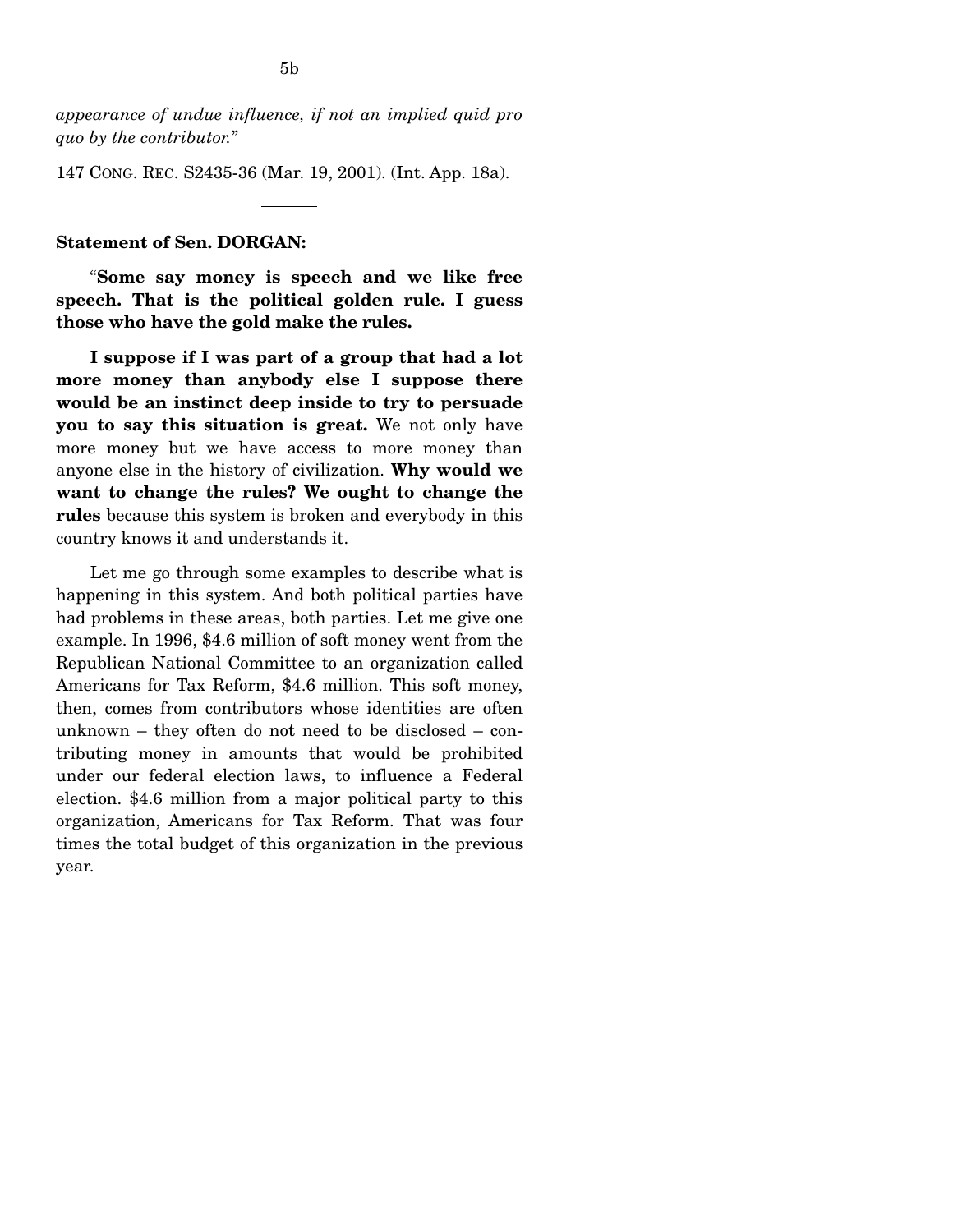How was the money spent, this soft money raised in large undisclosed chunks from sources in many cases prohibited from trying to spend money to influence Federal elections? How was it used? To influence Federal elections, 150 of them, to be precise – 17 million pieces of mail to 150 congressional districts.

You say the system isn't broken? Mr. President, \$4.6 million? This is the equivalent of a political Swiss bank account. Large chunks of money, blowing into the system to a group that never has to disclose what it does with it.

And what about the issue ads which Senator Durbin mentioned as well? **These issue ads – are they ads that contribute to this political process? Eighty-one percent of them are negative. They represent the slash, burn and tear faction of the political system.**  Get money, get it in large chunks from secret sources and put some issue ads on someplace **and try to tear somebody down.** 

Let's discuss one group, and one ad in particular. Look at this scenario.

The Citizens for Republic Education Fund is a taxexempt organization incorporated June 20, 1996, that raised more than \$2 million between June and the end of the year in this election year  $-$  \$1.8 million of which was raised between October 1 and November 15. They spent \$1.7 million after October 11 and before the election in a matter of a couple of weeks. Remember, these funds are not intended to influence Federal elections, but here's all this money being spent in just three weeks before the election.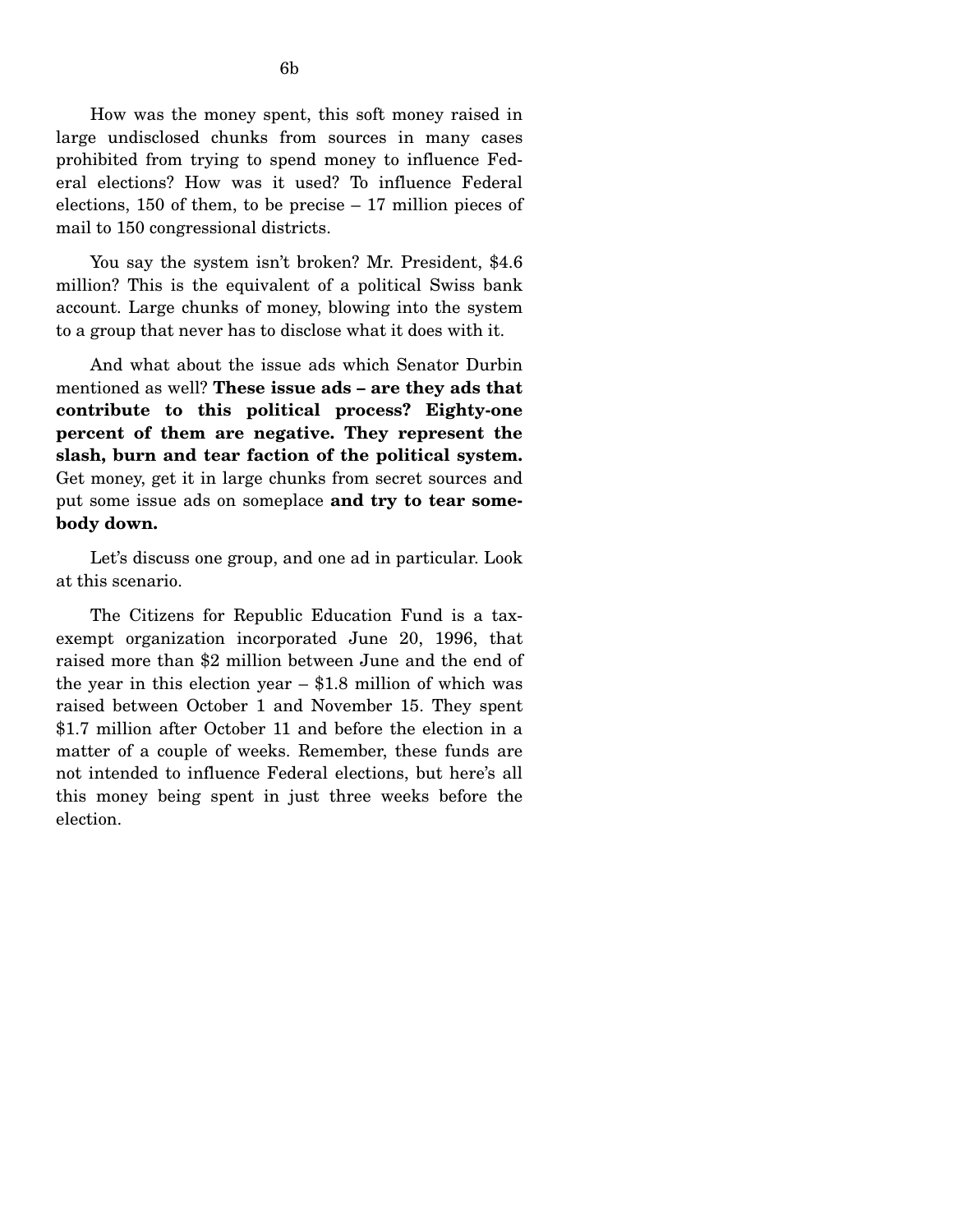You be the judge. Consider the following, and then you tell me whether these were intended to influence a Federal election. The vast majority of the money was spent after October 11 in an election year. The group didn't come into existence until June of the election year. The group never had any committees or programs, had no offices, no staff, no chairs, no desks and no telephones. **All it had was millions of dollars to pump into attack ads.** 

The ads did not advocate on behalf of any one set of issues. Instead, **the ads were almost universally tailored to a particular unfavored candidate's perceived flaws, just like any campaign attack ad would be.** In fact, you could ask whether they advocate any issues at all.

. . . .

*A political ad, paid for with soft money from a political Swiss bank account. It's like a Swiss bank account because it is from a secret source, designed to be used to create attack ads, to be used at election time to influence Federal elections, something that, frankly, is supposed to be prohibited by law. But this has now become the legalized form of cheating. In fact, we are not even sure it is legal, but it is being done all across this country and it is being done with big chunks of secret money.* 

*In fact, one secret donor put up, I'm told, \$700,000 to spend on so-called issue ads to influence federal campaigns. We don't even know for certain the identity of that person. And that soft money, that big chunk of money prohibited from ever affecting Federal races was used in this kind of advertising to directly try and influence Federal campaigns.*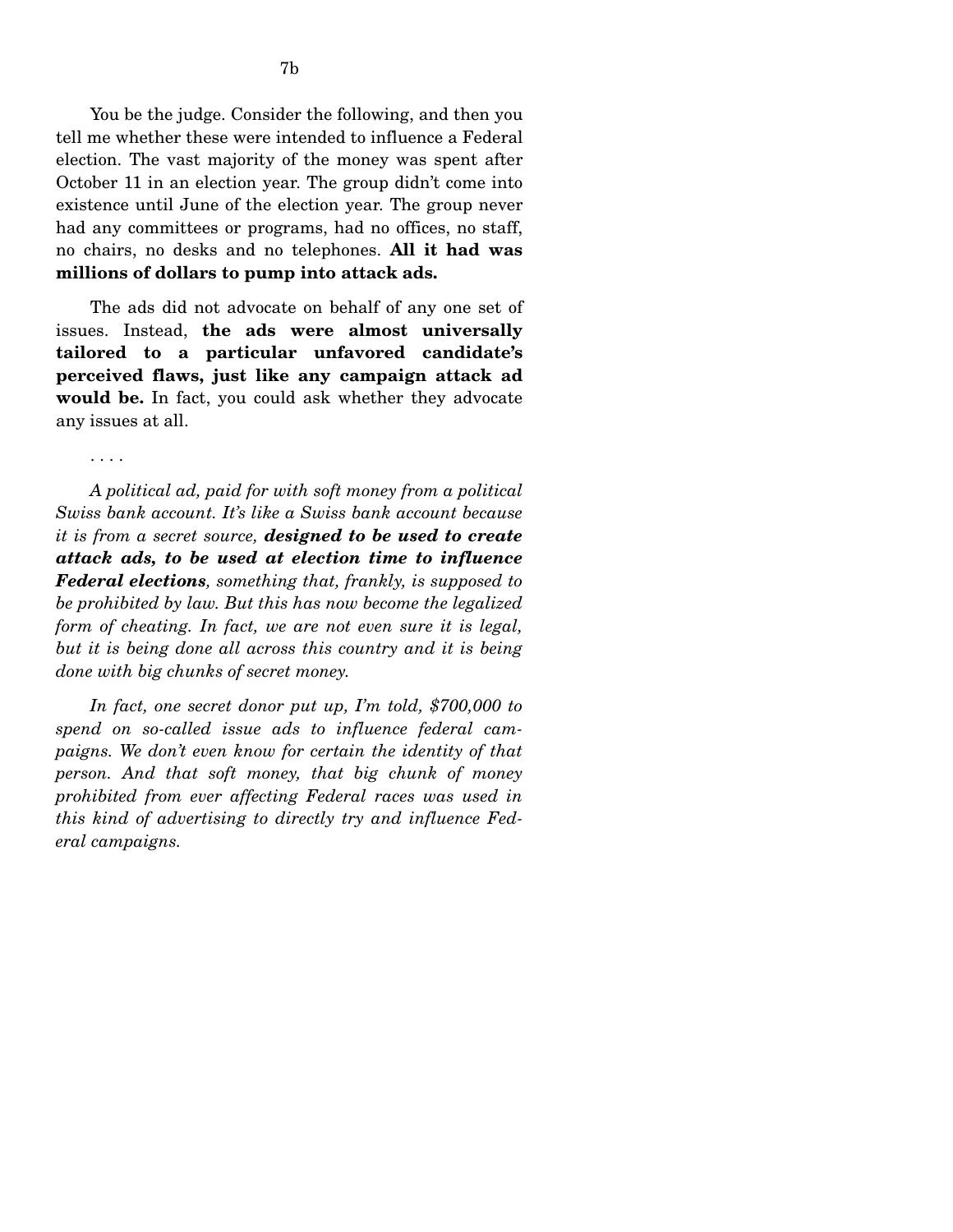Now, I just ask the question, is there anyone here who will stand in the Senate with a straight face and say that this isn't cheating? Anyone here who will stand with a straight face and say this isn't designed to affect a Federal election? Anybody think this is fine? Go to a friend someplace that has \$40 million and say, will you lend us \$1 million, we have these two folks we don't like – one in one State up north and one in a State down south. **We want to put half a million into each State and defeat them because they happen to be of a political persuasion we don't like, and we don't want them serving in the U.S. Senate.** If you give us \$1 million we will package it in two parts, half a million into each State. Your name will never be used. No one will know you did it. **We will package up these kind of 30-second slash, tear and burn political ads** and claim they are issue ads and they can be paid for with soft money.

**Does anybody in this body believe this is a process that the American people ought to respect?**  That this is a process the American people think makes sense? **Do we really believe that money is equal to speech and that anything that we would do to change the amount and kind of money spent in the pursuit of any campaign is somehow inhibiting the political process?**"

144 CONG. REC. S880-81 (Feb. 24, 1998). (Int. App. 21a).

### **Statement of Sen. DORGAN:**

"This nearly \$1 million, with other funds included, was brought into the system in the form of issue ads – **sham**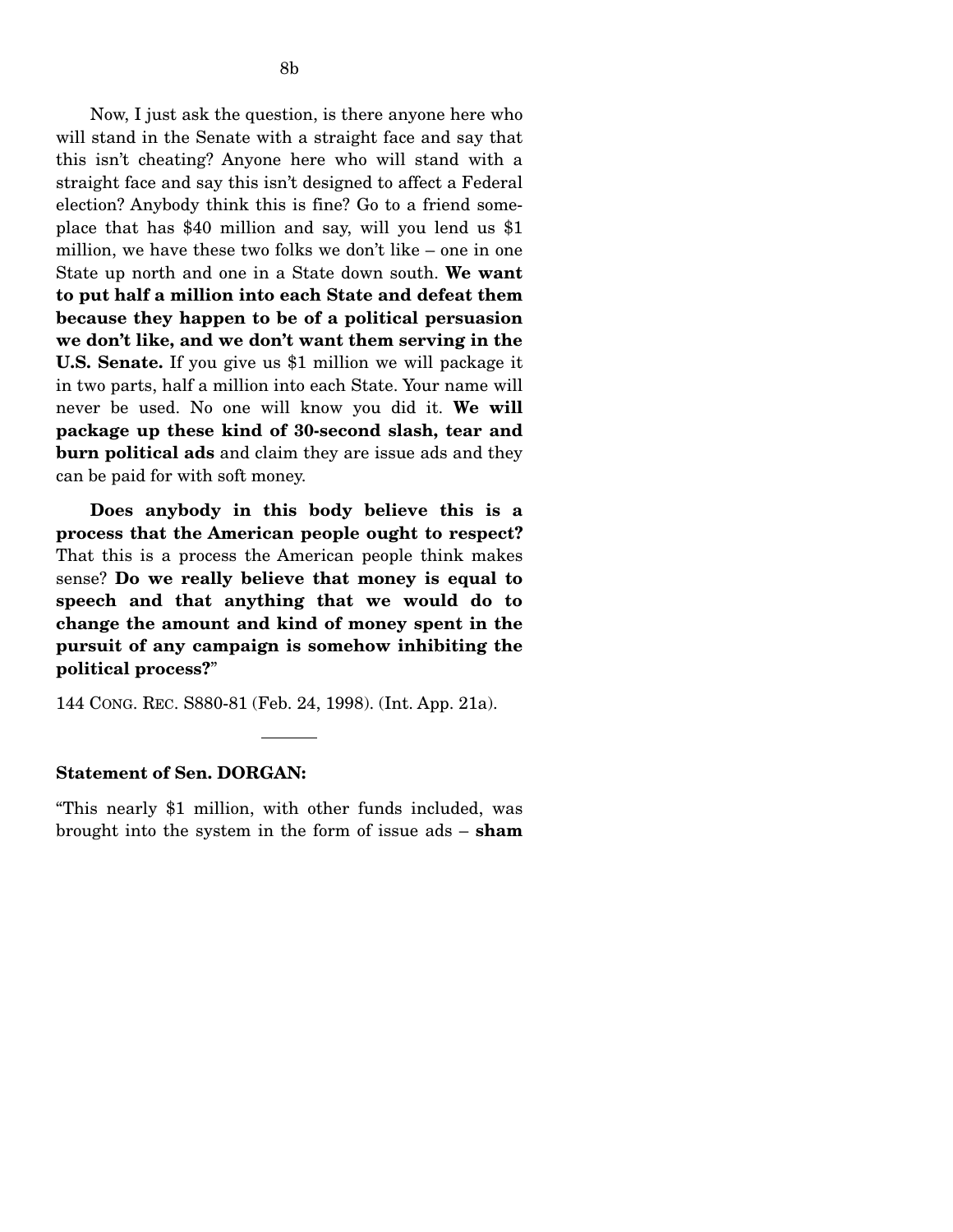**ads that were clearly direct 30-second advertisements expressly waged for one purpose, and that was to attack and destroy a candidate of the other party**. *This was done, by the way, with a legal form of cheating made possible by today's campaign finance law and current court decisions permitting issue ads, not so thinly disguised, to be waged in unlimited quantity using unlimited corporate money, unlimited individual money and undisclosed so that no one, no one in this country, will discover where the money came from. That is what is wrong with this current system.* 

. . . .

**We are told somehow that money is speech in politics: The more money you have, the more speech you have, the more you are able to speak. Some of us believe that there ought to be in politics campaign finance reform that begins to set some reasonable limits on what kind of money is spent** in political campaigns. We think that the current regime of campaign finance is just completely spiraling out of control, and **we think the McCain-Feingold bill, while not perfect, is a good piece of legislation for this Congress to enact**.

Mr. President, I also intend to offer, if I am allowed in the context of these debates, one additional piece of legislation I would like to mention just for a moment. Federal law currently provides that all television stations must offer candidates for Federal office the lowest rate on their advertising rate card for commercials for a certain amount of time preceding the election. To repeat, under current law, we say candidates are entitled to the lowest rate on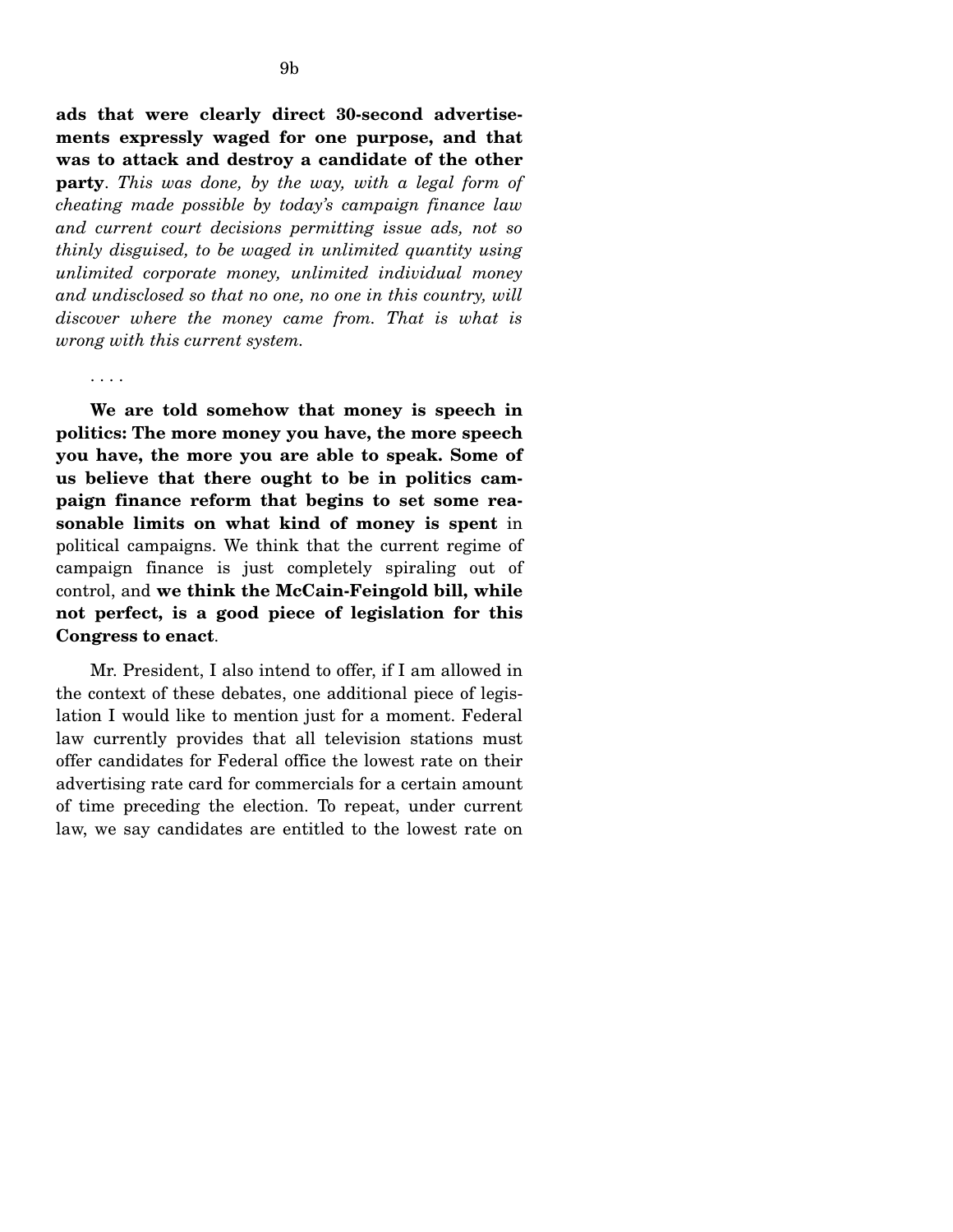the rate card for political advertising for a certain period prior to the election.

**Everyone has a right to put on the air what they wish to put on the air about their opponent. In politics, unlike most other forms of competition, the normal discourse is to say, 'There's my opponent. Look at what an awful person that opponent is. Let me tell you 18 awful things about my opponent.'** Is that the way you see airlines advertise? 'Look at my competing airline over here. Let me tell you about how awful they are, how awful their maintenance record is.' I don't think so. Is that the way automobile companies advertise? No. It is the way people in politics advertise because it has worked.

My point is this. I am going to offer an amendment that says we will change the Federal law that requires the lowest rate on the rate card for the 60 days prior to elections. We will say that the television stations are required to offer that lowest rate only to television commercials that are 1 minute in length and only in circumstances where the candidate appears on the commercial 75 percent of the time.

Why do I do that? Because I would like candidates to start taking some ownership of their commercials instead of the 30-second slash-and-burn commercial that the candidate never appears on. Oh, everybody has a right to continue to run those. However, we are not required, in my judgment, to tell television studios they must offer the lowest rate for these kinds of ads.

**Air pollution in this country is a problem. We have been concerned about air pollution for some long while. One form of air pollution in this country**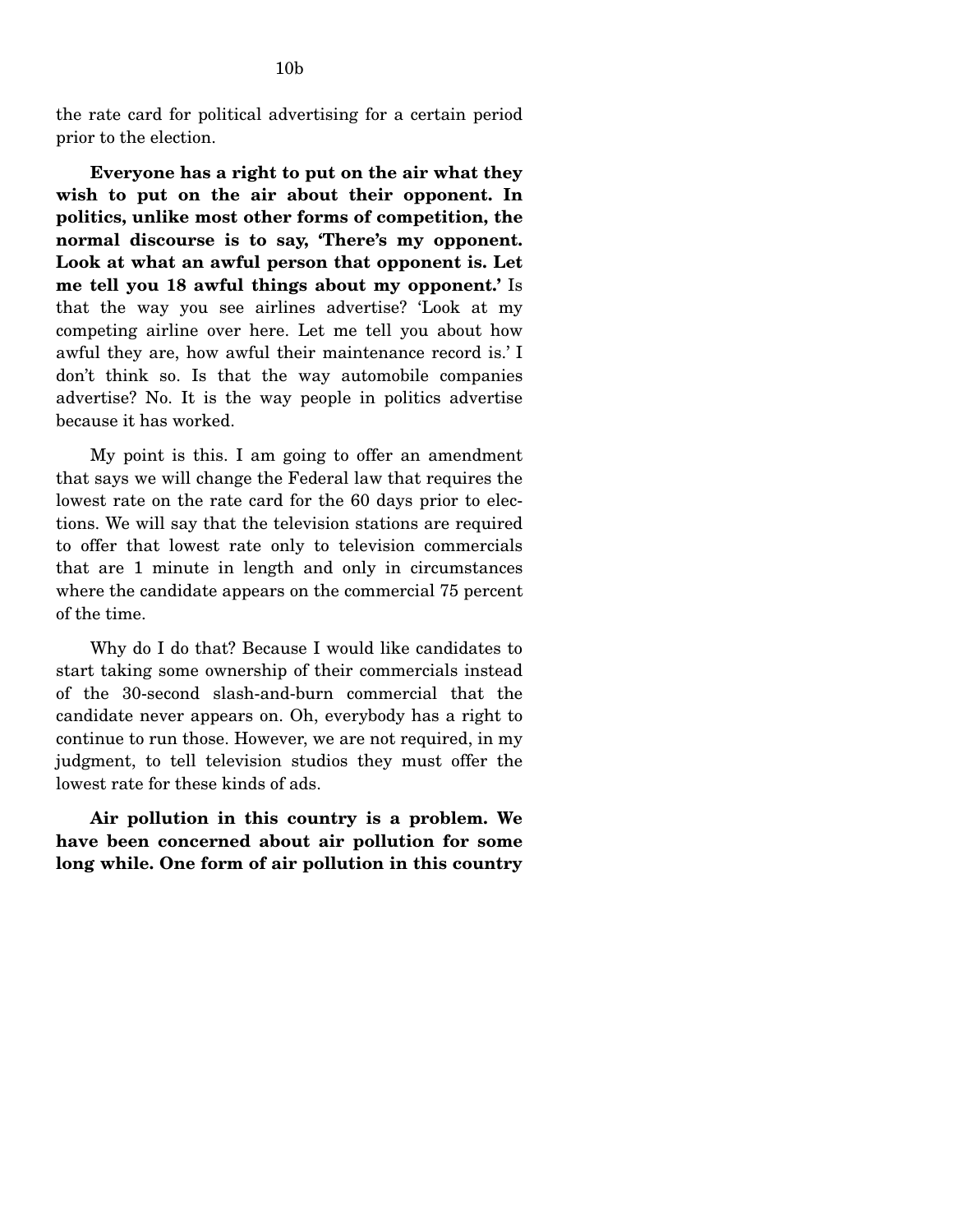**is the kind of political commercial that has been very successful.** I don't deign to suggest now we can ban it. We can't. Free speech in this country and free political speech allows anybody to do anything they want in their campaigns in a 30- or 60-second ad.

**But I believe we ought to give an incentive for those who put commercials on the air** during political campaigns that say to the American people, 'Here's what I stand for, here's what I believe, here's what I want to fight for as we debate the future of this country,' **in which the candidate himself or herself asserts positions that they think ought to be a part of public discourse and public debate.** It seems to me we ought to try to provide incentives for that by saying the lowest rate card in campaigns, the lowest rate on the bottom of the card, will go to commercials that are at least 1 minute in length and on which the candidate appears 75 percent of the time.

I don't know if we are going to get to that. I intend to offer it as an amendment.

First and foremost, I rise to say I support the McCain-Feingold bill. I think Senator McCain and Senator Feingold have done a good job. Is it perfect? No. It is an awfully good start to try to bring some order and establish some thoughtful rules to a campaign finance system that is now a mess.

I want to be involved in the debate in the coming hours, when I hear people stand on the floor of the Senate and say, 'Gee, we think the campaign finance system is wonderful,' because I want to ask them what they have been reading, **what they have been watching. Not the campaigns that I have seen,** not the reports that I have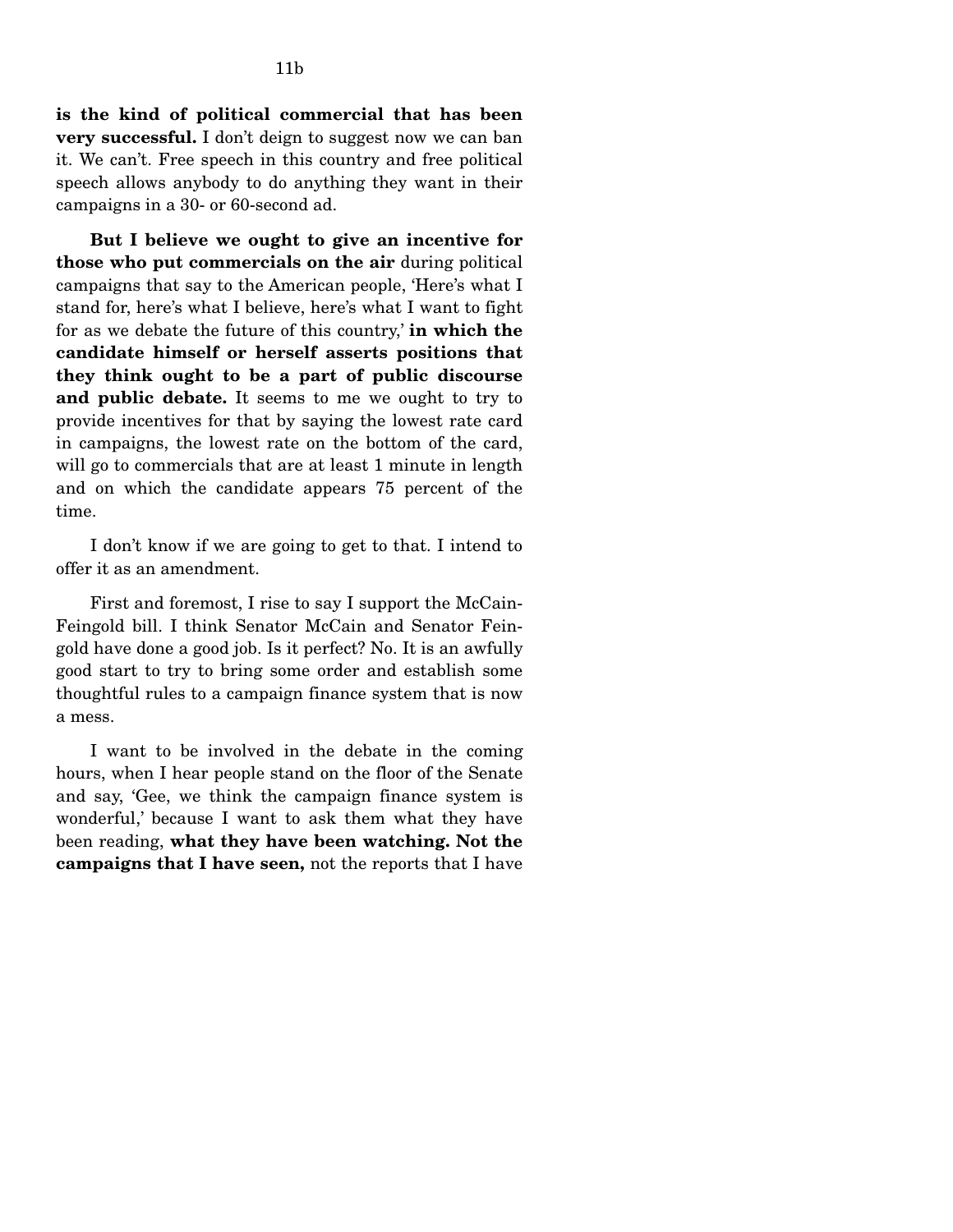seen about campaign finance awash in soft money, **awash in issue ads financed by soft money flying all over the country to pollute the air waves,** that never allow the American people to understand who was the donor, who put in half a million dollars to go after this or that candidate. That has become a perversion of fair rules and fair standards in campaign finance reform, and I hope when we pass McCain-Feingold we will finally begin to make some order and some thoughtful response to campaign finance reform."

144 CONG. REC. S805-06 (Feb. 23, 1998). (Int. App. 21a-22a).

## **Statement of Sen. EDWARDS:**

"The second issue is these bogus sham issue ads. In addition to the fact folks see all this money flowing into the system, they feel cynical, they feel they do not own their Government anymore, and that they have no voice in democracy.

In addition to that, **they turn on their televisions in the last 2 months before an election and see mostly hateful, negative, personal attack ads posing as issue ads.** Any normal American with any common sense knows these are pure campaign ads. **Those are the ads we are trying to stop.** 

Senator Snowe actually said it very well when she said these ads are a masquerade. *In fact, they are more than a masquerade, they are a sham, they are a fraud on the American people, and they are nothing but a means to avoid the legitimate election laws of this country.*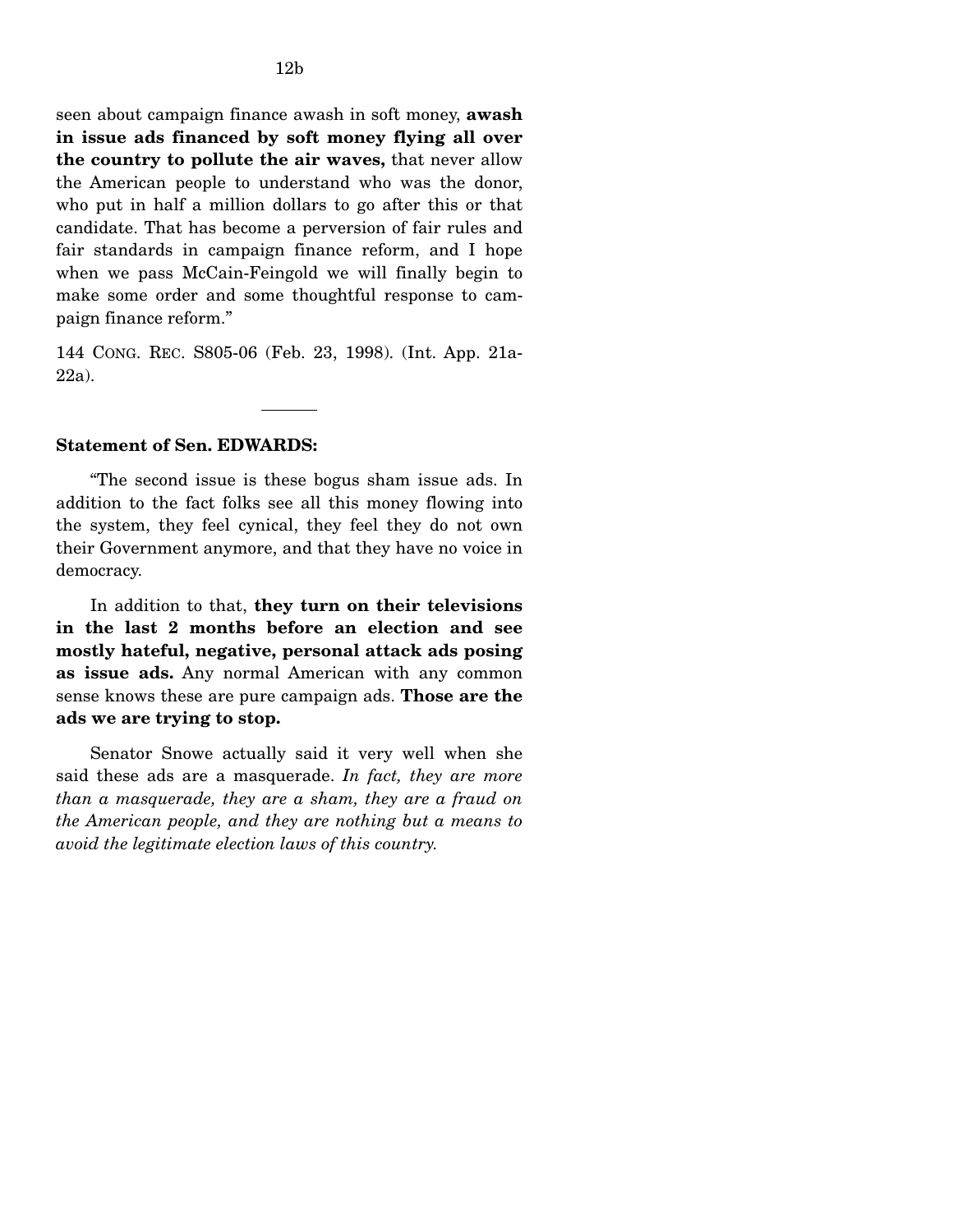. . . .

We will talk about this issue later, but it is also clear that Snowe-Jeffords, under the constitutional test established in Buckley v. Valeo, is constitutional. There are only two requirements that have to be met: One, that there be compelling State interest under Buckley. *The Court has already held that what we are doing in these sham issue ads and with soft money is a compelling State interest because of the need to avoid corruption or, more importantly, in this case, the appearance of corruption.*" 147 CONG. REC. S2636 (Mar. 21, 2001). (Int. App. 17a-18a).

### **Statement of Sen. FEINGOLD:**

"*I believe this is an extremely valuable addition to the bill. It is the second big loophole in the system. No. 1 is the soft money loophole. No. 2 is the phony issue ads*. . . .

. . . .

*Snowe-Jeffords gets at the heart of the issue ad loophole. Right now wealthy interests are abusing this loophole at a record pace. They are flouting the spirit of the law, there is no question about it. They advocate for the election or defeat of a candidate, even though they don't say those 'magic words,' such as 'vote for,' 'vote against,' 'elect' or 'defeat.' These ads might side-step the law, Mr. President, but they certainly don't fool the public. . . .* 

. . . .

. . . The magic words test is completely helpless to stem the tide of sham issue ads, ads from the parties, ads from unions or corporations, or **ads from outside groups**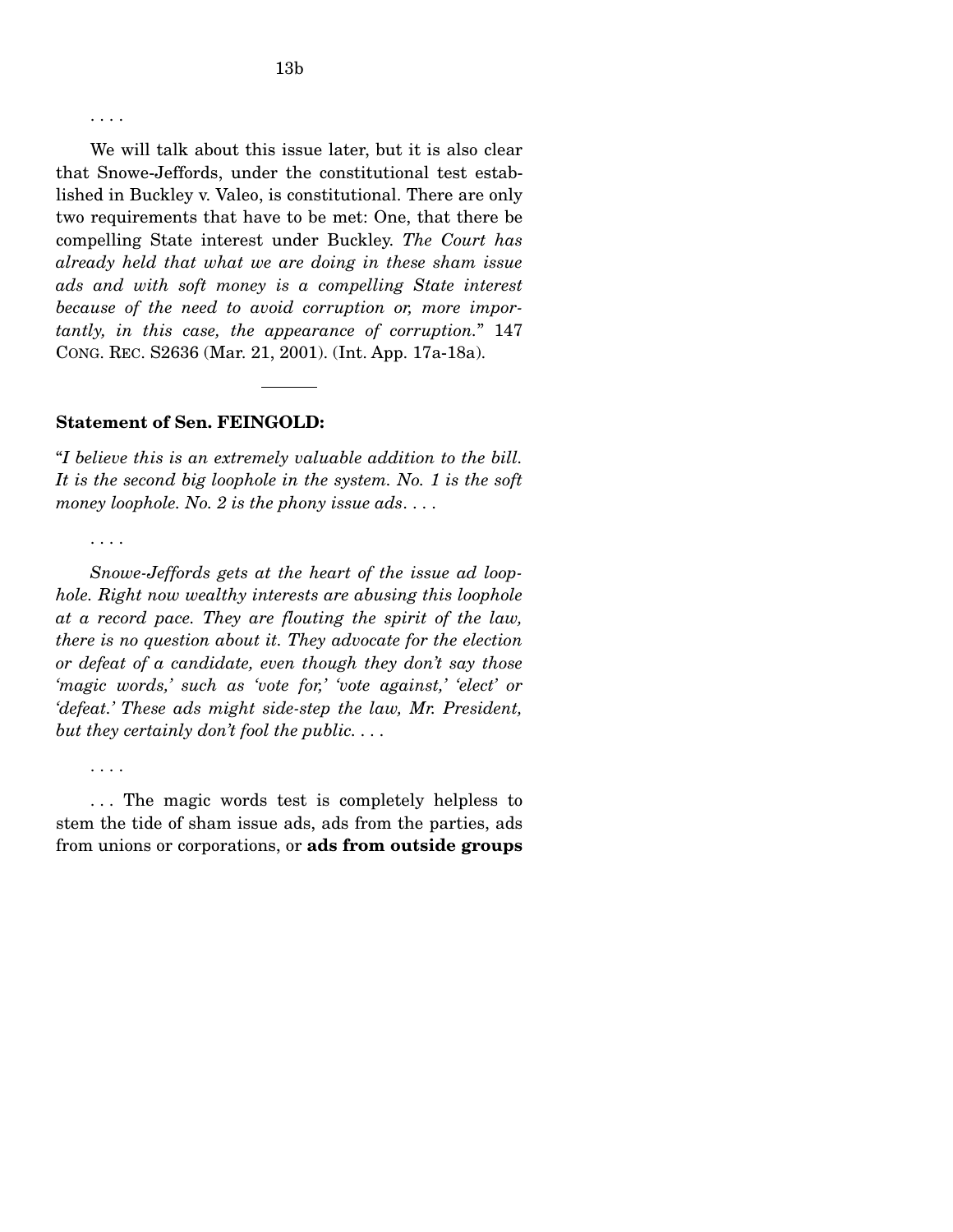**that are acting on behalf of those unions or corporations. We need to close the loophole, and Snowe-Jeffords does just that.** 

Here is how **Snowe-Jeffords navigates the difficult** political and **constitutional terrain** of this debate. **Here I am talking about the original Snowe-Jeffords provision, before adoption of the Wellstone amendment.** The first thing that the provision does is define a new category of communications in the law – we call them electioneering communications. . . .

The original Snowe-Jeffords provides that **for-profit corporations** and labor unions cannot make electioneering communications using their treasury funds. If they want to run TV ads mentioning candidates close to the election, they must use voluntary contributions to their political action committees. We believe that this approach will withstand constitutional scrutiny, because corporations and unions have long been barred from spending money directly on Federal elections.

. . . .

We are merely saying through this provision that that **actual public support**, shown by voluntary contributions to a PAC, **must be present** when corporations and unions want to run ads mentioning candidates near in time to an election.

**The Snowe-Jeffords provision goes on to permit spending on these kinds of ads by non-profit corporations that are registered as 501(c)(4) advocacy groups**, by 527 organizations, and by other unincorporated groups and individuals. **But it requires disclosure**  of the spending and of the large donors whose funds are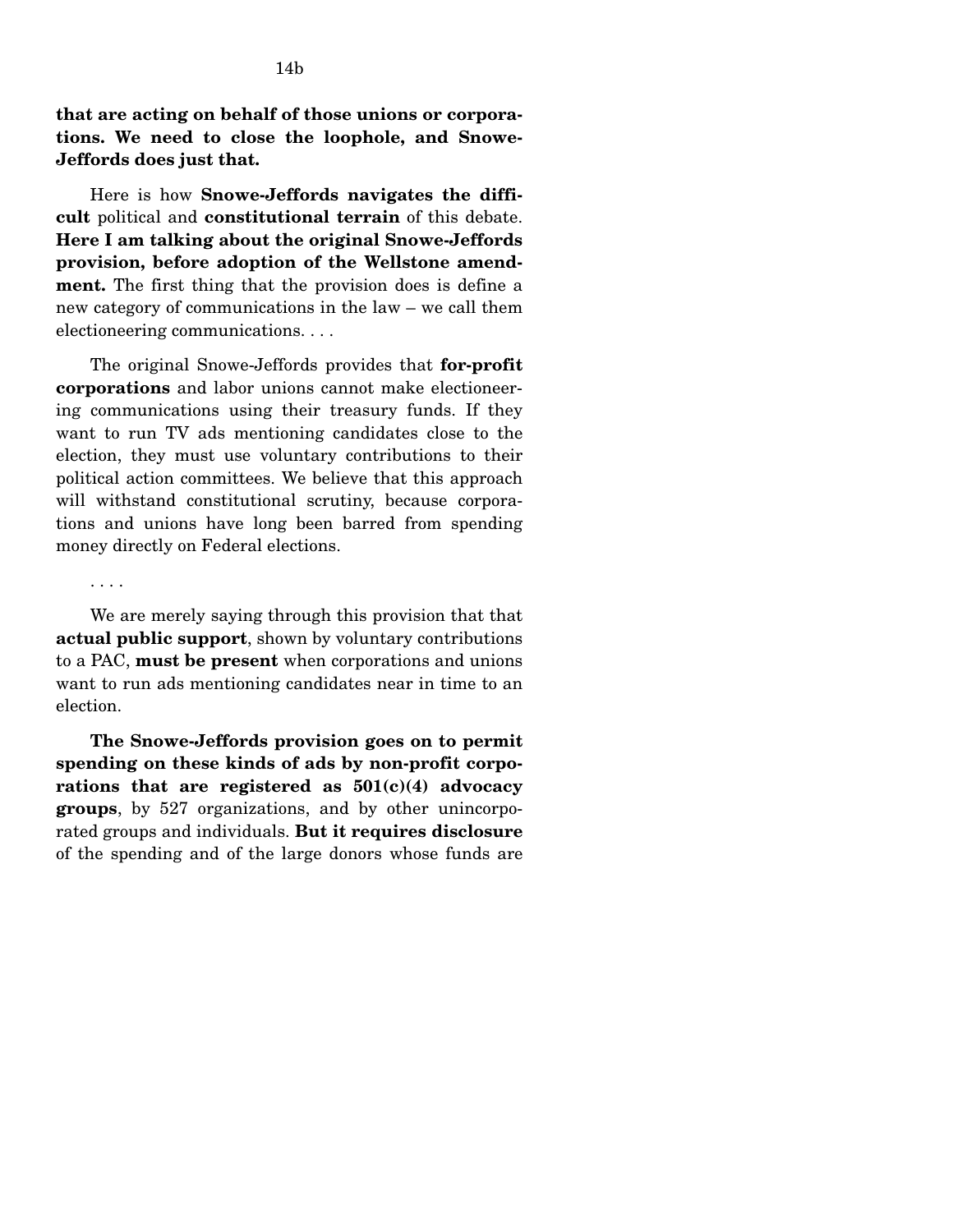. . . .

Mr. President, **I believe that these disclosure provisions will pass constitutional muster**. The Buckley case, it should be remembered, rejected limits on independent expenditures but upheld the requirement that the expenditures be disclosed. Rules that merely require disclosure are less vulnerable to constitutional attack than outright prohibitions of certain speech. The information provided by these disclosure statements will help the public find out who is behind particular candidates. **This disclosure can help prevent the appearance of corruption that can come from a group secretly spending large amounts of money in support of a candidate.** 

. . . .

The incorporation of the Snowe-Jeffords amendment into the McCain-Feingold Bill is a well-reasoned attempt to define electioneering in a more realistic manner **while remaining faithful to First Amendment** vagueness and **overbreadth concerns**. . . . While no one can predict with certainty how the courts will finally rule if any of the these provisions are challenged in court, we believe that the McCain-Feingold Bill, as current drafted, is consistent with First Amendment jurisprudence.

. . . .

**It is important to note that Snowe-Jeffords contains provisions designed to prevent the laundering of corporate and union money through non-profits. Groups that wish to engage in this**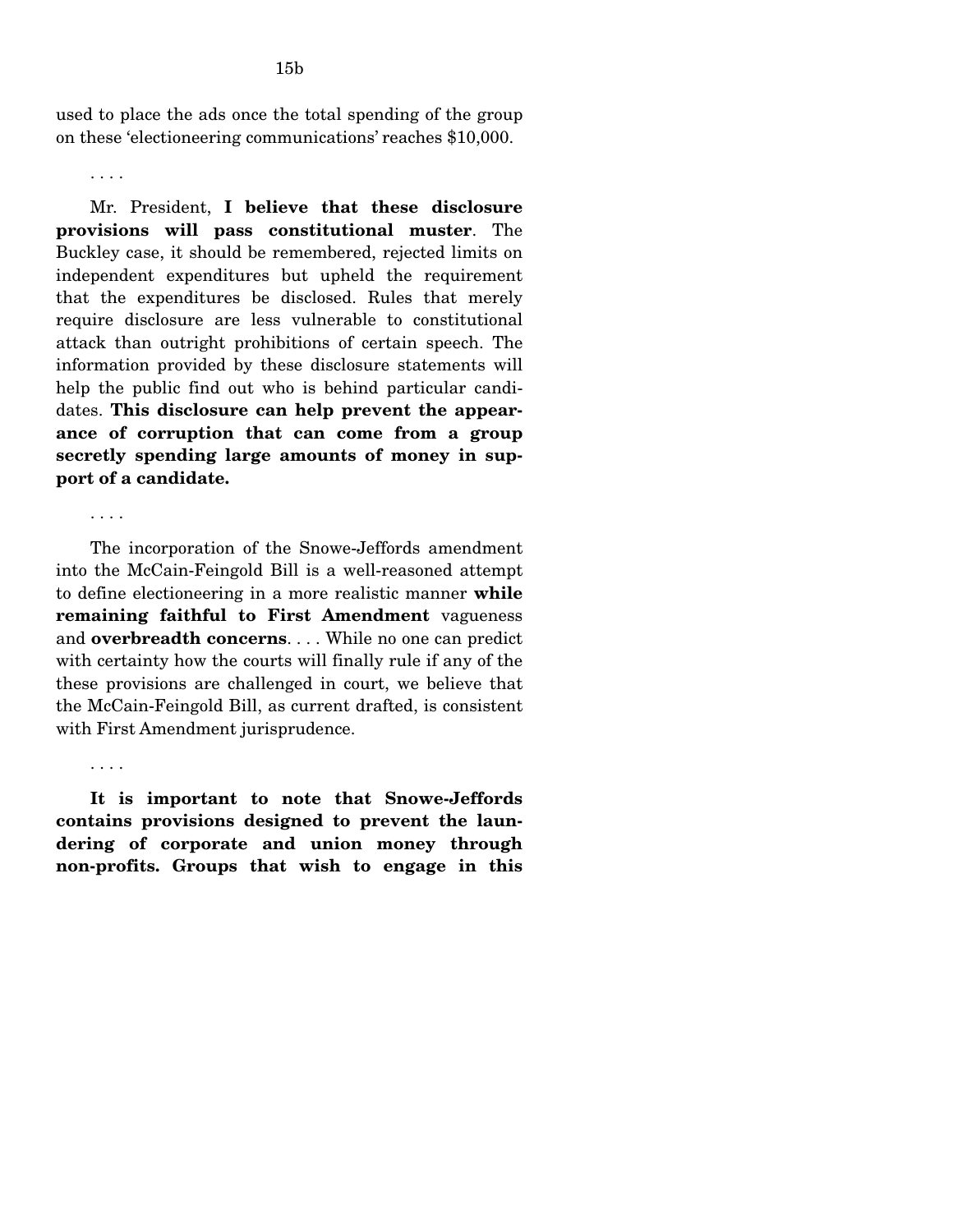. . . .

**I have discussed here the original Snowe-Jeffords provision. The Wellstone amendment,** in effect, **broadens that provision** to cover ads run by corporations and unions. **I voted against adding that amendment. I thought and still think that it makes Snowe-Jeffords more susceptible to a constitutional challenge, but it passed when many Senators who oppose the bill and the Snowe-Jeffords provision voted for it.** In any event, the Wellstone amendment was written to be severable from the remainder of the Snowe-Jeffords provision. That gives even more significance to the vote we will have today on severability. But if we win that vote, Snowe-Jeffords will survive even if the Wellstone amendment is held to be unconstitutional."

148 CONG. REC. S3071-73 (Mar. 29, 2001). (Int. App. 14a).

## **Statement of Sen. FEINGOLD:**

"**Let me talk for a moment how the Snowe-Jeffords amendment navigates the difficult** political and **constitutional shoals** that face us in this debate.

The first thing the amendment does is more clearly define a category of communications in the law. We call them electioneering communications.

. . . .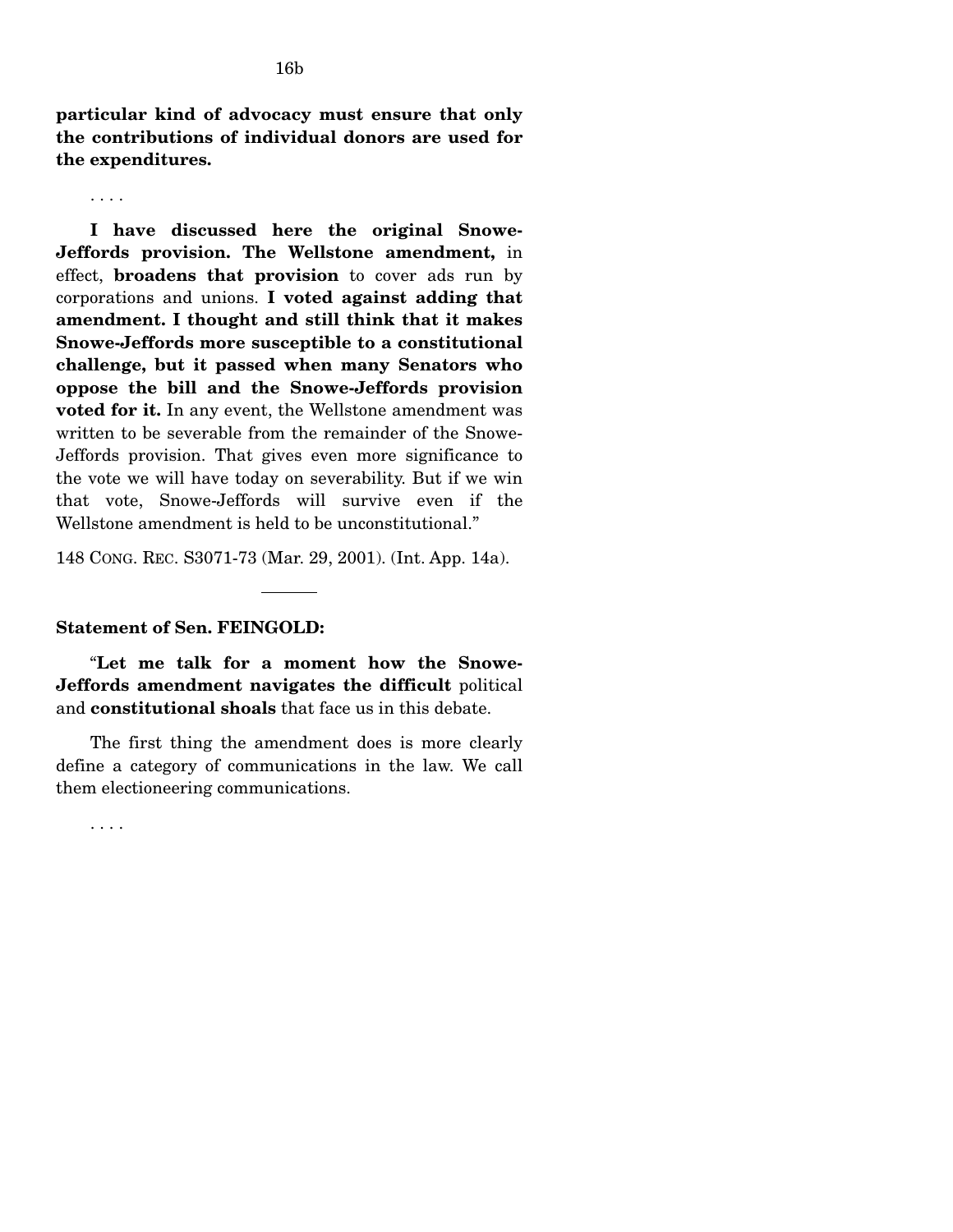The Snowe-Jeffords amendment provides that **forprofit corporations** and labor unions **cannot make electioneering communications using their treasury funds.** If they want to run TV ads mentioning candidates close to the election, they must use voluntary contributions to their political action committees. *We firmly believe that this approach will withstand constitutional scrutiny because corporations and unions have for a very long time been barred from spending money directly on Federal elections.* 

*The Senator from Kentucky suggested we lack case law for these propositions, but the Supreme Court upheld the ban on corporate spending in the Austin v. Michigan Chamber of Commerce case. Mr. President, it is noted that a Michigan regulation that prohibited corporations from making independent expenditures from treasury funds prevented 'corruption in the public arena: the corrosive and distorting effects of immense aggregations of wealth that are accumulated with the help of the corporate form and that have little or no correlation to the public's support for the corporation's political ideas.' According to the Court, the Michigan regulation 'ensured that the expenditures reflect actual public support for the political ideas espoused by the corporations.'* 

We are merely saying through this amendment that actual public support, shown by voluntary contributions to a PAC, must be present when corporations and unions want to run ads mentioning candidates near in time to an election.

**The Snowe-Jeffords amendment goes on to permit spending on these kinds of ads by nonprofit corporations, if they are registered as 501(c)(4) advocacy groups**, and other unincorporated groups and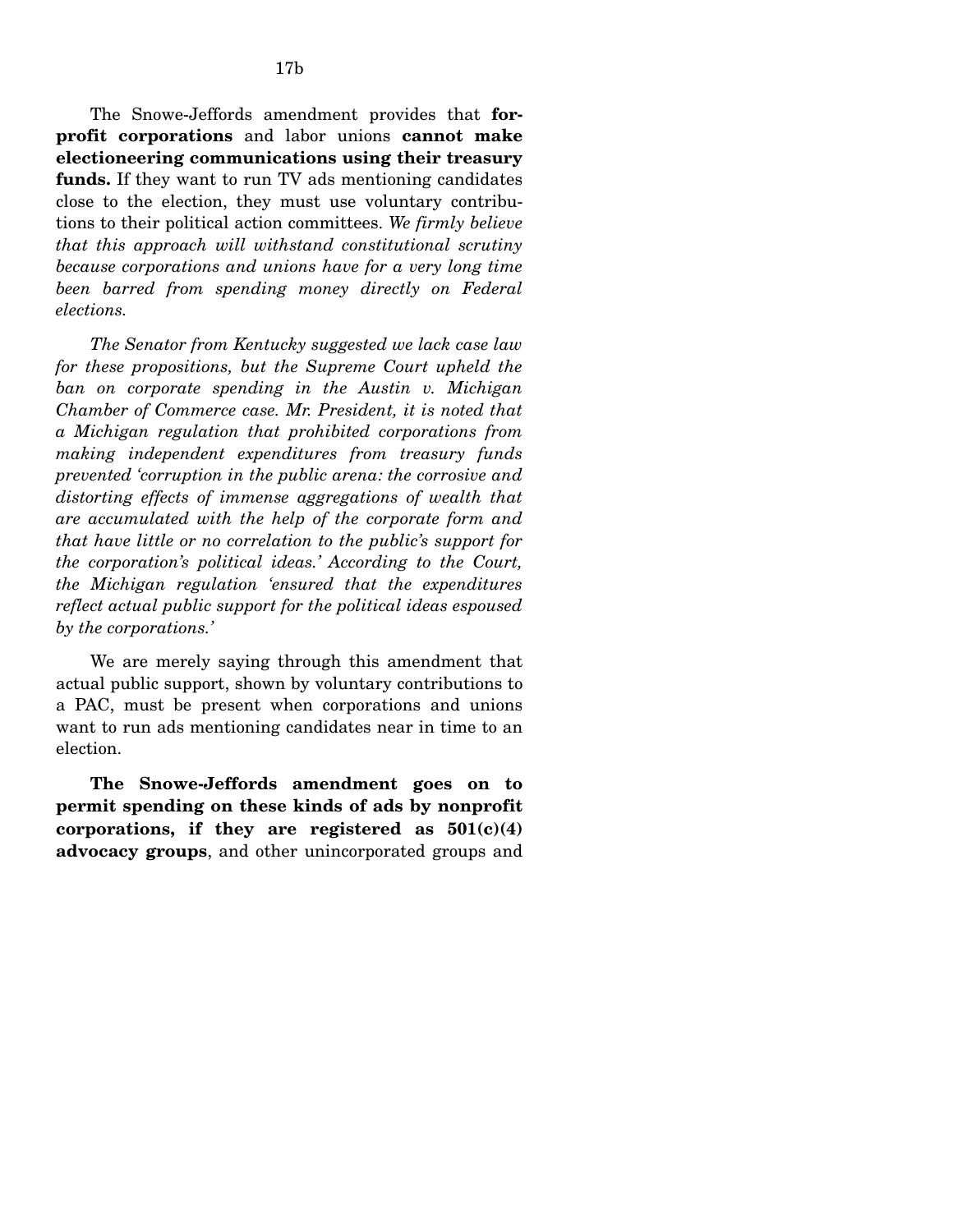individuals. **The rules about corporations and unions do not apply in the same way to these groups, but the amendment,** but it **makes one requirement.** It requires disclosure of the groups' large donors whose funds are used to place the ads once the total spending of the group on the electioneering communications reaches \$10,000. It only applies if the total spending over a total amount of \$10,000.

Mr. President, it is also important to note that **the Snowe-Jeffords amendment contains provisions designed to prevent the laundering of corporate and union money through nonprofits.** Groups that wish to engage in this particular kind of advocacy must ensure that **only the contributions of individual donors are used for the expenditures.** 

**Because the prohibition in the Snowe-Jeffords amendment is limited to unions and corporations spending money from their treasuries on these kinds of ads, many of the concerns that opponents of McCain-Feingold voiced about the effect of the bill on speech by citizens groups are eliminated.**  Keep that in mind. One of the things people claimed was **the real problem of McCain-Feingold** – there has been sort of a shifting bottom line of what the real problem is – but that portion **has been modified in Snowe-Jeffords**.

Senators who oppose this amendment must be willing to stand on two positions now that I think are both unsupportable. First, Mr. President, those who still oppose McCain-Feingold, if it is amended by Snowe-Jeffords, must defend the rights of unions and corporations using treasury money – **not citizens groups like the** 

<sup>. . . .</sup>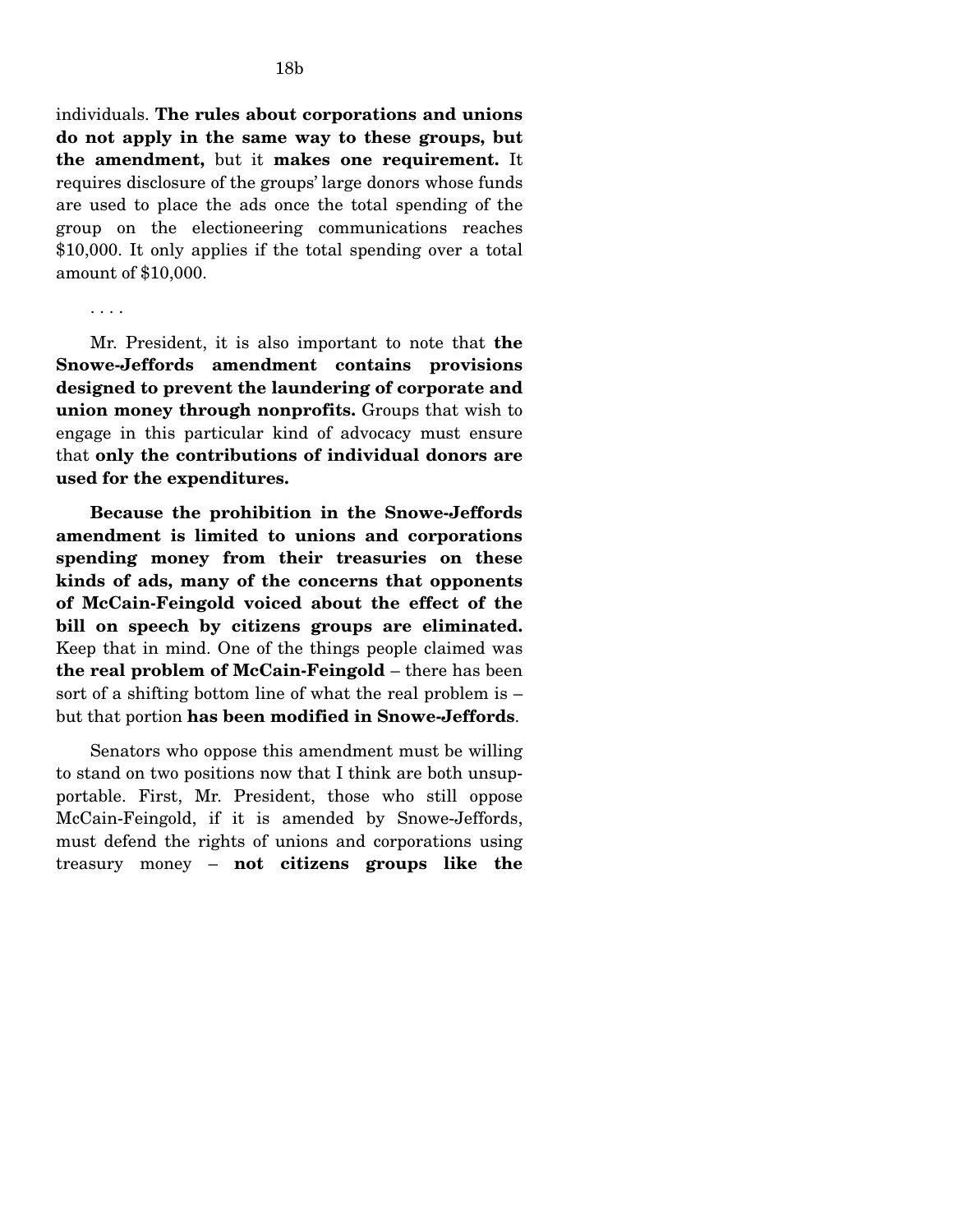**National Right to Life Committee or the Christian Coalition or the Sierra Club** – to run essentially campaign advertisements that dodge the Federal election laws by not using the magic words 'vote for;' or 'vote against' or to finance those ads through other groups. So that is the conclusion: Corporations and unions, apparently, should just be allowed to do this freely, despite the almost unanimous complaints by Members of the Senate with regard to this question.

Secondly, those who are still holding out, even though they represent a minority of the Senate, in terms of supporting McCain-Feingold as it will be amended, argue that the public is not entitled to know, **in the case of advocacy groups that run these ads close to an election**, what the identities of these people are. They say that they should not be known to those who are about to vote. Many opponents of McCain-Feingold have trumpeted the virtues of full disclosure and say that is what we need – disclosure; not McCain-Feingold. I have, at times, doubted how serious they were about disclosure because they would never acknowledge the **important advances our bill provides with regard to disclosure.**"

144 CONG. REC. S984-86 (Feb. 25, 1998). (Int. App. 15a-16a).

### **Statement of Sen. FEINSTEIN:**

# "**Campaigns simply cost too much and it is long past time that Congress does something about it.**

I believe very strongly that this will be the final real opportunity this millennium to make significant structural reforms to our campaign finance system. **Two of the**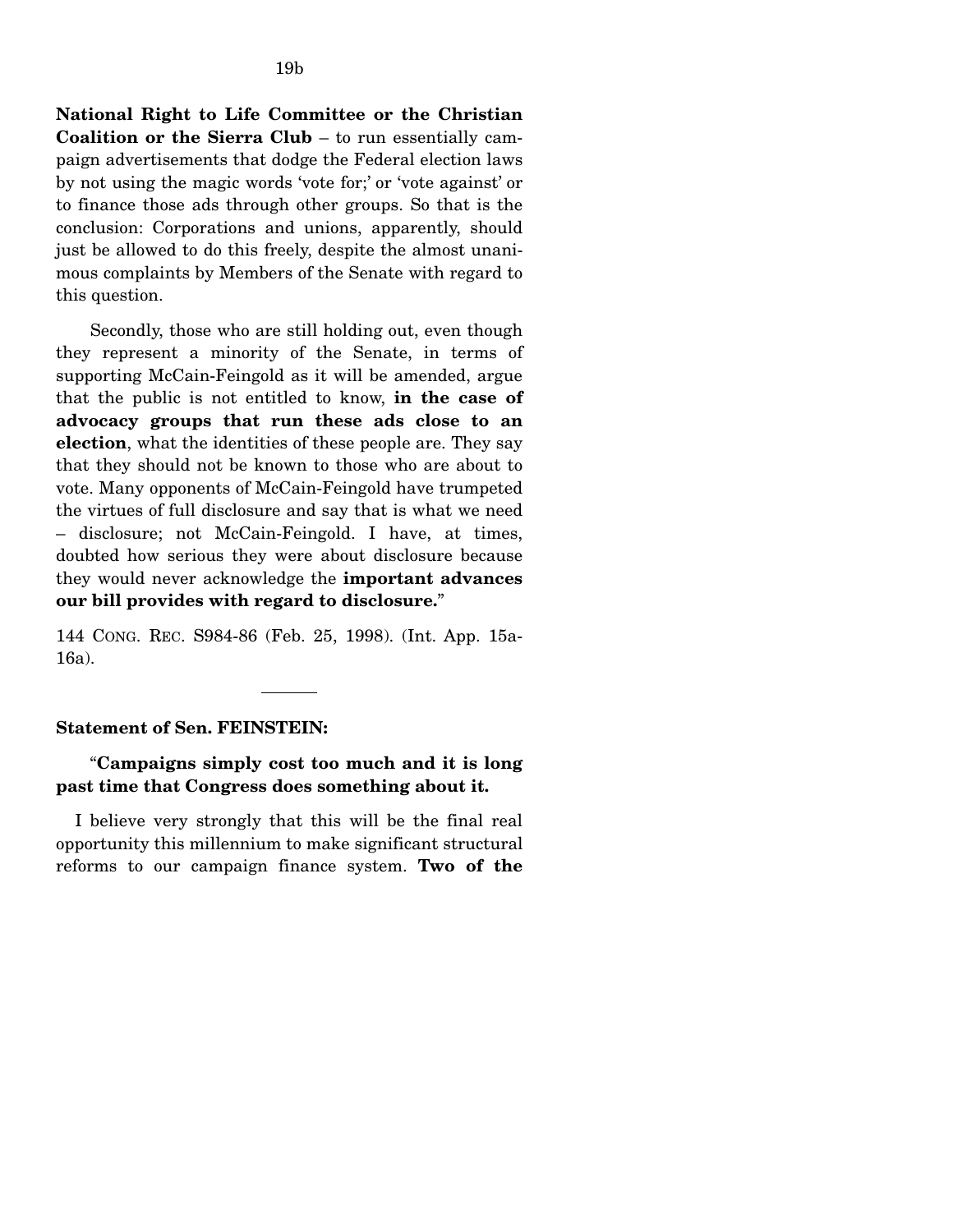**fundamental changes that I believe must be made are** a complete ban on soft money contributions to political parties and **making independent campaign ads subject to contribution limits** and disclosure requirements as are a candidate's campaign ads.

While I have a great deal of respect for the persistence the Senators from Arizona and Wisconsin have demonstrated in pushing the Senate to act on campaign finance reform, I am concerned that the underlying bill, S. 1953, is too narrow to constitute a real reform of the campaign finance system. *Banning soft money without addressing issue advocacy will simply redirect the flow of undisclosed money in campaigns. Instead of giving soft money to political parties, the same dollars will be turned into 'independent' ads.* 

*The issues of soft money ban and independent advertisements go hand in hand and one cannot be addressed without the other.* 

. . . .

The ability of corporations, unions, and wealthy individuals to give unlimited amounts of soft money to political parties is the largest single loophole in the current campaign finance structure. The lack of restrictions on soft money **enables anonymous individuals and anonymous organizations to play a major role in campaigns**. **They can hit hard** and no one knows from where the hit is coming. **The form that soft money is increasingly taking is negative, attack ads that distort, mislead, and misrepresent a candidates position on issues. These ads have become the scourge of the electoral process.**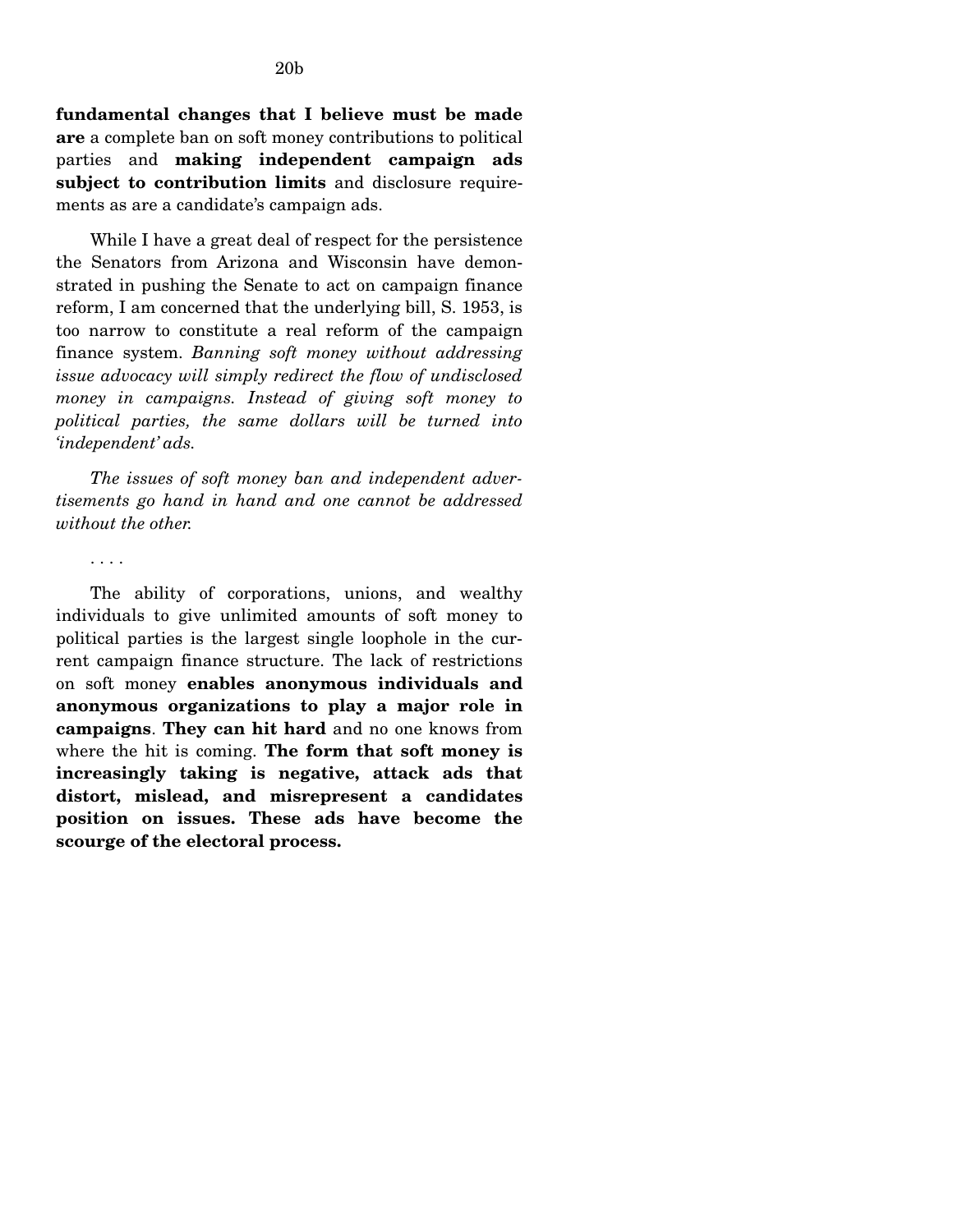. . . .

**At some point this escalation of campaign spending has got to stop.** We simply cannot continue down this path. A complete ban on soft money contributions to political parties is the first and most basic way to reduce the amount of money in our campaigns.

. . . .

That brings me to the other disturbing trend in the American political system: the rise of issue advocacy. *This campaign loophole allows unions, corporations, and wealthy individuals to influence elections without being subject to disclosure or expenditure restrictions.* 

During last year's debate, I mentioned a study released by the Annenberg Public Policy Center that estimated that during the 1995-96 election cycle independent groups spent between \$135 and \$150 million on issue advocacy.

The Center has done a similar study for the 1997-98 cycle and **the result is quite disturbing**. **They estimate that the amount spent on issue advocacy more than doubled to between \$275 million and \$340 million.** 

These ads do not use the so-called 'magic words'' that the Supreme Court identified as express advocacy and, therefore, are not subject to FEC regulation. The Annenberg study found, however, that 53.4 percent of the issue ads mentioned a candidate up for election.

The Center found another unfortunate twist to issue advocacy. Prior to September 1, 1998, that is in the first 22 months of the election cycle, only 35.3 percent of issue ads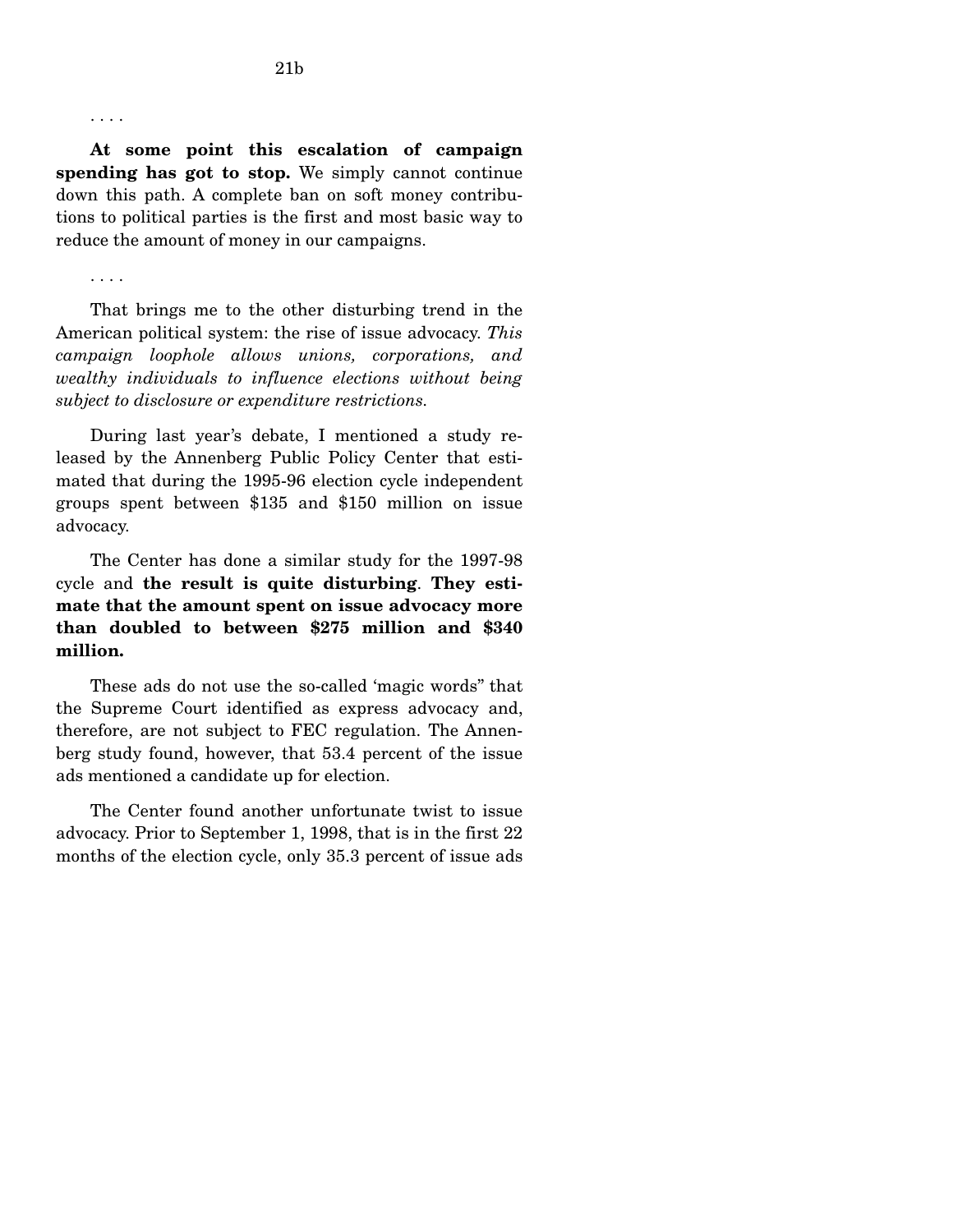mentioned a candidate and 81.3 percent of the ads referred to a piece of legislation or a regulatory issue.

After September 1, 1998, during the last 2 months of the campaign, a dramatic shift occurred. The proportion of ads naming specific candidates rose to 80.1 percent and those mentioning legislation fell to 21.6 percent.

**A similar shift can be seen in terms of attack ads.** Prior to September 1, 33.7 percent of all ads were attack oriented. After September 1, over half were.

These findings clearly demonstrate that **as election day gets closer, issue ads become more candidate oriented and more negative. This kind of unregulated attack advertisements are poisoning the process and driving voters away from the polls.**"

145 CONG. REC. S12,661-62 (Oct. 15, 1999). (Int. App. 18a-19a).

### **Statement of Sen. GLENN:**

"*It is beyond question that raising soft money and broadcasting issue ads are not, in themselves, unlawful. The evidence suggests that much of what the parties and candidates did during the 1996 elections was within the letter of the law. But no one can seriously argue that it is consistent with the spirit of the campaign finance laws for parties to accept contributions of hundreds of thousands – even millions – of dollars, or for corporations, unions and others to air candidate attack ads without being required to meet any of the federal election law requirements for contribution limits and public disclosure.*  The evidence indicates that the soft-money loophole is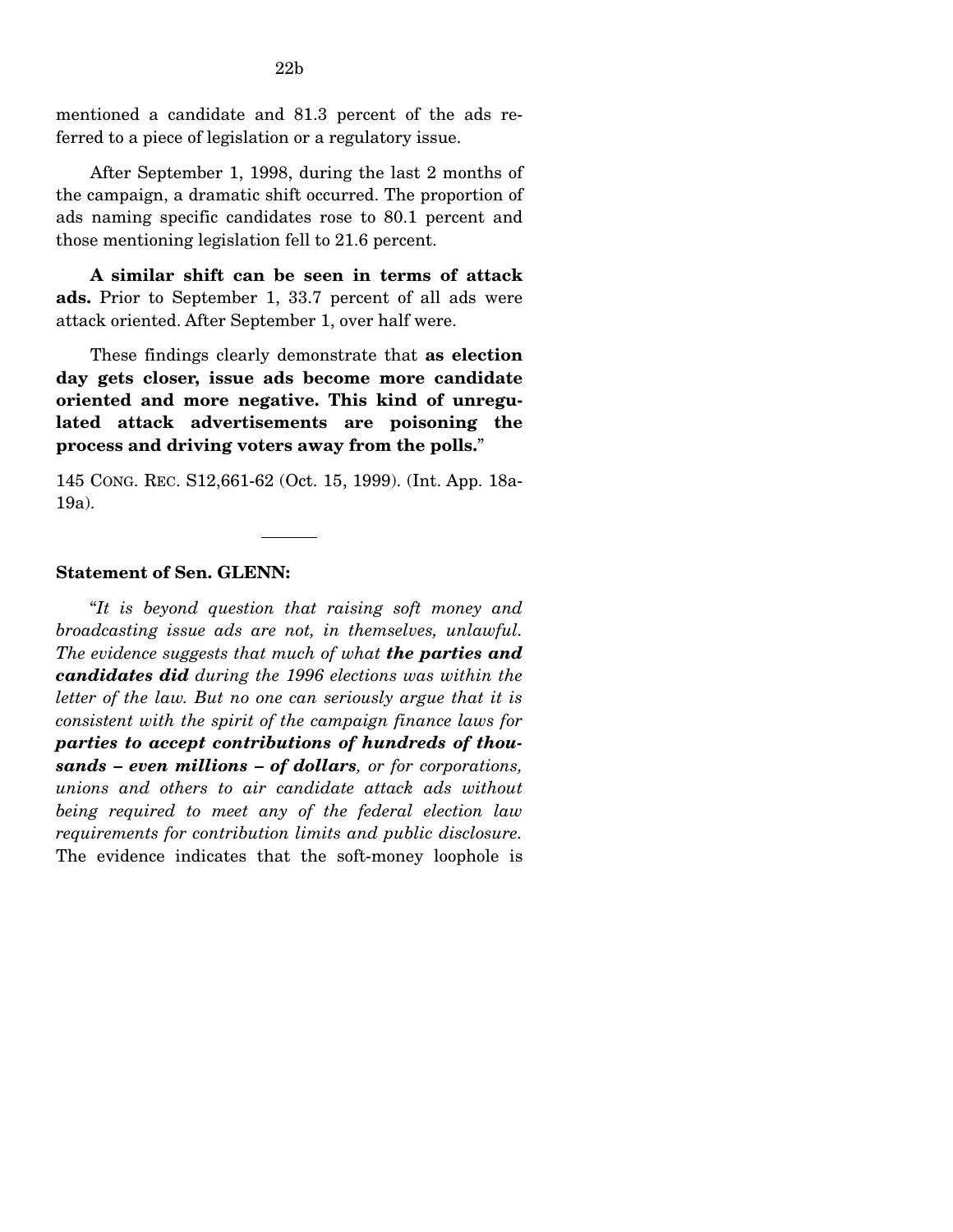fueling many of the campaign abuses investigated by the Committee. **It is precisely because parties are allowed to collect large, individual soft-money donations** that fundraisers are tempted to cultivate big donors by, for example, providing them and their guests with unusual access to public officials. In 1996, **the softmoney loophole provided the funds both parties used** to pay for televised ads. **Soft money also supplied the funds parties used** to make contributions to taxexempt groups, which in turn used the funds to pay for election-related activities. The Minority Report details, in several instances, how **the Republican National Committee deliberately channeled funds** from party coffers and Republican donors to **ostensibly 'independent'** groups which then used the money to conduct 'issue advocacy' efforts on behalf of Republican candidates.

Much was made the other day on the floor about the same thing happening on the Democratic side. That doesn't mean either one was excusable or right. But it happened, and it should not.

*Together, the soft-money and issue-advocacy loopholes have eviscerated the contribution limits and disclosure requirements in federal election laws and caused a loss of public confidence in the integrity of our campaign finance system. By inviting corruption of the electoral process, they threaten our democracy. If these and other systemic problems are not solved, the abuses witnessed by the American people in 1996 will be repeated in future election cycles.* 

. . . .

*The Committee's investigation also showed that the legal distinction between 'issue ads' and 'candidate ads' has proved to be largely meaningless. The result has been that*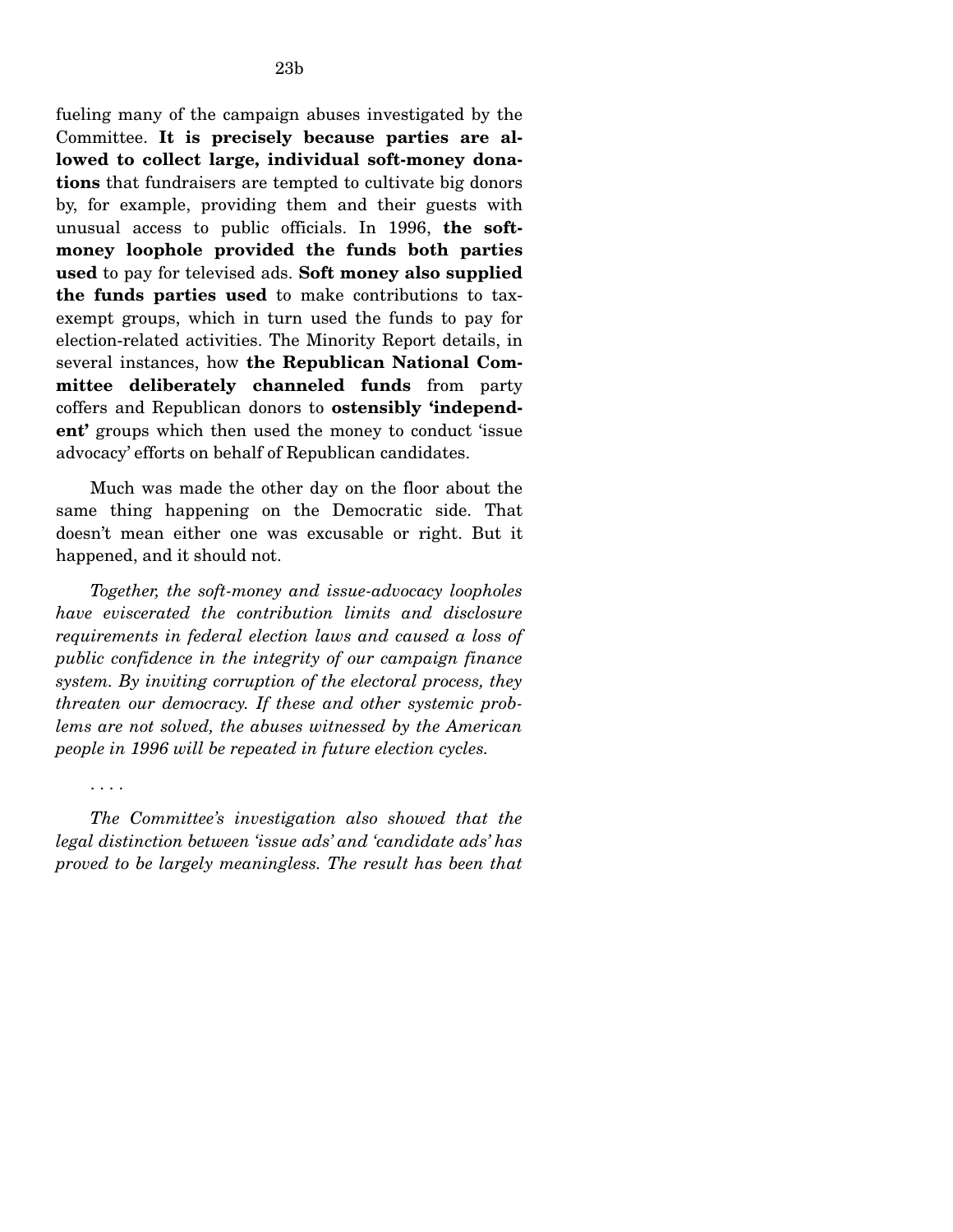*millions of dollars, which otherwise would have been kept out of the election process, were infused into campaigns obliquely, surreptitiously, and possibly at times illegally.* 

The issue of **soft money abuses is inevitably tied to the question of how access to political figures is obtained through large contributions of soft money.**  It is also tied to the question of how tax-exempt organizations have been used to hide the identities of soft money donors. A system that permits large contributions to be made for partisan purposes, without public disclosure, invites subversion of the intent of our election law limitations.

Despite a highly partisan investigation, the Committee **has built a record of campaign fundraising abuses by both Democrats and Republicans.** This record will hopefully be useful to the Federal Election Commission, the Internal Revenue Service and to the Department of Justice as they investigate the 1996 campaign. Most importantly, the Committee's investigation should spur much-needed reform of the campaign finance laws and strengthening of the Federal Election Commission. Congress should provide the Federal Election Commission with the necessary resources to significantly enhance its investigative and enforcement staff. Ultimately, the most important lesson the Committee learned is that the abuses uncovered are part of a systemic problem, and that the system that encourages and permits these abuses must be reformed [if] not now, as a result of the legislative votes that we have had the last couple of days, sometime, and hopefully in the very near future.

*The McCain-Feingold legislation that we are considering here today goes a long way to address these abuses. The*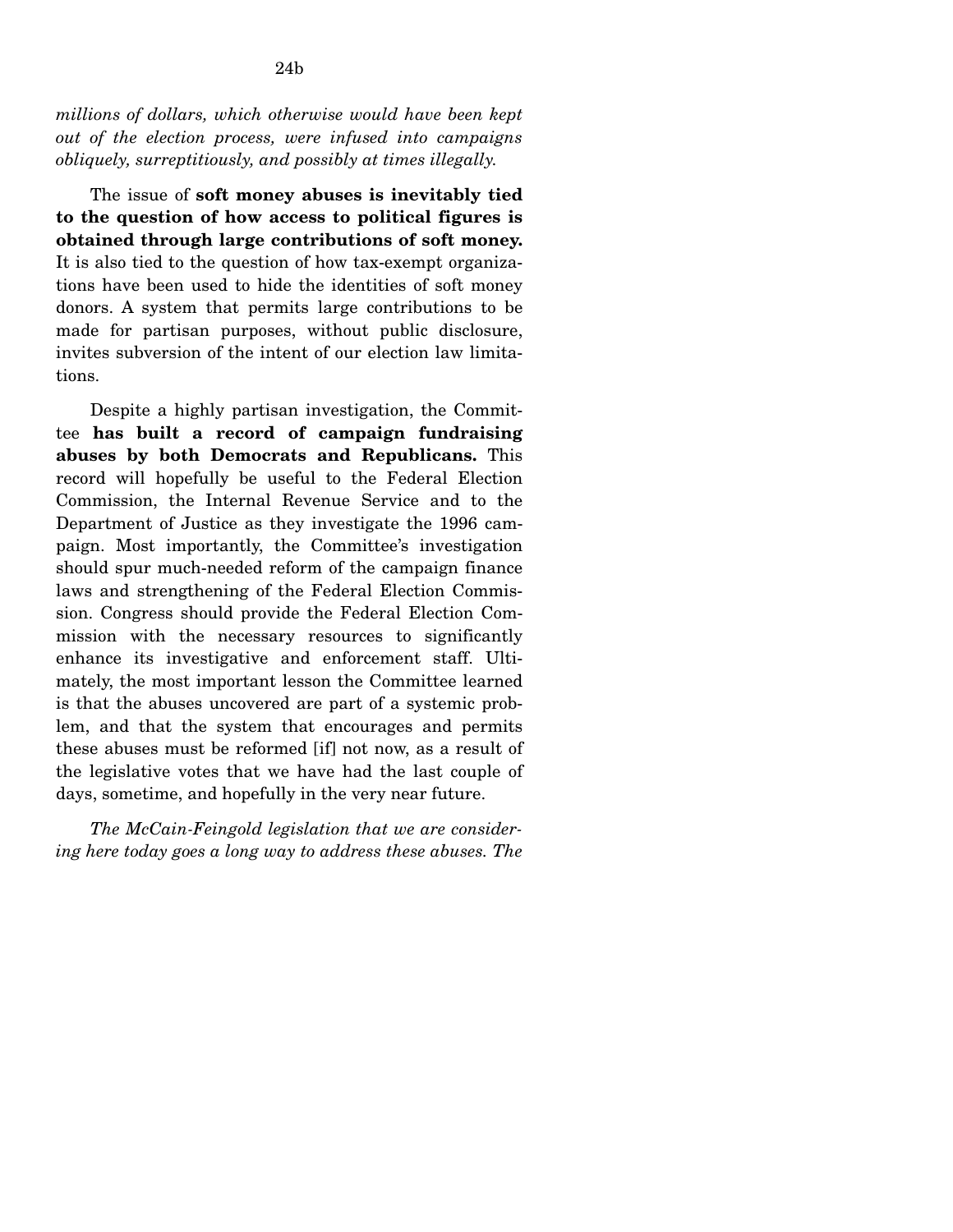*bill rids the system of soft money, and brings 'issue advertising' funded by corporate and union interests within the campaign finance system. . . .* 

. . . .

The ready availability soft money combined with **the national party's ability to air so called 'issue ads' also resulted in an explosion of advertising which clearly benefited both party's Presidential candidates.** This apparently legal activity will be halted if we simply act to get rid of the soft money that is raised to pay for these ads."

144 CONG. REC. S1048-49 (Feb. 26, 1998). (Int. App. 20a-21a).

#### **Statement of Sen. JEFFORDS:**

"**I can just imagine a candidate, and this happens now,** I am sure, **when they think they are running their campaign, they had it all organized** and they are watching carefully the amount of money their opponent has, **and then they wake up one morning thinking they are in fine shape and every channel they turn on on the television has this ad attacking them at the last moment, the last couple of weeks before the election**, and they don't know who it is coming from or what to do about it; they were not aware of it.

. . . .

**That is the real world we are faced with. It happened last time. It happened to the tune of \$135**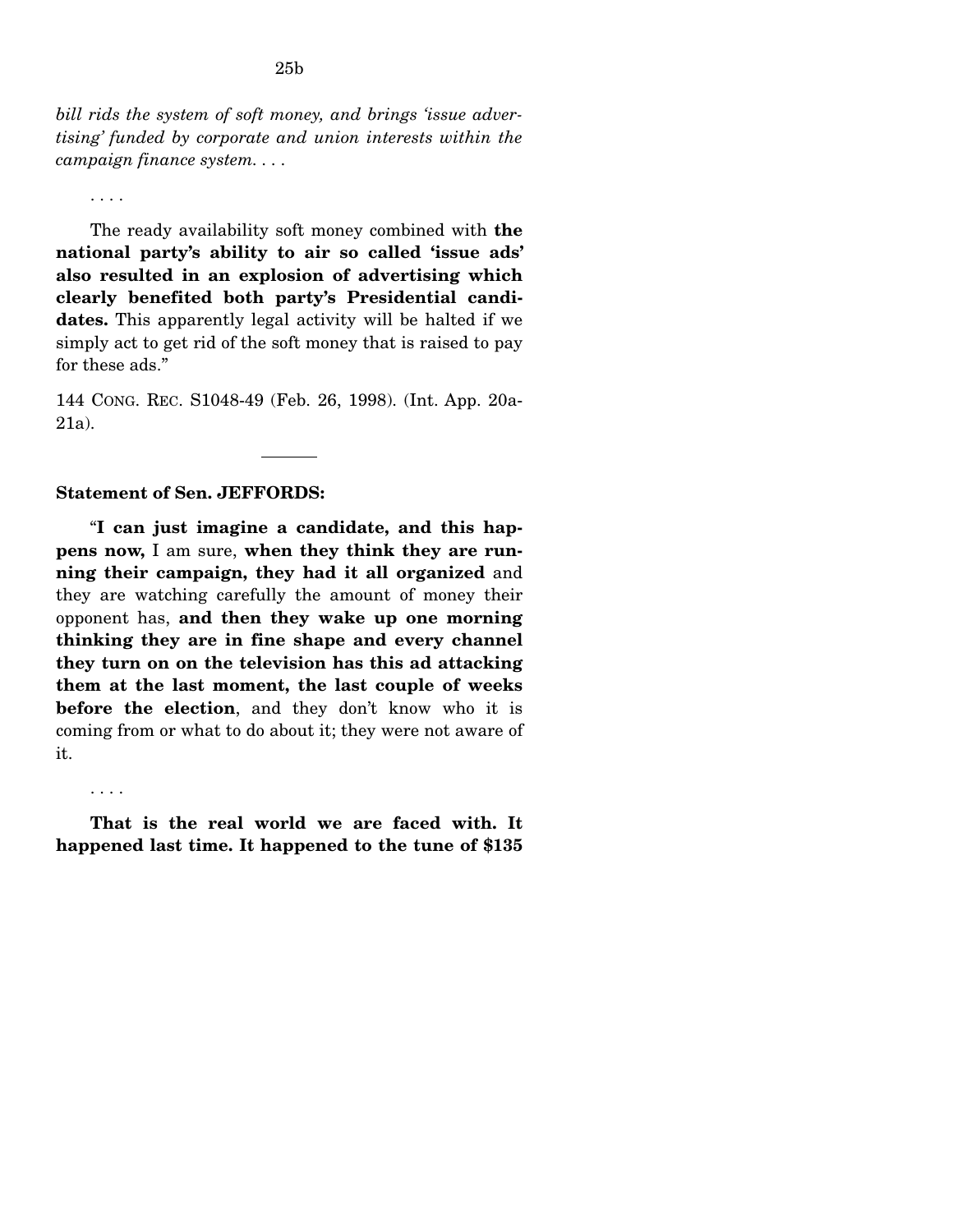**million.** The least we could do, the very least, is to say at least you ought to know it is coming, first; and No. 2, where it is coming from **so you have an idea when you get this last-minute flurry of advertising you are ready to do the best you can to protect yourself against it**.

. . . .

... The last few election cycles have shown the **spending has grown astronomically** in two areas that cause me great concern: First, issue ads that have turned into blatant electioneering; second, the unfettered spending by corporations and unions to influence the outcomes of elections.

As an example of how this spending has grown, a House Member from Michigan in 1996 faced nearly \$2 million in advertisements alone before the fall campaigning season had begun. **Campaigning really starts early and then there is a big boost at the end. Early on you want to knock the candidate out before he has a chance to get on the scene, and at the end it is because you know a large percentage of the people who vote really don't pay much attention until the last couple of weeks.** The Snowe-Jeffords amendment addresses these areas in a reasonable, equitable, and, last but not least, constitutional way.

Mr. President, **citizens across this Nation have grown weary of the tenor of campaigns in recent years.** This disappointment is reflected in low voter participation and the diminished role of individuals in electing their representatives. Increasing the information available to the electorate will help return the power of this democratic aspect to the people who should have it –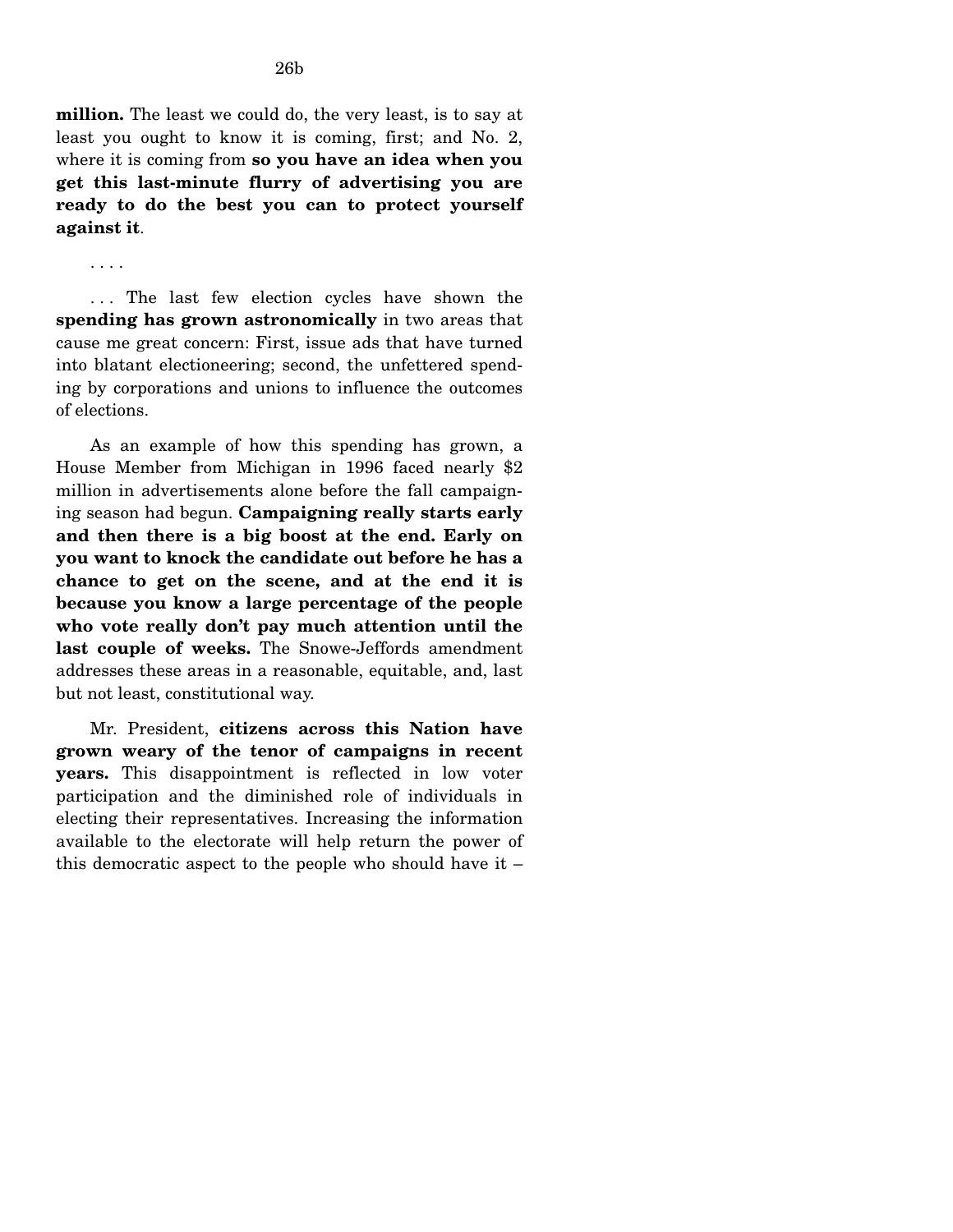the voters. **Expanded disclosure will bring daylight to this process.** Increased disclosure will rid corruption; more disclosure will protect the public and the candidates.

#### . . . .

. . . .

The second part of our amendment considers an area Congress has long had a solid record on: imposing more strenuous spending restrictions on corporations and labor unions. Remember, under the law, these are not given the same freedom of speech rights that individuals are, and rightfully so. *Corporations have been banned from electioneering since 1907; unions, since 1947. As the Supreme Court pointed out in United States v. UAW, Congress banned corporate and union contributions in order to 'avoid the deleterious influences on Federal elections resulting from the use of money by those who exercise control over large aggregations of capital.'* 

*Our amendment would ban corporations and unions from using General Treasury funds to fund electioneering communications in the last 60 days of the general election and the last 30 days before a primary.* They still have the right to foster and to approve PACs, organizations for their employees or members of the union, to contribute to, in order that they individually, working together in the PACs, can influence the election process.

The Snowe amendment takes a reasoned, incremental and constitutional step to address the concerns many of my colleagues have voiced on campaign finance reform proposals.

As the Court declared in Buckley, the governmental interests that justified disclosure of election-related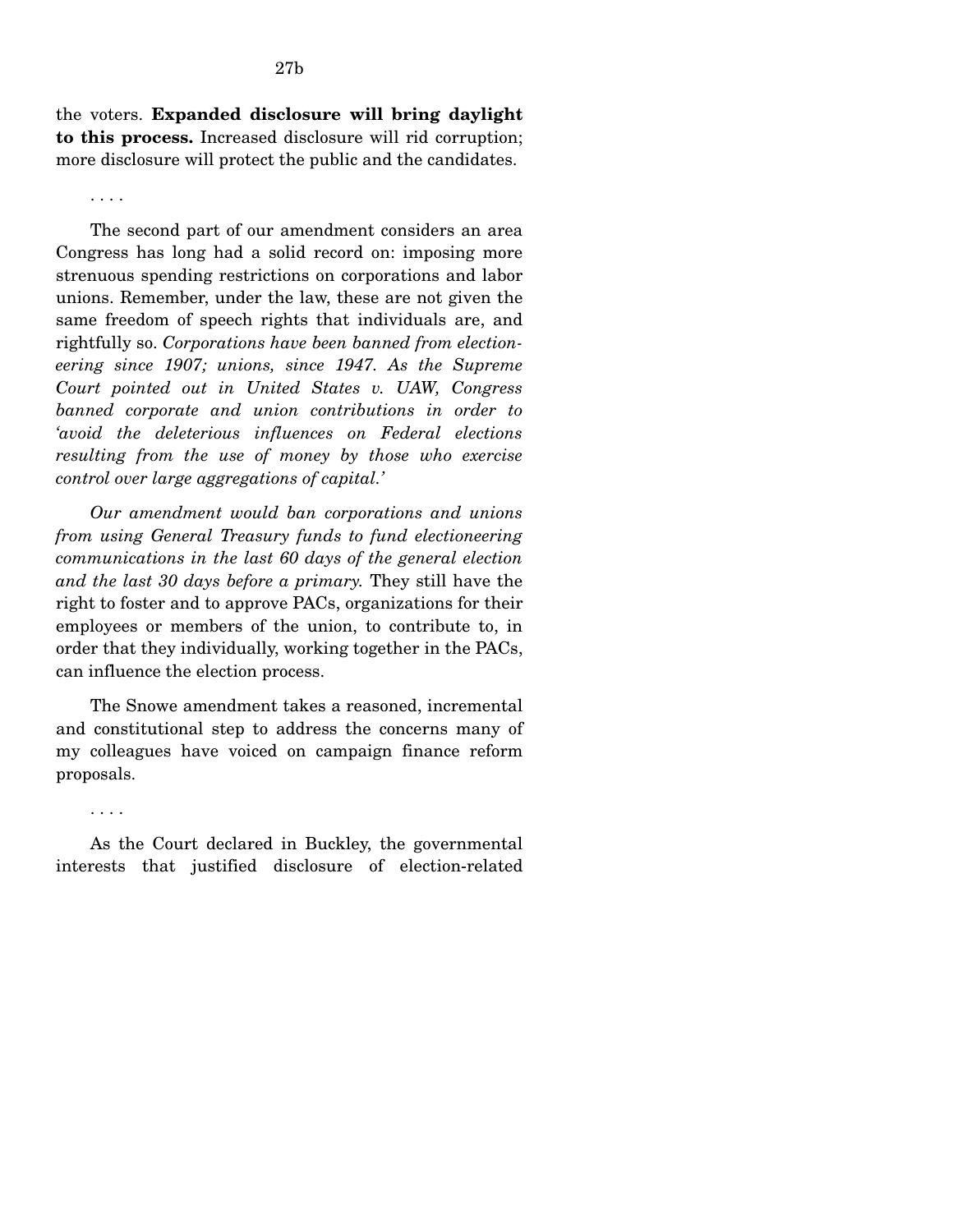spending are considerably broader and more powerful than those justifying prohibitions or restrictions on election-related spending.

Disclosure rules, the Court said, enhance the information available to the voting public. **Who can be against that? Disclosure rules, according to the Court, are 'the least restrictive means of curbing evils of campaign ignorance and corruption.'** "

144 CONG. REC. S974-75 (Feb. 25, 1998). (Int. App. 16a).

### **Statement of Sen. JEFFORDS:**

"[T]he perseverance of Senators McCain and Feingold should be recognized as the reason we are here today. I would especially like to thank my colleague, Senator Snowe, for all her hard work and leadership in developing the language in this bill, **the so-called Snowe-Jeffords provisions,** which **is a full and fair solution to the proliferation of electioneering communications**.

. . . .

*I am especially proud of the provisions in this legislation that reform the law concerning broadcast advertisements near an election that escape even minimal disclosure by not using the 'magic words.' These electioneering communications are cleverly and clearly seen by the electorate to be trying to influence their vote, but the true nature of the sponsors and funding for these advertisements remain cloaked in the veil of secrecy. The American public deserves to know who is trying to influence their vote, and the Snowe-Jeffords provisions will provide them this necessary information.*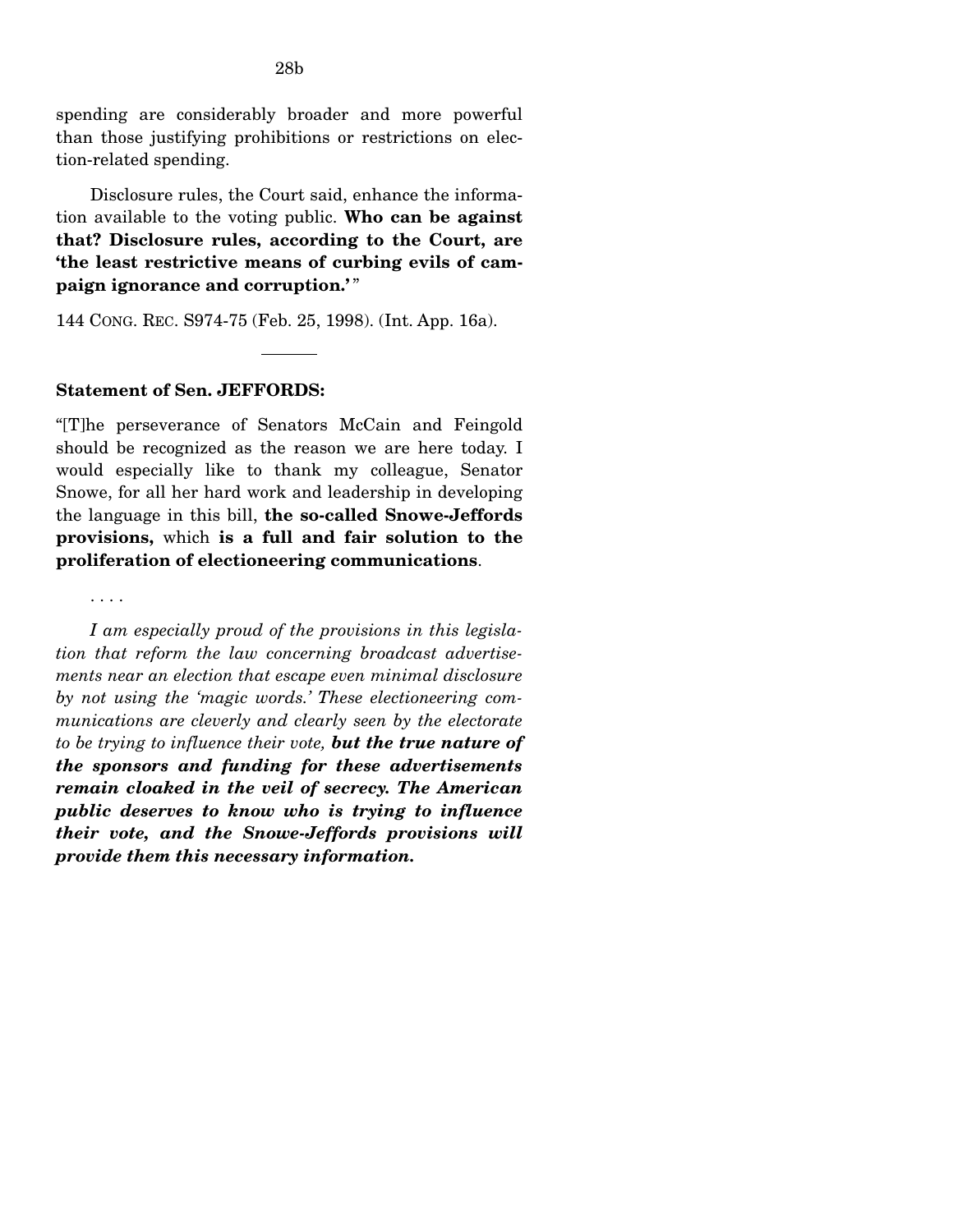. . . .

. . . In the 2000 elections approximately\$629 million was spent on television advertising for federal elections. **This represents an all-time high.** Even looking at the amount spent just on Congressional races, **the \$422 million spent in 2000 overwhelms the \$177 million spent just 2 years earlier. That gives you an idea of what is occurring**.

. . . .

One of the most important findings of this comprehensive study of television advertising during the 2000 elections is that **the Snowe-Jeffords provisions are exceptionally well crafted and not too broad.**"

148 CONG. REC. S2117 (Mar. 20, 2002). (Int. App. 13a).

#### **Statement of Sen. KERRY:**

"I commend Senators Snowe, Jeffords and Chafee for their courage and for their serious effort to keep hope for real campaign finance reform alive. In the context of McCain-Feingold, it deserves our support. Their amendment, offered to replace the Lott-McConnell proposal, would, in essence, **prevent** both labor unions and **forprofit corporations from using their treasury funds**  to run any broadcast ads which mention candidates within 30 days of a primary and within 60 days of a general election. The Snowe-Jeffords-Chafee amendment thereby places essentially the same limits on union and corporate spending as S. 25, the McCain-Feingold bill – but it takes the added step of specifically naming unions and corporations as the target of those limits.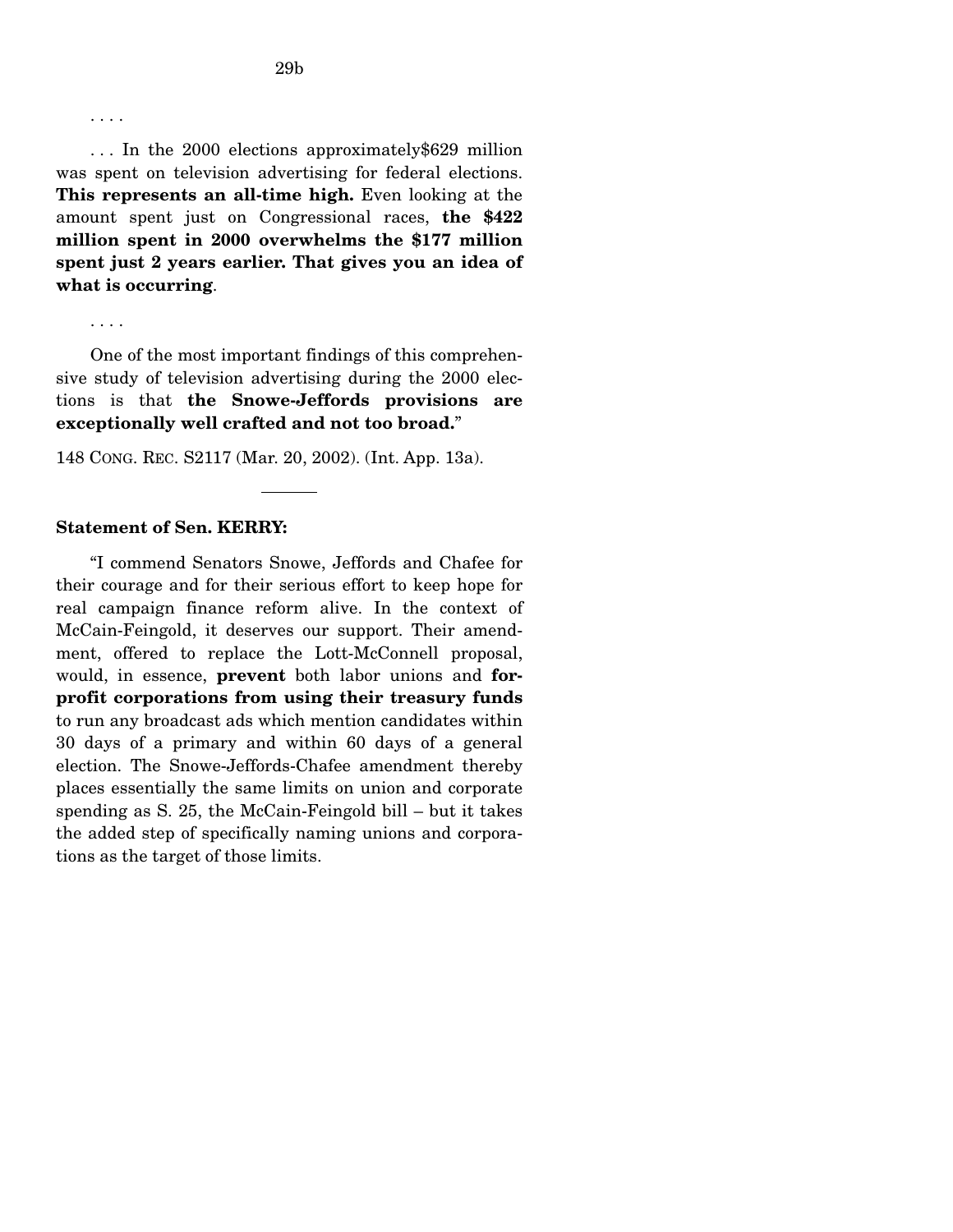It is important to note that the Snowe amendment would not restrict unions or corporate PACs from using 'hard money' – that is, funds regulated by federal campaign finance laws – to pay for such ads, but these PACs would be subject to all the reporting and contribution limits applying to all other PACs.

*The ads which are the targets of this legislation are ads paid for with union and corporate soft money, and which clearly identify candidates and are aired close to the election, despite the phony claim that they are 'issue ads.'*  They are not now subject to federal election laws and their greatly expanded use was a major new development in the 1996 elections. The Annenberg Center for Public Policy estimates that all such soft money ads totaled at least \$135 to \$150 million. The political parties spent about \$78 million of this amount for such soft money ads in the 1996 cycle. The AFL-CIO spent about \$25 million. Big business groups, including the Coalition, the Coalition for Change, the Nuclear Energy Institute, the U.S. Chamber of Commerce and others, spent nearly \$10 million dollars. *If we were simply to ban soft money contributions to the parties, the soft money expenditures made by Labor and corporations would increase exponentially.* 

**The Snowe Amendment also makes it unlawful for corporations or unions to launder their treasury funds by contributing to the costs of such ads produced by outside groups, including the so-called non-profits which took a much more active, and largely negative, role in the last election.** 

In considering what this amendment can achieve, we should remember that the McCain-Feingold substitute

. . . .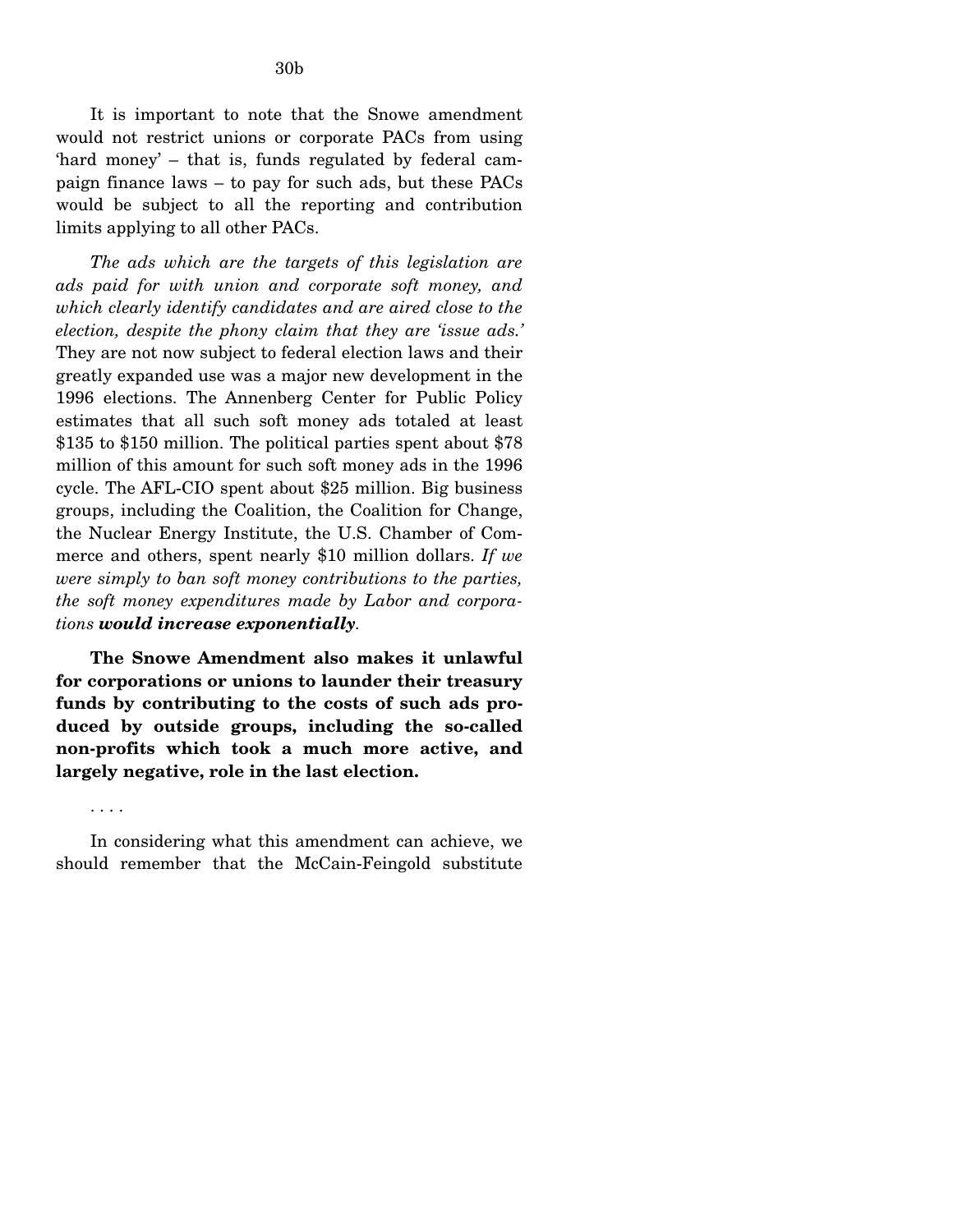itself, with its soft money ban, **would prohibit the national party ads** for which payment is made with soft money (that is, contributions not subject to regulation under the federal campaign laws) **that attack candidates.** The recent special election to replace the retiring Congresswoman from the 13th District of New York featured \$800,000 of such ads paid for by the Republican Party – and all of them were broadcast in the last ten days of that election."

144 CONG. REC. S1039-40 (Feb. 26, 1998). (Int. App. 20a).

#### **Statement of Sen. LIEBERMAN:**

"The law says that corporations and unions cannot contribute from their treasuries for political purposes to affect elections. Some might say that was an abridgement, a violation of their free speech, but that has been upheld as constitutional.

But what has happened? *Soft money, issue ads, which are clearly ads for or against candidates have been used to evade those clearly constitutional restrictions on contributions to political campaigns. The current ability of parties and outside groups to disguise candidate-focused electioneering ads as issue ads undermines these longstanding and important Federal elections policies.* 

A study by the Annenberg Public Policy Center found that in 1996, 29 groups spent as much as \$150 million on what the groups called issue ads, but which the Annenberg study leaves little doubt were mostly aimed at electing or defeating particular candidates. Mr. President, \$150 million, that is approximately one-third of the total spent for all ads by all candidates. That study found that over 85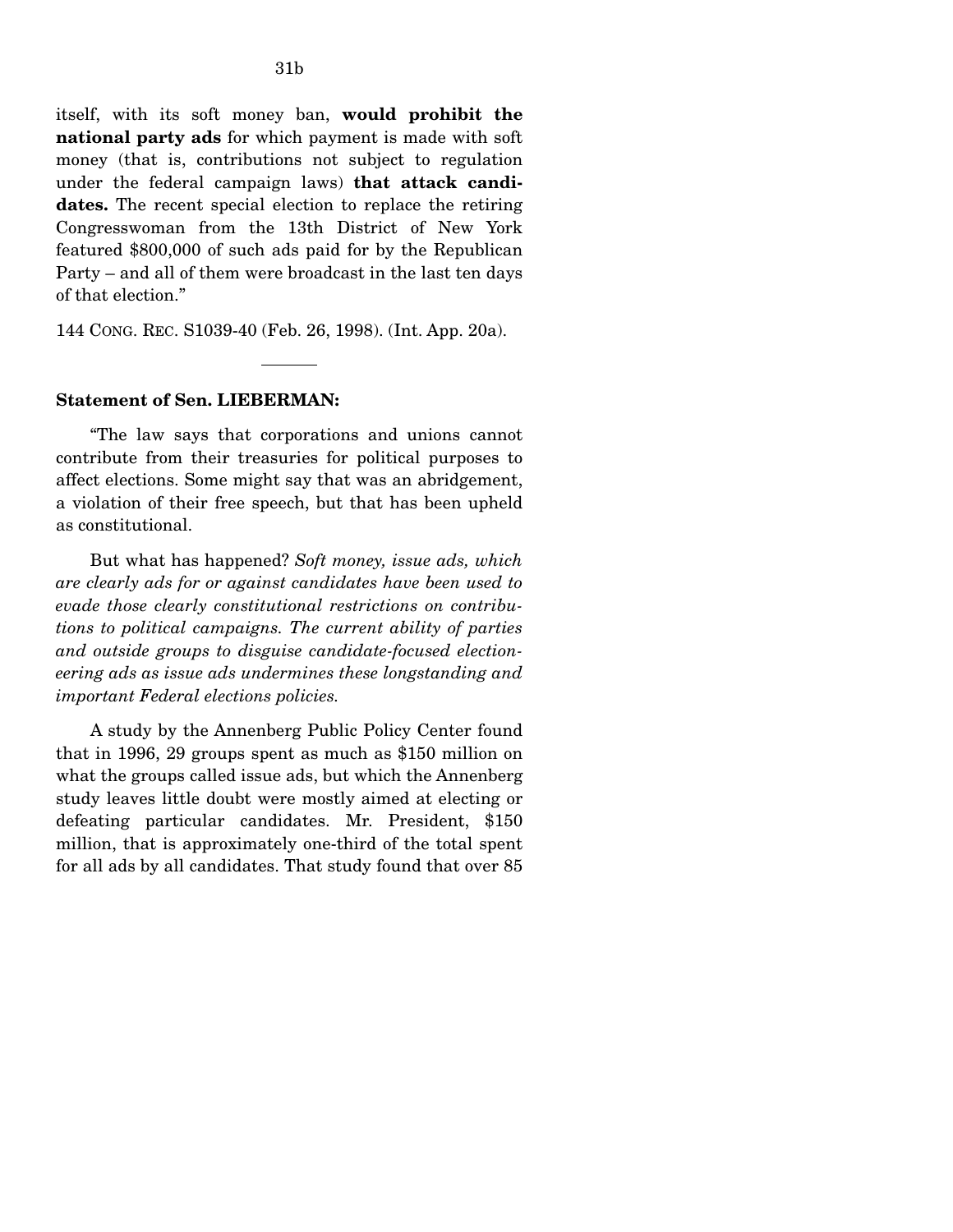percent of those so-called issue ads mentioned a candidate by name, almost 60 percent used a candidate's picture and, **worst of all, more than 40 percent of those were pure attack ads.**"

144 CONG. REC. S973 (Feb. 25, 1998). (Int. App. 21a).

### **Statement of Sen. SNOWE:**

"We can't just shut off the flow of soft money to parties and call it a day. *We also must close off the use of corporate and union treasury money used to fund ads influencing Federal elections.* That's the only way we can claim to have enacted truly balanced and fair reform.

. . . .

*What we are talking about are broadcast advertisements that are influencing our Federal elections and, in virtually every instance, are designed to influence our Federal elections. Every focus group and every study group that has been conducted over the last few years proves this, and I'll detail those studies later. And yet, no disclosure is required and there are none of the funding source prohibitions that for decades have been placed on other forms of campaigning.* 

*Why is this so? Because they don't contain the so-called 'magic words' like 'vote for candidate x' or 'vote against candidate x' that make a communication what is called 'express advocacy,' and therefore, subject to Federal law requiring disclosure and requiring that the ad be paid for with hard money.*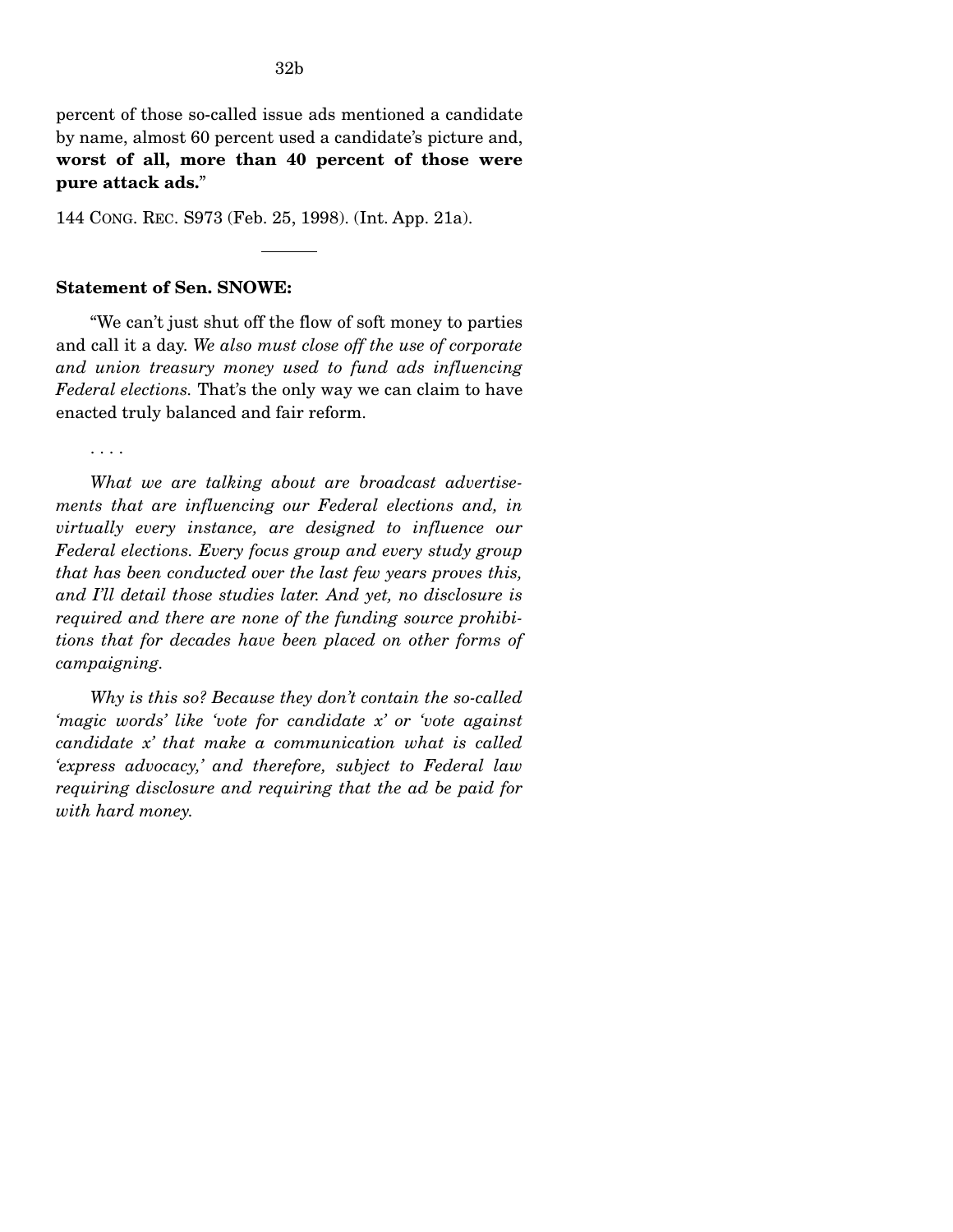These ads must be extraordinarily effective, **because their use has exploded within the last decade.**  According to a 2001 report from the Annenberg Public Policy Center, which has been studying this trend almost since its inception in the 1996 election cycle, in the past three cycles we have seen spending on issue ads go from about \$150 million in 1996, to about \$340 million in 1998, to over \$500 million in 2000. One hundred million of that was spent in the last 2 months alone. **And there is not one dime of disclosure required on any of it.** 

*It's time we closed this loophole. It's time to remove the cloak of anonymity. Otherwise, we are saying that it really doesn't matter to the election process. That we should not know who is behind these types of commercials that are run 60 days before the election, 30 days before a primary, whose donors contribute more than \$1,000. We ought to have disclosure on these ads where there currently is no disclosure. And that's what the Snowe-Jeffords provision in this bill does, in simple, straightforward and unambiguous terms.* 

. . . .

*And second, it prohibits the use of union or corporate treasury money to pay for these ads, in keeping with longstanding provisions of law. Corporations have been banned from direct involvement in campaigns since the Tillman Act of 1907. Unions were first addressed in the Smith-Connally Act of 1943 and the prohibition was finally made permanent in 1947 with the Taft-Hartley Act.* 

*And these laws have stood because the Court has recognized – as recently as 1990 as this quote from Justice Marshall in the Austin versus Michigan Chamber of Commerce decision shows – 'the corrosive and distorting*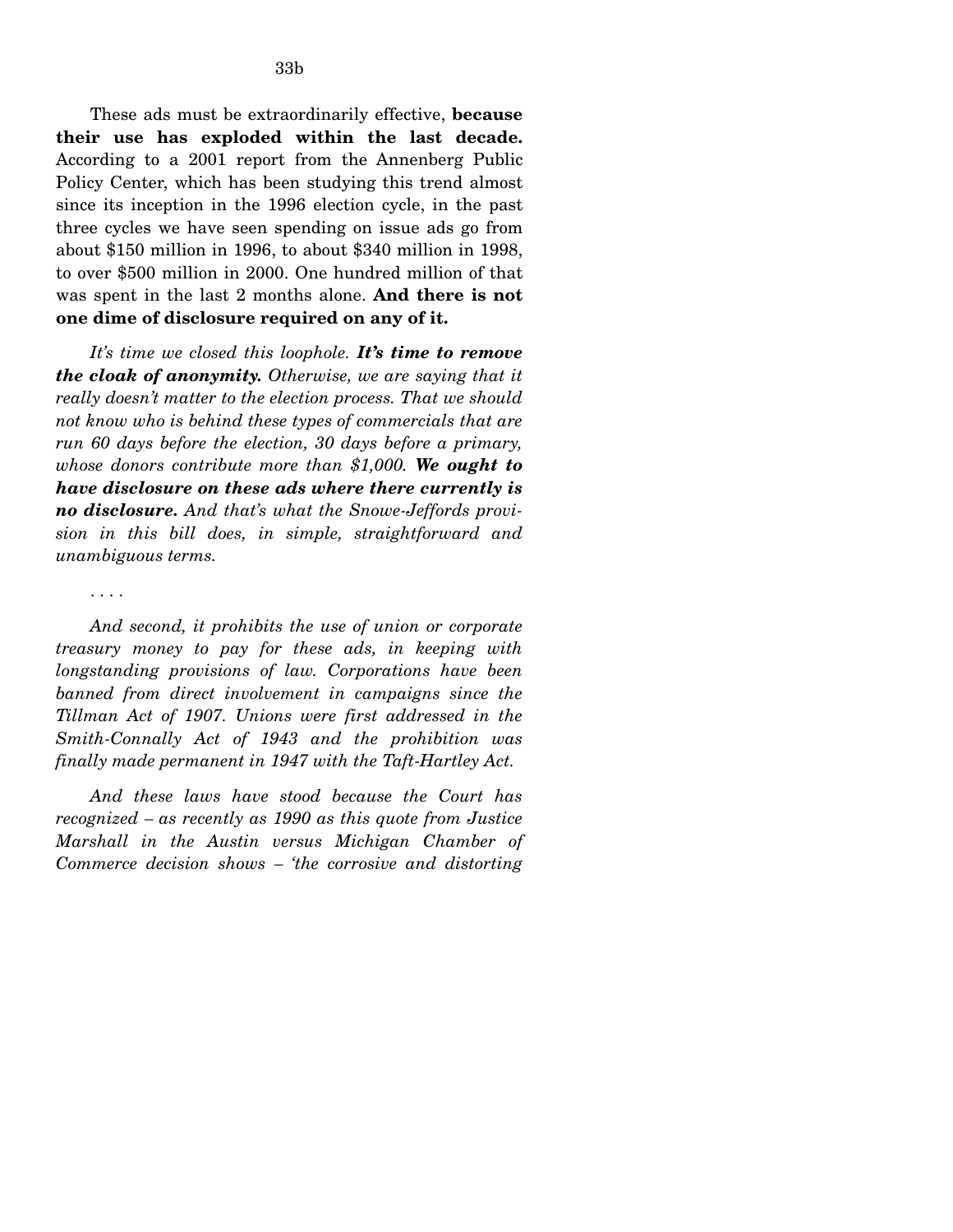*effects of immense aggregations of wealth that are accumulated with the help of the corporate form, and that have little or no correlation to the public's support for the corporation's political ideas.'* 

. . . .

The most important, bottom line components to this legislation are **disclosure**, and **a requirement that**  these so-called issue ads that are really **campaign ads be funded from voluntary, individual contributions** just like any other campaign ad."

148 CONG. REC. S2135 (Mar. 20, 2002). (Int. App. 12a).

### **Statement of Sen. SNOWE:**

"*At the same time we address the soft money issue, I also think it is critical that we address the ever burgeoning segment of electioneering popularly known as sham issue advertising. We do so in a way carefully constructed as to pass constitutional muster. I am speaking of advertisements influencing the Federal elections in this country but get off scot-free when it comes to any degree of disclosure or any degree of prohibitions normally associated with campaigning.* 

*Let there be no mistake. The record I intend to outline will show these advertisements constitute campaigning every bit as much as any advertisements run by candidates themselves or any ad currently considered to be express advocacy and therefore subject to Federal election laws.* 

. . . .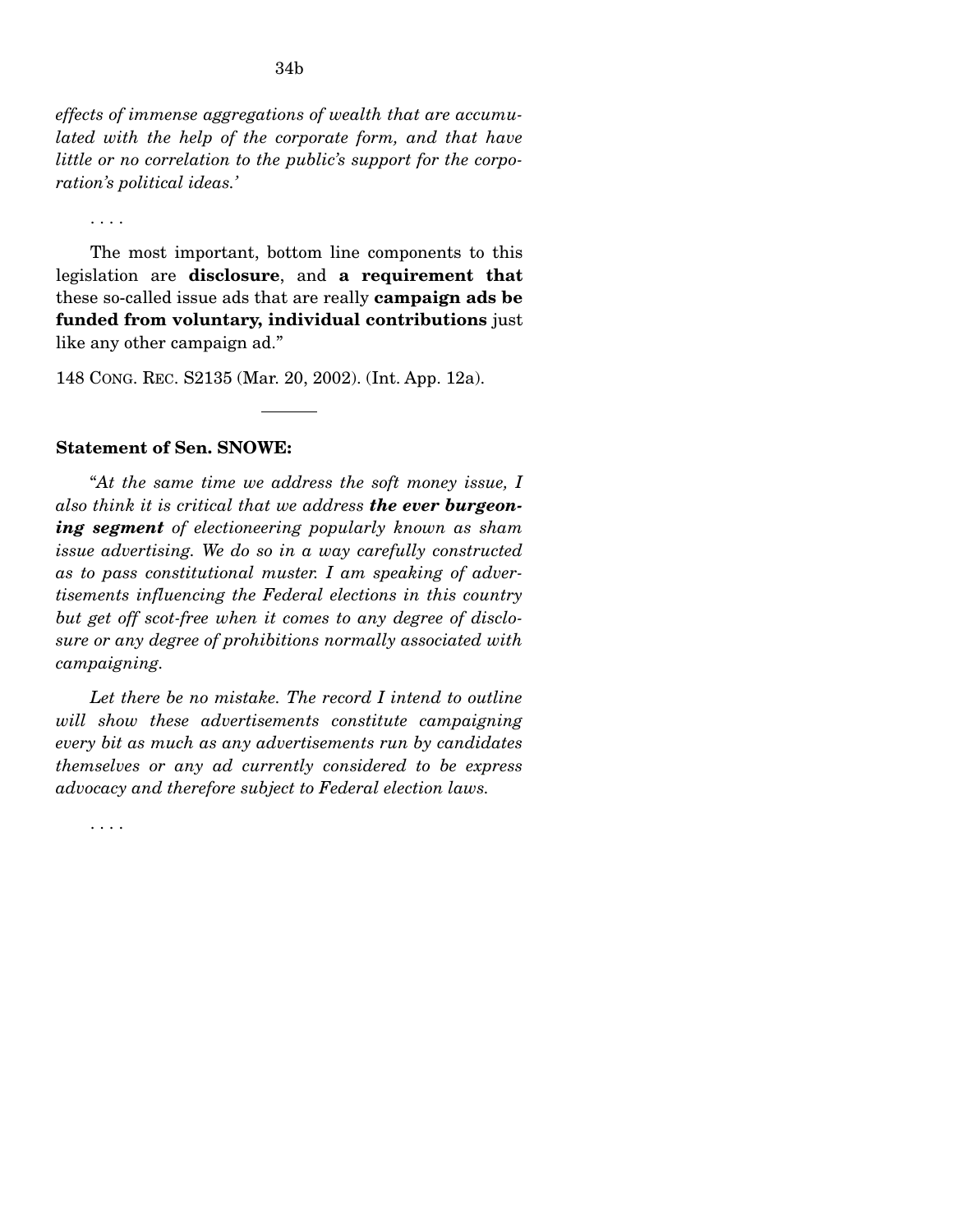I have spoken of the **exploding phenomenon** of the so-called issue advertising in elections. **That phenomenon continues unchecked and will continue unchecked if we turn a blind eye** to reality."

147 CONG. REC. S2455 (Mar. 19, 2001). (Int. App. 14a).

#### **Statement of Rep. BORSKI:**

"*Soft money is used to finance the second loophole in campaign finance law: sham issue advertisements. This loophole allows special interests to spend huge sums of money on campaign ads advocating either the defeat or election of a candidate. As long as these ads do not use the magic words 'vote for' or 'vote against' they are deemed 'issue advocacy' under current law and therefore not subject to campaign spending limits or disclosure requirements.* 

**During the 1996 elections, the television and radio airwaves were flooded with these sham issue ads – many of which were negative attack ads.**  Americans who see or here [sic] these ads have no idea who pays for them because no disclosure is required. **They drown out the voice of the average American citizen, and even sometimes of the candidates themselves. Without reform, we can certain expect a huge increase in these sham issue ads.** 

#### . . . .

*In an effort to ban campaign advertisements that masquerade is* [sic] *'issue advocacy,' Shays-Meehan tightens the definition of 'express advocacy' communications. Under the bill, any ad that is clearly designed to influence an election is deemed 'express advocacy' and must therefore*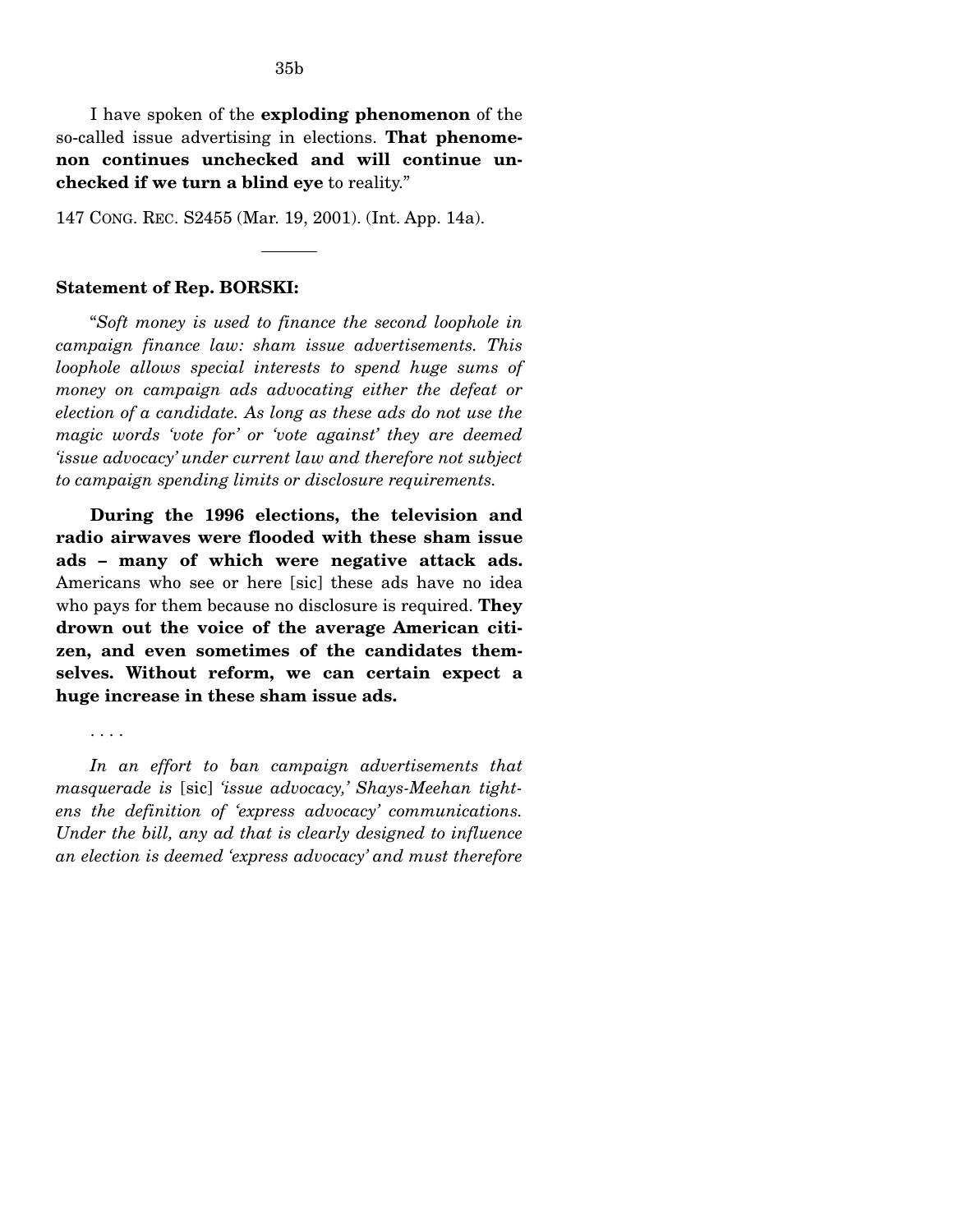*abide by federal contribution and expenditure limits and disclosure requirements. . . .* 

. . . .

The Meehan-Shays proposal will not cure our campaign finance system of all its evils – and **I certainly support more far reaching restrictions on campaign**  contributions and **expenditures**. However, **the bill will take a modest but significant first step** toward restoring integrity in our political system. **It will limit the influence of wealthy special interests and help to restore the voice of average American citizens in our political process.** In short, enactment of this legislation is essential to the survival of American democracy."

145 CONG. REC. E1888 (Sept. 15, 1999). (Int. App. 19a).

### **Statement of Rep. KLECZKA:**

"H.R. 2356, the Bipartisan Campaign Reform Act of 2001, is necessary if we are to remove the undue influence of soft money on our political process and the unregulated issue advertisements **that inundate our airwaves during each election season.** 

. . . .

*An equally troubling aspect of today's campaign system is the number of issue advertisements broadcast on the television and radio. Although these ads technically adhere to federal campaign regulations, they violate the spirit of the law*."

148 CONG. REC. H410 (Feb. 13, 2002). (Int. App. 17a).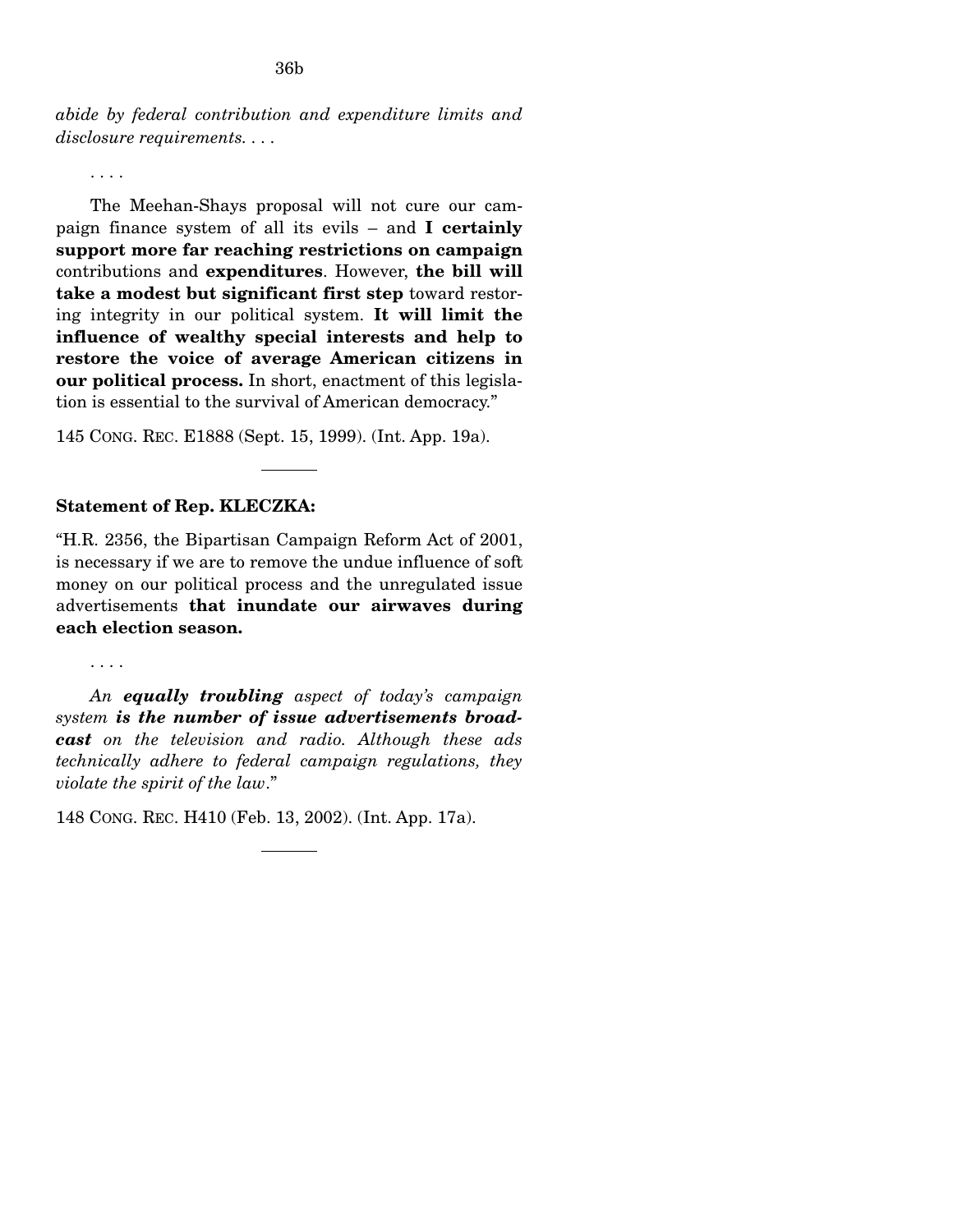#### **Statement of Rep. NADLER:**

"Money does provide the ways and means for getting a candidate's message out, but **we should not live in a society where those with the most dollars can monopolize the debate**. We should not live in a society **where, in the name of free speech, one side has a megaphone with which to drown out everyone else.** 

For those who are concerned about the proposals we have here before us, the onus is really on them, I think, to explain either why the current system is consistent with a healthy democracy, or else what other steps they would take to rectify the situation. Should we make greater demands on those who have been given control over the scarce public airwaves? Should we provide public financing to level the playing field? **Should we reconsider the Supreme Court's unfortunate decision in 1886 that corporations are persons under the meaning of the 14th amendment, from which I think a lot of the problems in our system flow?** What restrictions can we place on the use of money consistent with the first amendment to preserve the survival of our democracy?

. . . .

**I must say parenthetically that I do not agree with the Supreme Court that the only justification for campaign finance regulation is to eliminate corruption or the appearance of corruption. It is also to preserve the ability of different voices to be heard so that the people, and not just those with huge amounts of money, can, in fact, be sovereign in our system.** 

. . . .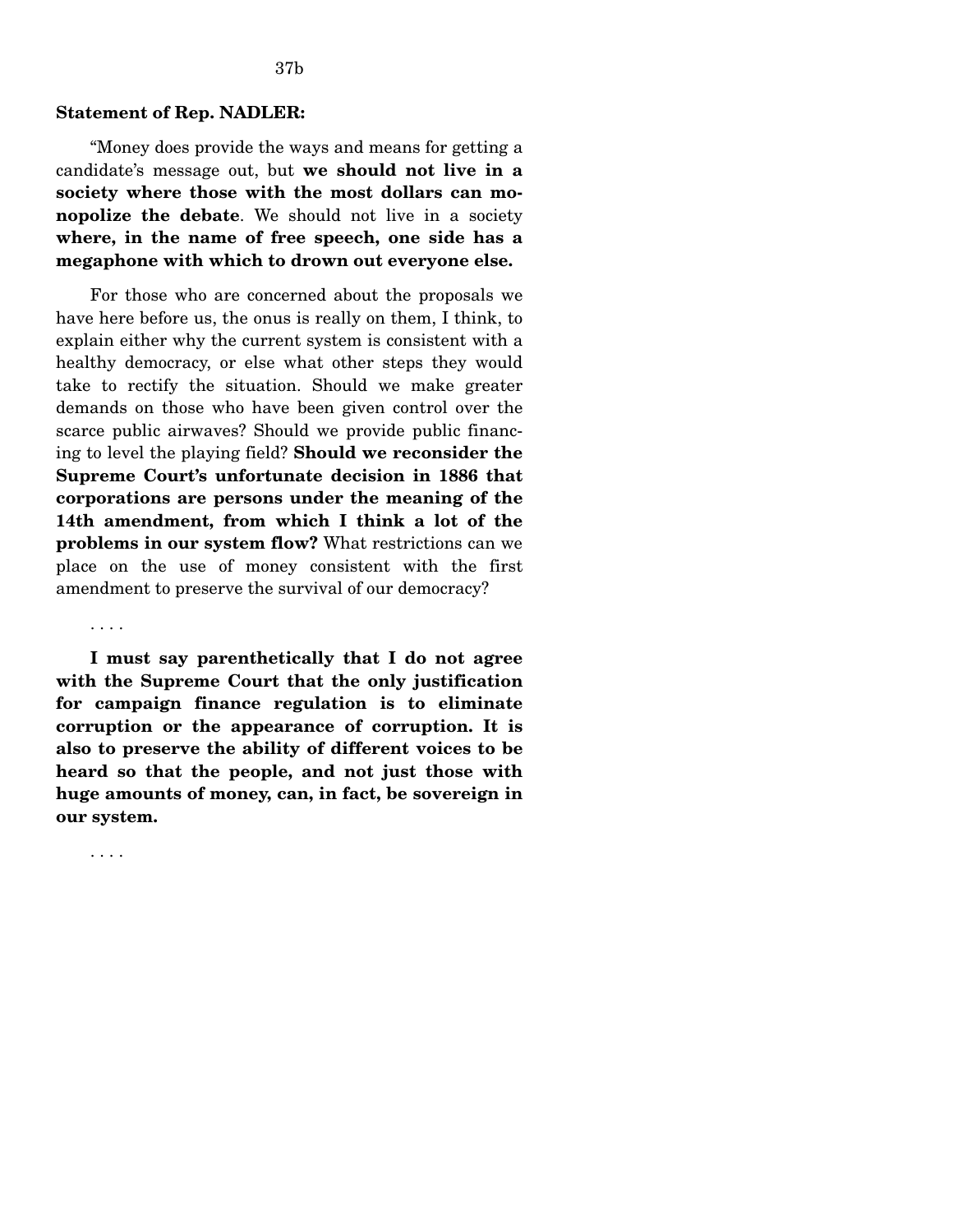I just want to explore something you said a moment ago when in referring back to the question – to the ads that Mr. Meehan had talked about, *you said that of course incumbent politicians, many of them, some of them don't want to be criticized, so therefore there is an attempt to restrict the speech.* 

*But isn't it the case that really this has nothing to do with criticism? This bill is not saying you can't criticize the Congressman, or whatever; the bill is saying if you want to criticize the Congressman, one, do it with hard money and subject to the other – basically with hard money disclosure; and two, by implication, be honest about it* and call him up and tell him to stop beating his wife, say don't vote for him, although that is not the requirement. *Isn't the issue really not that you can't criticize, but that if you want to criticize you can't do it with multimillion-dollar contributions?*"

*Constitutional Issues Raised by Recent Campaign Finance Legislation Restricting Freedom of Speech: Hearing Before the Subcomm. on the Constitution of the House Comm. on the Judiciary*, 107th Congress 16-17, 151, 1st Sess. (2001). (Int. App. 17a).

### **Testimony of Donald J. SIMON:**

"I appreciate the opportunity to testify on behalf of Common Cause regarding the role of so-called 'issue advocacy' in the 1996 campaign, and how advertisements run under the guise of 'issue ads' were used as a means to evade the federal campaign finance laws. Common Cause strongly believes there is a need for Congress to enact legislation to address this problem and to close what is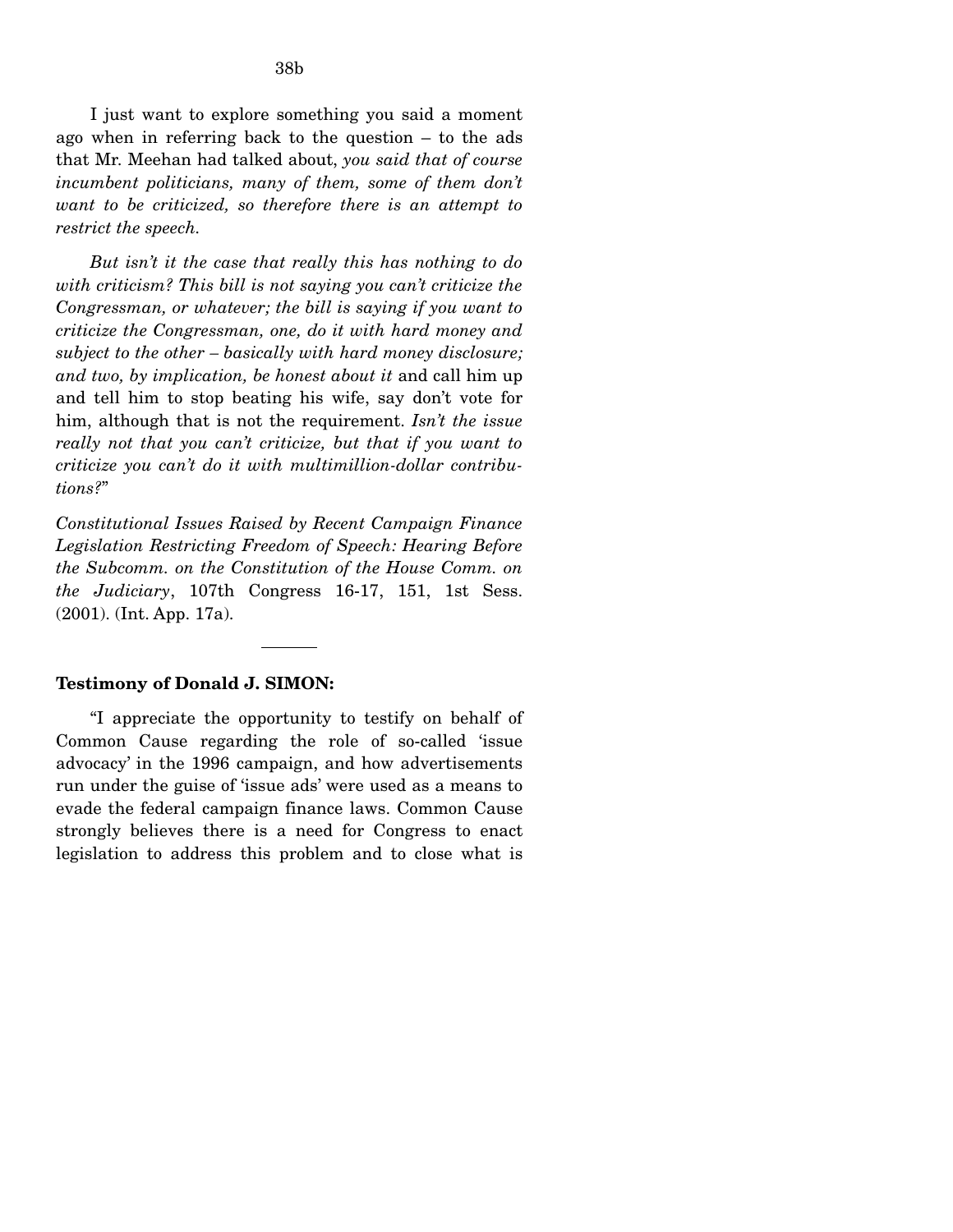emerging as a major loophole in the system of federal campaign finance regulation.

*This matter raises a question of fundamental importance to the continued viability of the Federal Election Campaign Act (FECA), as well as to the broader goal of regulating money in the political process: whether the Congress will permit the creation of a loophole in the FECA through which unlimited, unregulated and undisclosed money can flow into federal campaigns, thereby subverting the FECA's purpose of protecting the integrity of the electoral process from corruption and the appearance of corruption – interests which the Supreme Court found to serve compelling public purposes in Buckley v. Valeo, 424 U.S. 1 (1976).* 

*The mechanism of this subversion is electioneering for candidates that takes place in the form of so-called 'issue advocacy.'* The purpose of the FECA is to regulate money spent to advocate the election or defeat of candidates in federal campaigns. The FECA is not intended to regulate or limit money spent on the discussion of public issues.

#### . . . .

*These are not speculative or hypothetical fears – such evasion occurred in the 1996 elections, involving tens of millions of dollars spent outside the scope of the FECA, simply because the ads were carefully crafted to avoid the use of 'magic words.'* The Annenberg Public Policy Center, in a study released earlier this week, estimated that the two political parties and other groups spent \$135 to \$150 million on campaign ads in the guise of 'issue advocacy' during the 1996 campaign. *Bluntly speaking, this spending represented a means of massive cheating on the federal campaign finance laws.*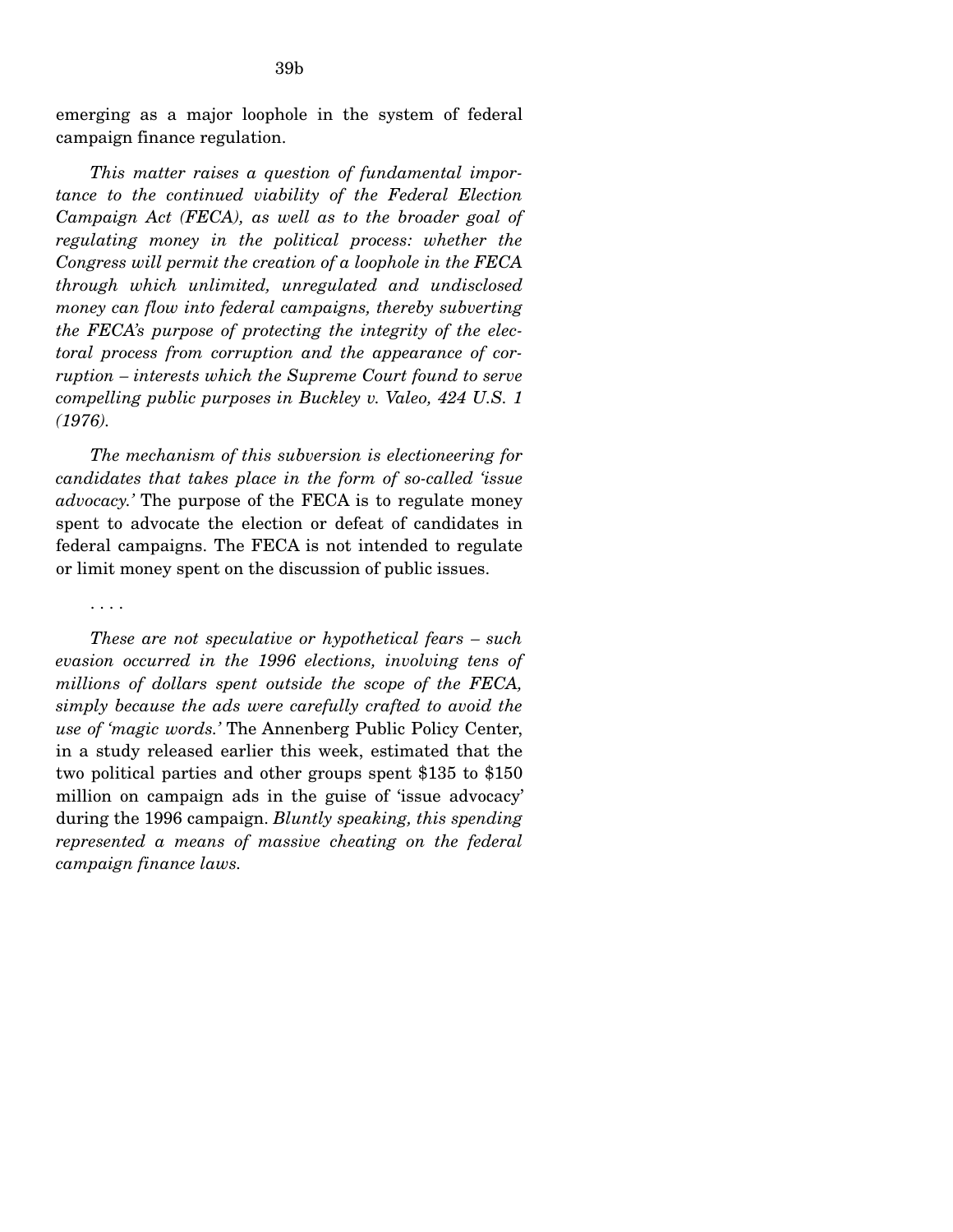But even more is at stake in this matter than the evasion of the Nation's most fundamental anti-corruption laws. **The rise of so-called issue advocacy as a means to evade the campaign finance laws is changing the basic nature of our political campaigns.** It is making our political discourse less subject to public accountability.

Indeed, **candidates are losing the ability to control their own campaigns.** As Paul Taylor notes in his introduction to the Annenberg report:

'This [spending on issue advocacy] is unprecedented, and represents an important change in the culture of campaigns. **Candidates now share the election megaphone with a cacophony of other voices**. . . . To the naked eye, these issue advocacy ads are often indistinguishable from ads run by candidates. But in a number of key respects, they are different. Unlike candidates, issue advocacy groups face no contribution limits or disclosure requirements. Nor can they be held accountable by the voters on election day.'"

*The First Amendment and Restrictions on Issue Advocacy: Hearing Before the Subcomm. on the Constitution of the House Comm. on the Judiciary*, 105th Cong. 140-43, 1st Sess. (1997) (statement of Donald J. Simon, Executive Vice President and General Counsel, Common Cause). (Int. App. 27a).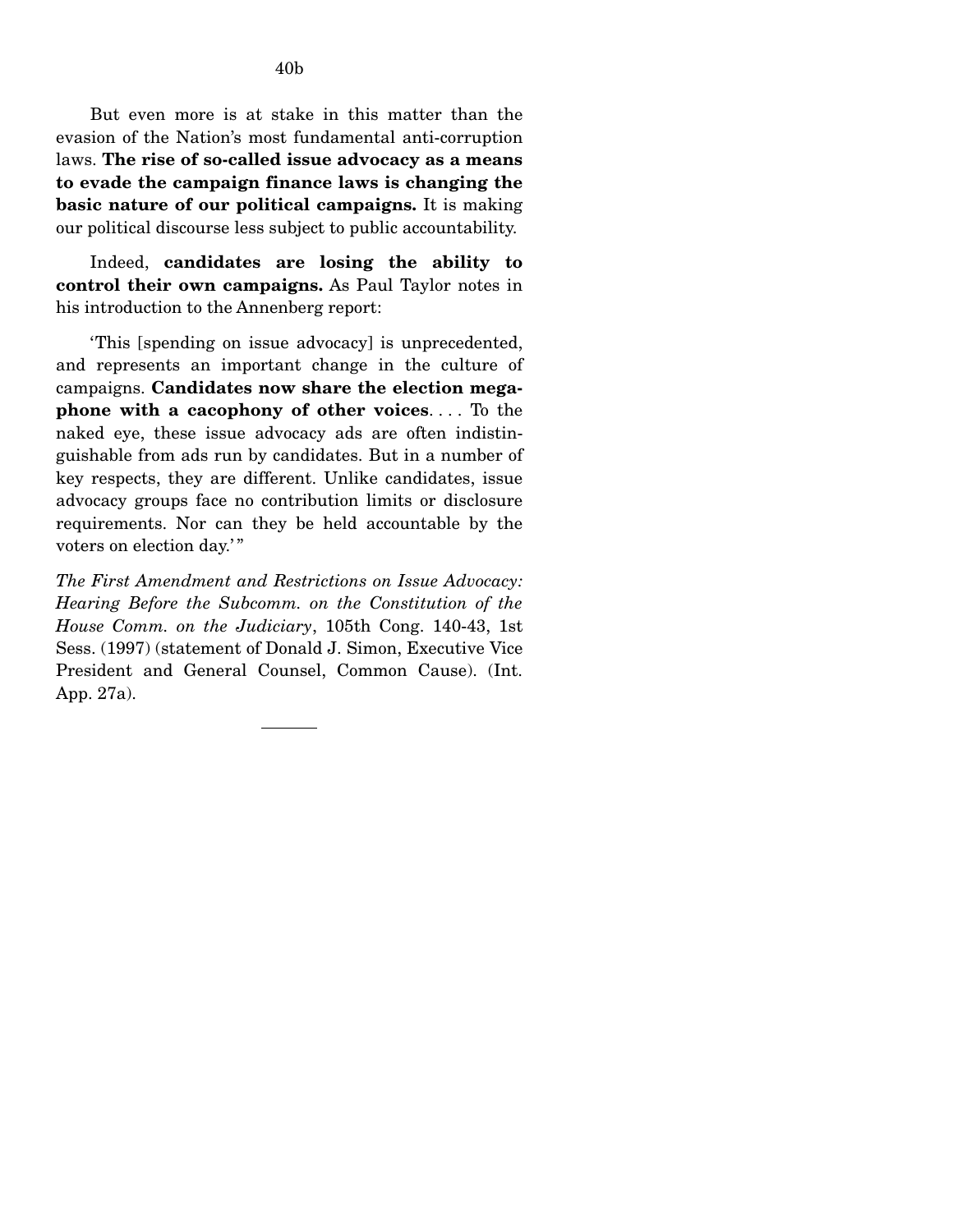# **BIPARTISAN CAMPAIGN REFORM ACT OF 2001 K**

*2001 Senate Vote No. 48*  107th Congress 1st Session 03/26/2001

Amendment Sponsor: Senator Paul Wellstone D-MN

DESCRIPTION: The Senate agreed to Wellstone Amendment No. 145, to apply the prohibition on electioneering communications to targeted communications of certain tax-exempt organizations.

Tally 51-46 Democrats: 27-21 Republicans: 24-25

. . . .

VOTES BY STATE:

## ARIZONA:

| $1$ McCain $(R)$                 | NAY        |
|----------------------------------|------------|
| CALIFORNIA:<br>1 Feinstein $(D)$ | <b>NAY</b> |
| CONNECTICUT:                     |            |
| $1$ Dodd $(D)$                   | <b>NAY</b> |
| 2 Lieberman $(D)$                | <b>NAY</b> |
|                                  |            |

. . . .